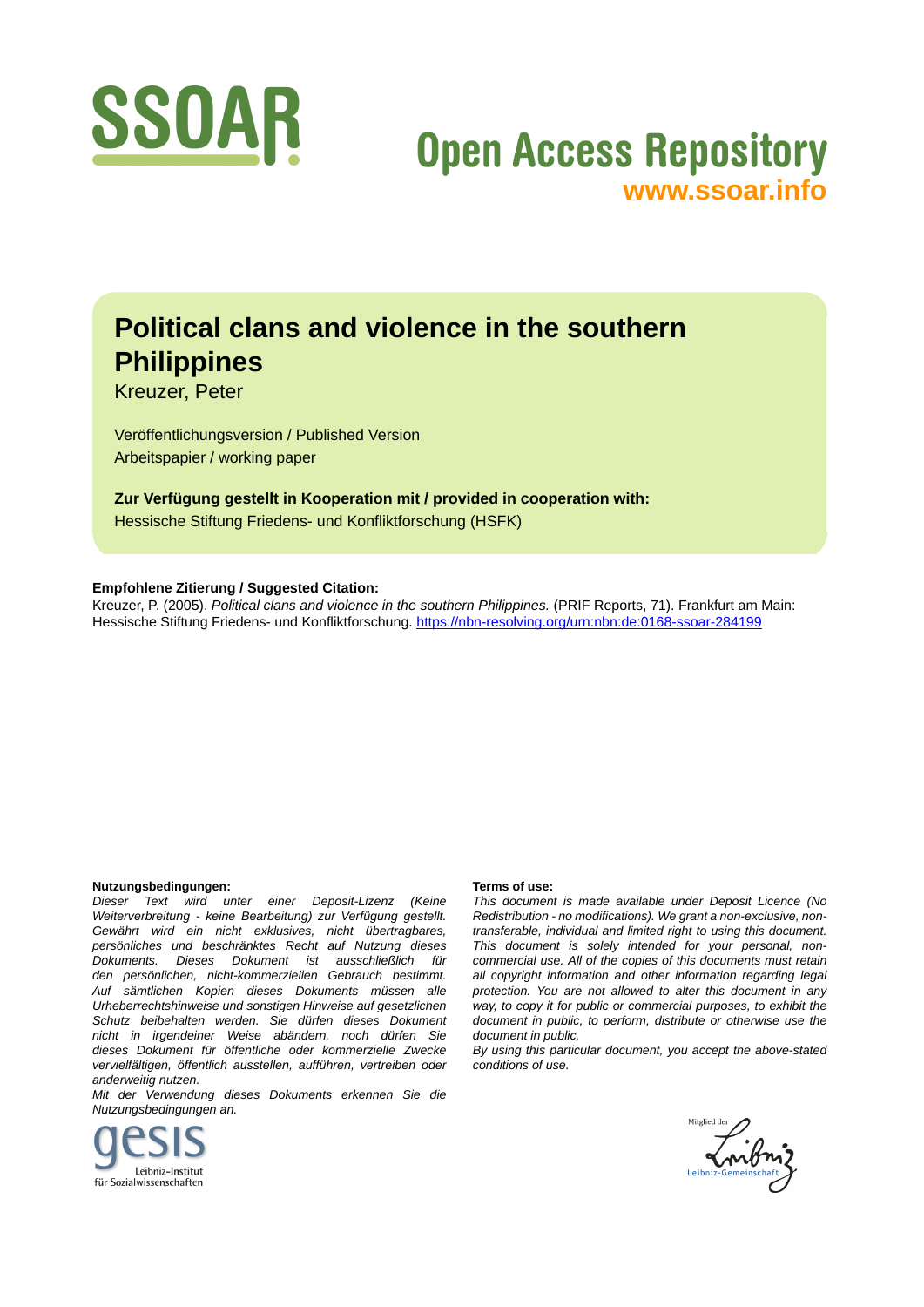**Peter Kreuzer** 

# **Political Clans and Violence in the Southern Philippines**

**PRIF Report No. 71** 



Peace Research Institute Frankfurt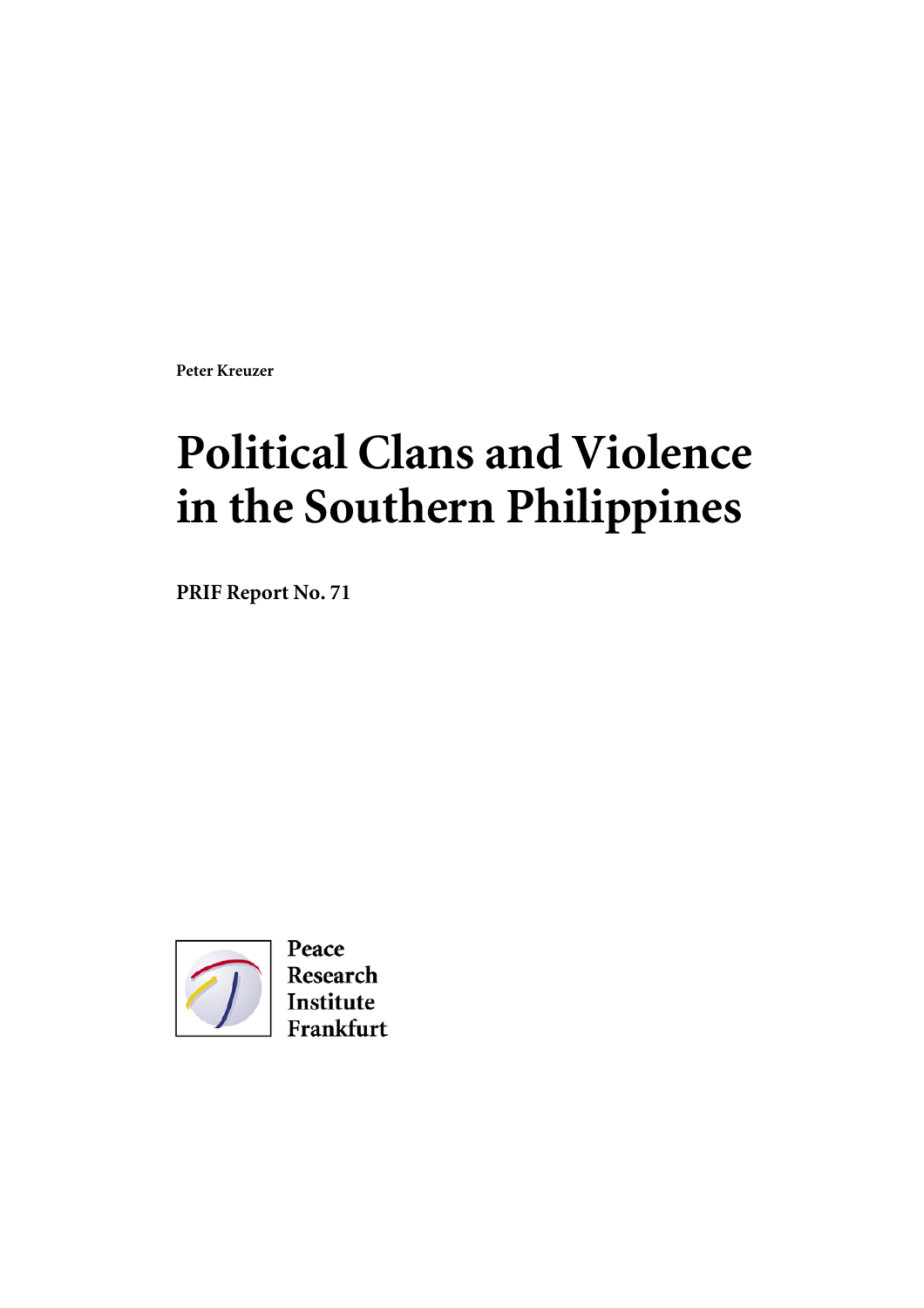# **Peace Research Institute Frankfurt (PRIF) 2005**

Correspondence to: PRIF · Leimenrode 29 · 60322 Frankfurt am Main · Germany Telephone: +49 (0)69 95 91 04-0 · Fax: +49 (0)69 55 84 81 E-mail: kreuzer@hsfk.de · Internet: http://www.prif.org

Translation: Catherine Mulder, Crowthorne (UK)

## **ISBN: 3-937829-15-6**

Euro 10,--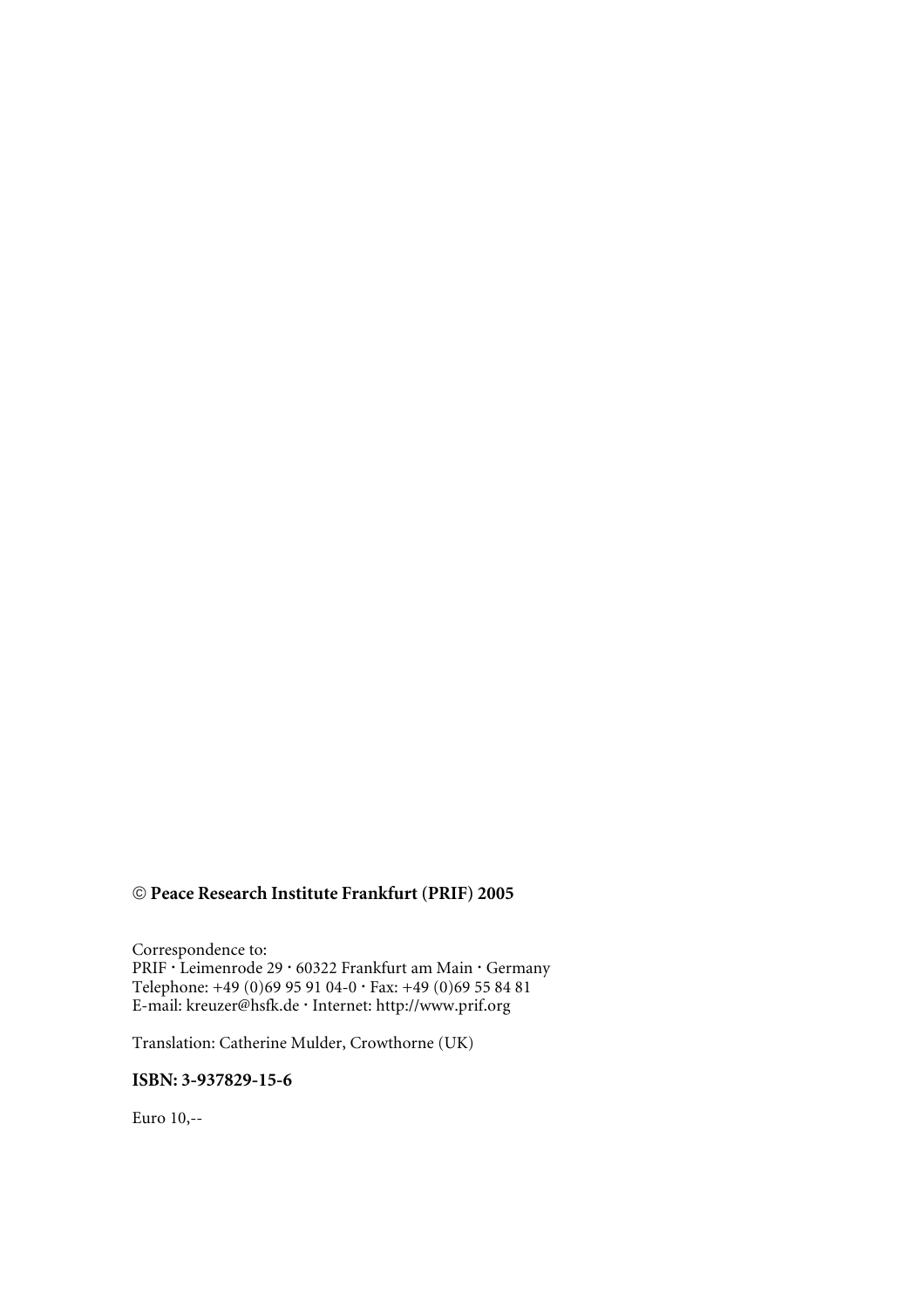#### **Summary**

Since 1972, a Muslim guerrilla has been waging a civil war in the southern Philippines, which has proved to be remarkably resistant to all attempts of peace. Still, under martial law, an initial agreement between the state and the guerrilla was reached, which aimed to put a stop to the violence, but which, so far, has not been realised.

Following the return of the Philippines to democracy, there have been many attempts at peace, which, in 1996, resulted in a peace treaty with the largest of the guerrilla organisations, the Moro National Liberation Front (MNLF). The leading cadres of the "victorious" MNLF became part of the political mainstream, and some of the troops were integrated into the armed forces and police.

The hitherto marginal Moro Islamic Liberation Front took over from the MNLF. In the following years, the violence escalated, finding its preliminary highpoints in several military offensives in 2000 and 2003. In addition to the growing violence between the MILF guerrillas and the state, the first years of the new millennium saw the gradual driving out of the MNLF cadres from their political positions, the majority of which have now been reoccupied by the traditional political elite. Despite numerous efforts and a large number of agreements on certain aspects of the conflict, forging a workable compromise with the MILF guerrillas will not be easy. On the margins, this organisation appears to be descending more into criminality and towards terrorism, which is scarcely connected to local concerns.

All structural conditions, which led to the rebellion in the early 1970s, remain unchanged at the start of the new millennium. The Muslim regions of Mindanaos are still among the poorest regions in the Philippines. Figures for the last ten years show that the local situation is not improving, if anything, it's worsening. Demographically, the Muslims have been pushed back to a few core regions, where they still make up the majority of the population, elsewhere in many cases they have been reduced to a small minority among the Christian immigrants. Politically, the Muslim elite have practically no role; at best, they can hope for patronage funds in exchange for the support for the ruling elite in Manila, which they can then use in the region which they control.

This report argues that an analysis of the political and socio-economic framework of the civil war can only expose its dynamics to a very limited degree, since it ignores the microdynamics, through which it is integrated as a prominent part of a complex multidimensional system of violence.

In contrast to many other depictions of this conflict, violence in this report is derived mainly from the interplay between local cultural models of order and social practices, which, in the interplay with the macrodynamics of the civil war and the formaldemocratic setting, in which Philippine politics takes place, leads to a violence-laden local order.

In addition to the state security forces, the militia and fighters of the Moro Islamic Liberation Front (MILF), the agents of violence also include the powerful local clans and a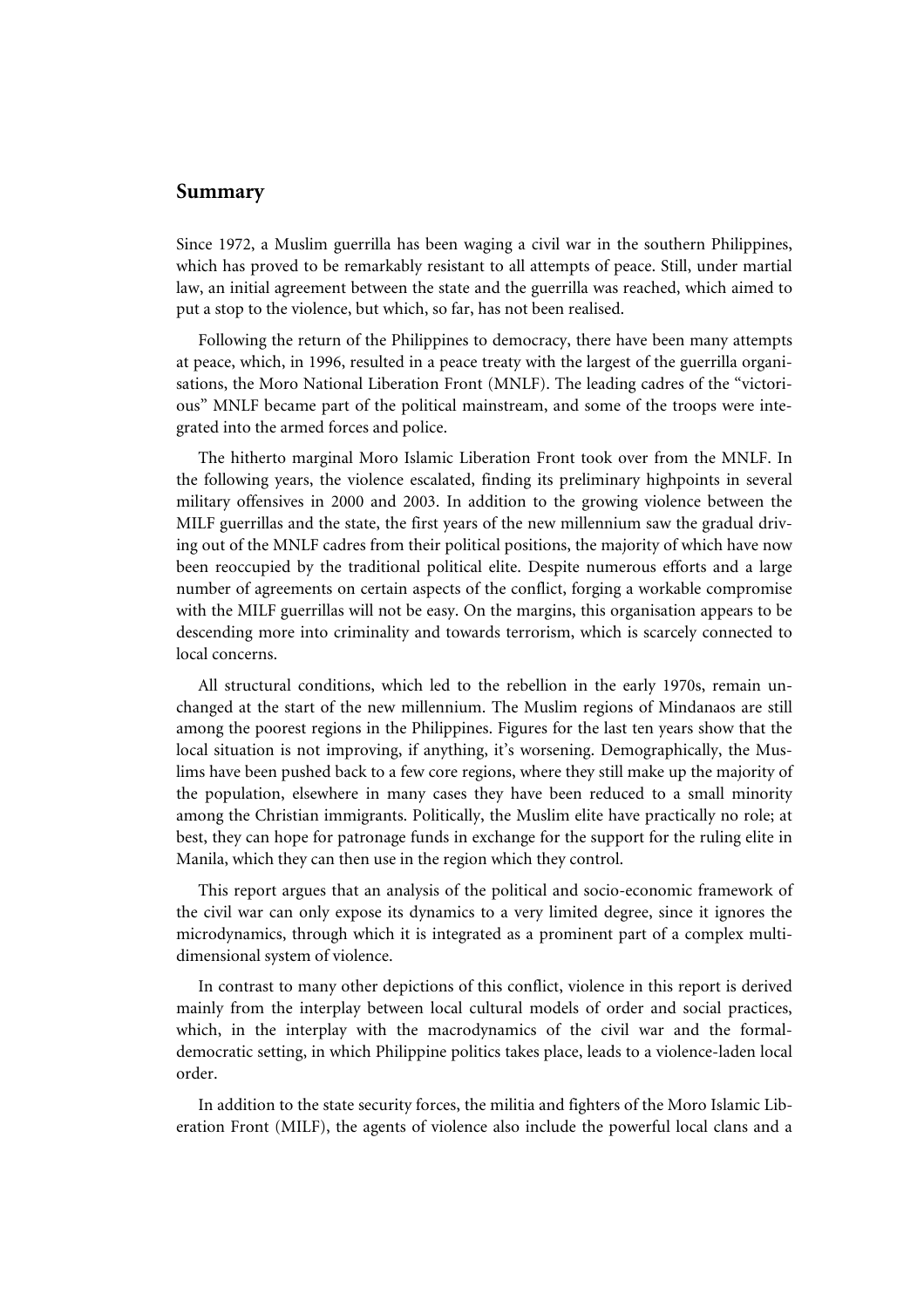number of strongmen with their private armies and gangs of thugs, criminal bands, who appear to have excellent connections with politicians, as well as possibly with the MILFguerrilla. To this might be added different forms of ethnic or religious militias, which, originally set up by the armed forces, are now more or less autonomous in their decisionmaking with regard to violent acts.

The main lines of conflict, in addition to the one between the state and the guerrillas, are between the local clans and the two revolutionary movements (Moro National Liberation Front MNLF and MILF), as well as between feuding clans, who fight for local political control. There is also a high level of criminal gang violence and violence connected with illegal operations such as safeguarding illegal logging against popular protest. Armed conflicts between guerrillas and state security bodies often appear to result from private vendettas between rival families. For opportunistic reasons, they are reinterpreted as conflicts within the framework of the political struggle for self-determination.

The social order in Muslim Mindanao is characterised above all else by a juxtaposition of rival clans. Thinking in the categories of the clan and the associated code of honour result, in the institutional context of the Philippine electoral democracy, in highly violence-oriented political debates, which mostly reach their highpoints directly before and after elections. Although the paraphernalia of democratic elections is widely fulfilled – emotional electoral battles, electoral advertising everywhere, a multitude of events and the common rhetorical exchange of blows between political rivals – politics in this region is to a very great extent a purely intra-elitist event between rival clans. It is also generally accepted that the local clan leader decides on behalf of the whole community. Nevertheless, elections are often won through use of extra-legal means – often including violence. Since rival clans use the same means, the result is often armed conflict, which, against the background of a distinct code of honour, mutates into years of blood feud, whose patterns of violence characterise the local social order for years to come.

The peculiarities of the Muslim regions do not, however, lie in these family and honour-related patterns of thinking and behaviour, which they share with many other Philippine regions despite some differences in detail. They also do not lie in the distortion of the democratic competition arising from the violence-oriented rivalry of the clans – this pattern is also familiar in many other areas. They lie, rather, in the fusion of this social and political order of violence with a second form of political violence not encountered in other regions of the Philippines - that of the armed struggle for independence.

Clan violence and "normal" political violence already characterised the local political order before the Muslim rebellion. The new violence arena of the civil war and its players could be used as an extra resource by the clans in the struggle for political and economic power, although they appeared to threaten the local dominance of the various clans at the same time.

As agents of violence, clans and political families can use the civil war agents in many ways, thereby masking their political dealings as civil war violence. In the local political arena, it is vitally important to be able to characterise one's own forces as "state" but those of rival clans as "rebels" which can then be criminalised. In many conflicts, being able to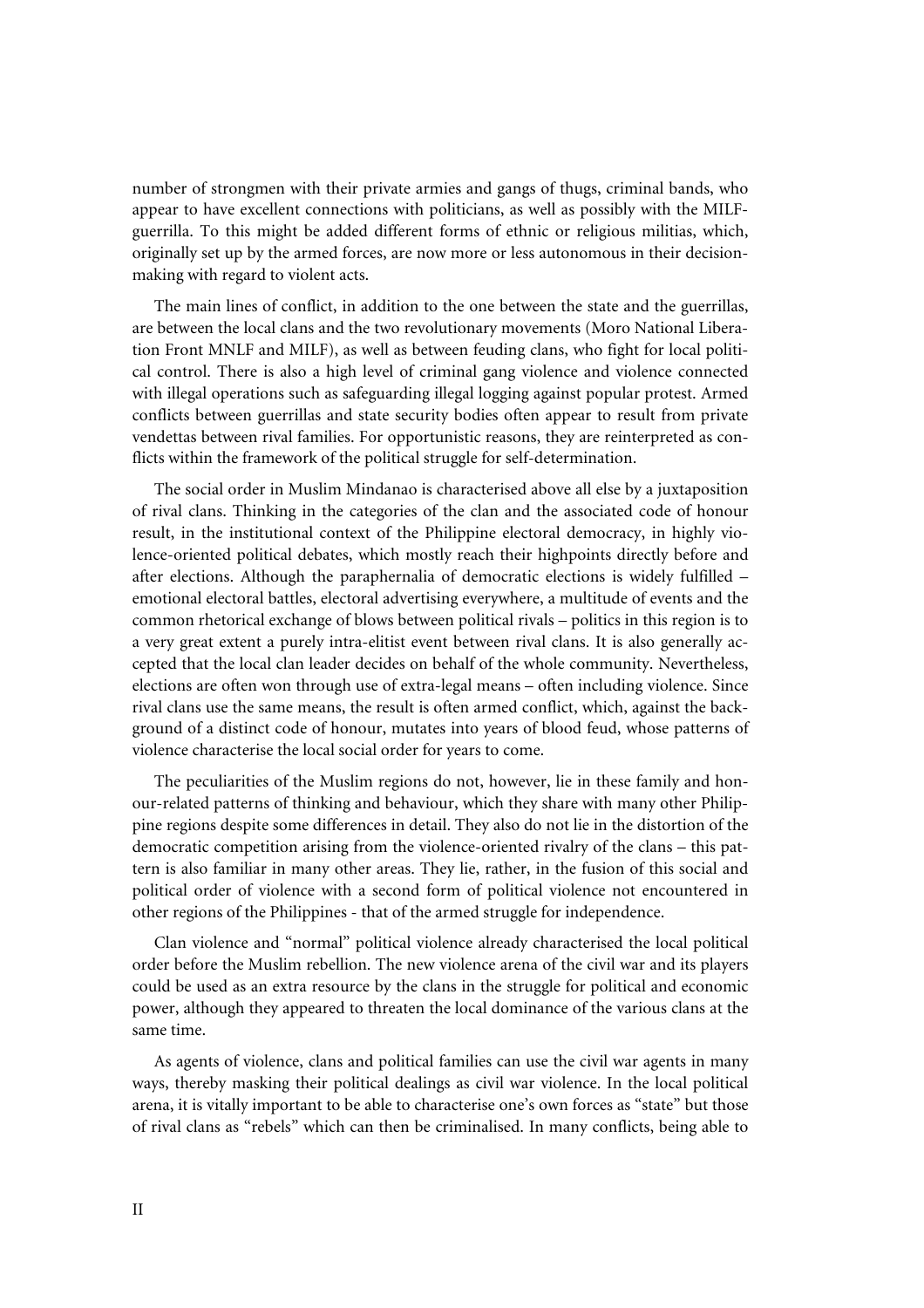count on the help of one of the two conflicting parties - guerrilla or military or police can be crucial. This is ensured by either corrupting the party or infiltrating them with members of one's own clan. The result is a large number of smaller or larger private armies, which, legitimised through state uniforms, stand de facto in the service of a family. This strategy of masking also facilitates better weaponry and a widening of the means for private acts of violence. The civil war could also be used as a reason for why the stabilisation of own rule is an imperative of national policy and why the providers - the clans must be equipped with the relevant means. Ultimately, this not only escalates clan violence but also allows it, in its public presentation, to disappear behind the violence of the civil war.

There hardly seems any way out of the violence. All the same, many groups agree that targeted embracing of traditional practices of mediation and consensus-finding with modern political forms of organisation and players could be a way of reducing violence. Regardless of the formal rules of state law, many strive to overcome feuding violence with the support of traditional forms of combating violence. In addition, there is a major conviction that electoral democracy should be restricted at least in the transitional phase, since elections are considered to be triggering factors of violence and its escalation. Even if these proposals are basically held as positive, which the author does, consideration must also be given to the fact that the traditional order also possesses a high degree of internal violence dynamics to which a considerable proportion of current violence is attributable. Any return to a traditional forms of mediation and resolution must therefore be carried out extremely carefully and selectively, if it does not inadvertently want to strengthen those whose violence it hopes to end in the long term.

Overcoming the clan system is not possible in the foreseeable future, and in my opinion, it is not per se desirable either, so long as the local population see it as an adequate social order, in which they wish to live. Possible and desirable are, however, a selective reform of this order, which aims at strengthening dimensions which are culturally intrinsic, civilising and which minimise conflict. If consensual practices of determining local leadership posts appeared not only acceptable at the local level, but also had a civilising effect, their conditioned legalisation would make sense. If mediation and blood money were successful as effective mechanisms for handling feuds, it would be worth formally legalising these informal mechanisms and supporting them wholeheartedly. The stabilised common norms established here could in the medium term lead to an extensive civilisation of the social conflict resolution. An extremely positive development in recent times is that guerrillas and state players have increasingly referred to clan violence openly and in so doing have repeatedly prevented an escalation and a transformation into politically connotated violence.

The increased focus on clan violence should, however, not lead to isolated contemplation, since many of the dynamics of violence have grown out of the interdependence between the different arenas, players and forms of violence. Any strategy which aims at resolving the political conflict between the MILF guerrillas and the Philippine state, must be aware of the interdependencies between the various arenas of violence and players and must therefore develop an integrated "recipe" for civilising the violence.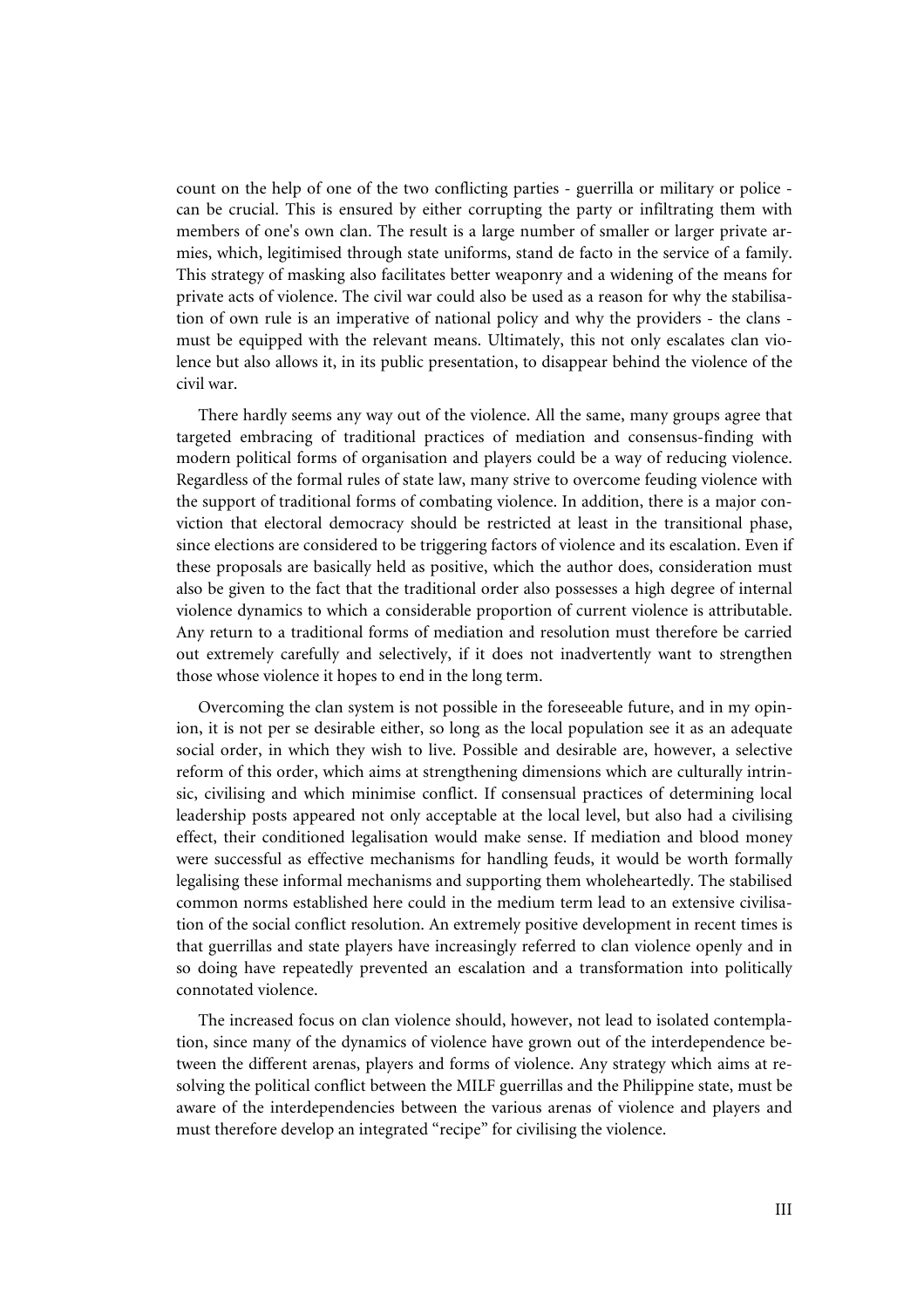In terms of the stress on reforming the local social order, it should also not be misunderstood that the political conflict between the Muslims and the Philippine state can be treated as an appendix. It likewise demands committed action. Unfortunately, despite its advantageous position, it appears that the new government lacks commitment. It is a sad fact that the problem of the Muslims in southern Philippines is only prominent on the national political level while the guerrillas are building a strong backdrop of threats supported by the selective use of violence. When such a backdrop is not there, the problem is happily ignored.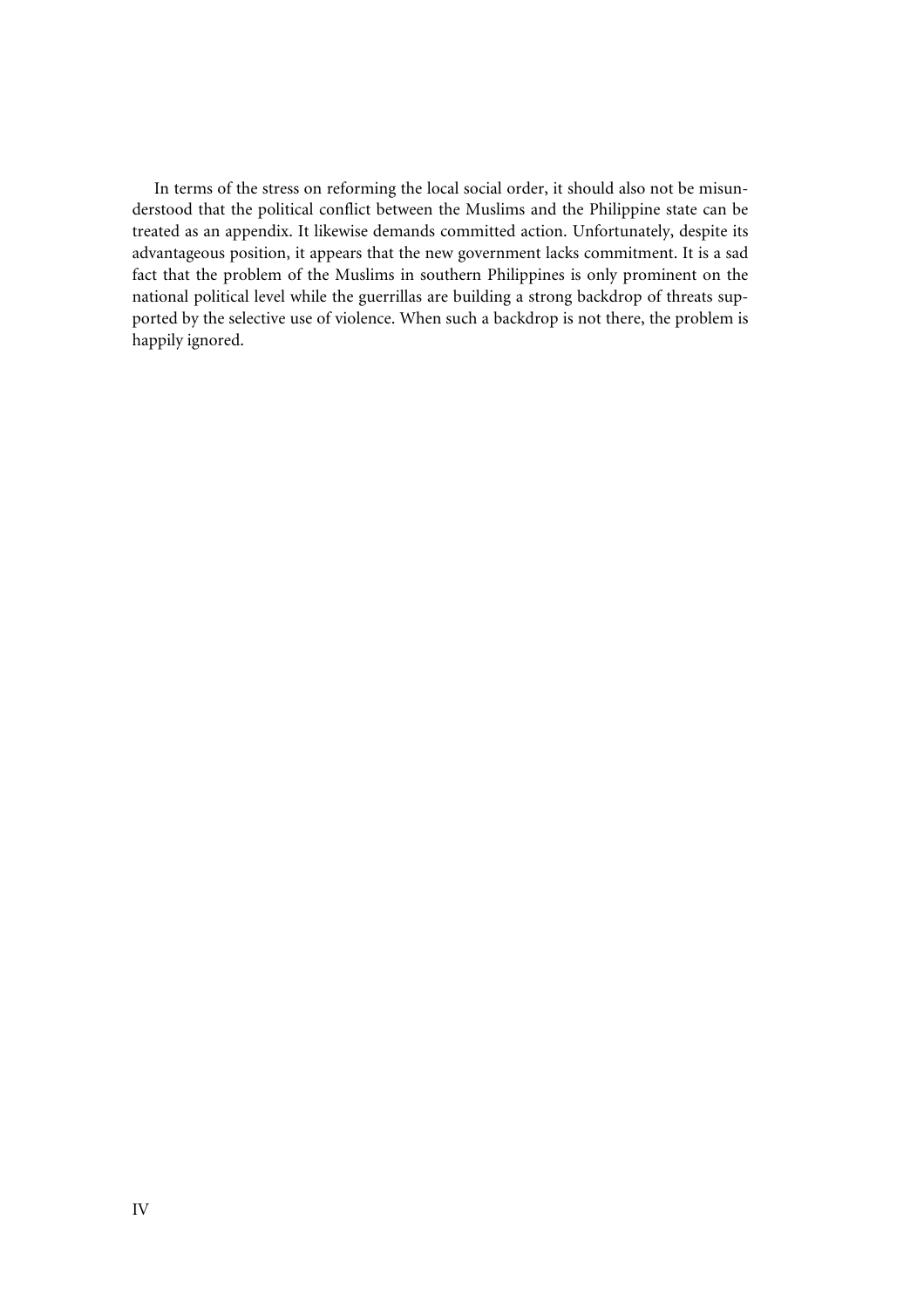# **Contents**

| 1.       | Introduction                                                                                     | $\mathbf{1}$ |
|----------|--------------------------------------------------------------------------------------------------|--------------|
| 2.       | Clans and clan politics                                                                          | 3            |
| 2.1      | $Clan - an$ attempted definition                                                                 | 4            |
| 2.2      | Characteristics of clan politics                                                                 | 5            |
| 2.3      | Blood feuds as a social and political practice                                                   | 6            |
| 3.       | Violence in Muslim Mindanao: the microdynamics of a<br>complex system of violence                | 7            |
| 3.1      | The Muslim rebellion against the Philippines                                                     | 8            |
| 3.2      | Politics and violence in the southern Philippines                                                | 11           |
|          | 3.2.1 The agents of violence                                                                     | 13           |
|          | Lines of conflict in the Muslim south<br>3.2.2                                                   | 16           |
| 3.3      | Characteristics of the local political order                                                     | 22           |
|          | 3.3.1 The relevance of different collective identities<br>within the framework of local politics | 22           |
|          | 3.3.2 The essence and order of the feud                                                          | 25           |
|          | 3.3.3 The essence of power and authority                                                         | 27           |
| 4.       | Ways out of the violence                                                                         | 29           |
| 4.1      | Alternative orders for the future: seen from a local perspective                                 | 29           |
| 4.2      | Chances and limits of targeted intervention                                                      | 35           |
| Glossary |                                                                                                  | 38           |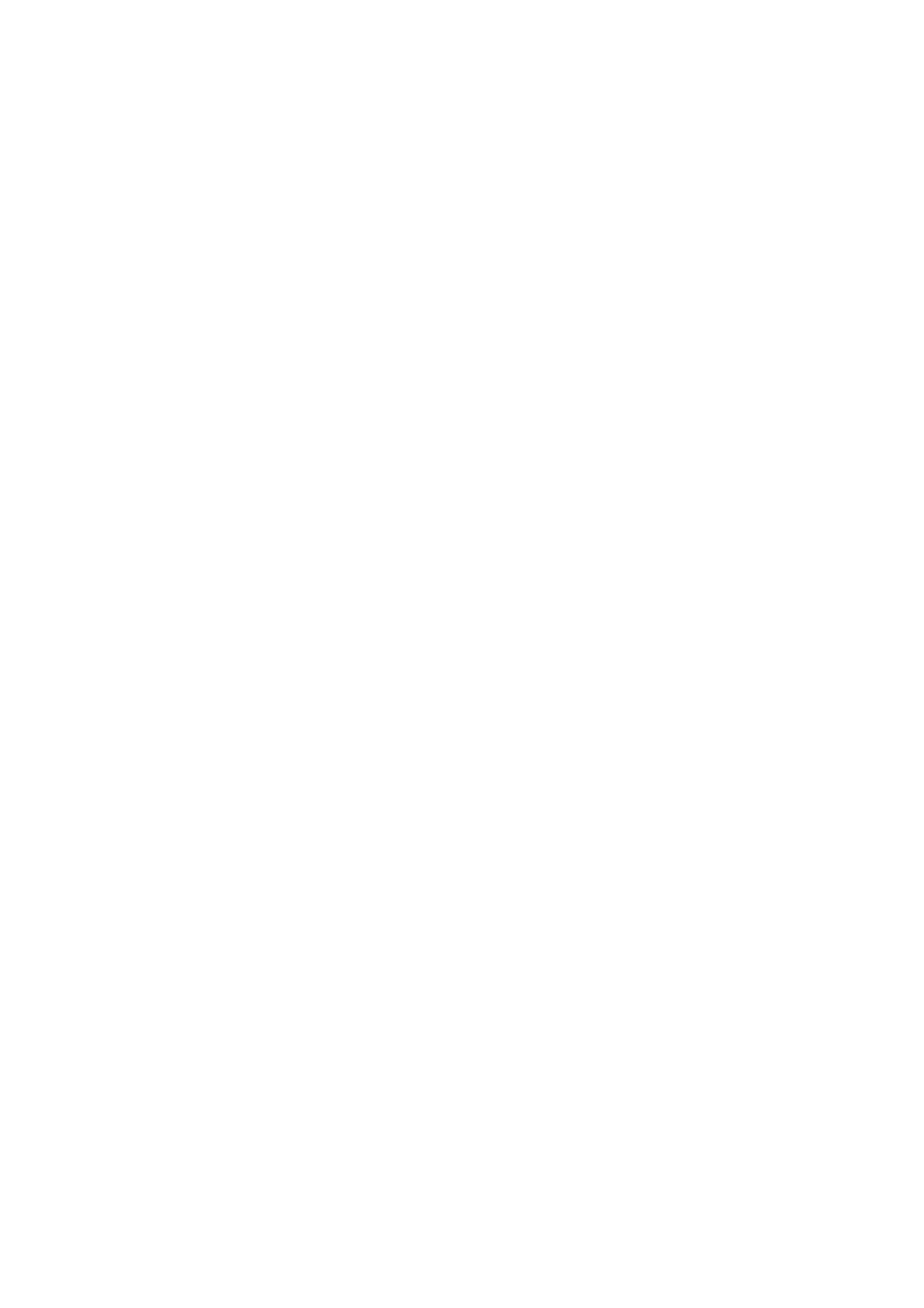## **1. Introduction**

Violence in southern Philippines appears to be a fact of everyday life, more so than in many other parts of the country. For over thirty years, various guerrilla organisations have been fighting for their own state in the Muslim part of Mindanaos and the Sulu Archipelago. In other parts of Mindanaos, resurgent Communist guerrillas have firmly reestablished themselves after a long period of relative obscurity. Public building works cannot take place without their permission, businessmen cannot survive economically without paying the relevant "taxes", and successful local politicians must find a way of living alongside them, otherwise their re-election cannot be assured or their health or lives are threatened. Other groups, the most prominent and successful being the notorious Abu Sayyaf, live behind a quasi-religious legitimation from their kidnap-for-ransom business. There are also a multitude of smaller criminal bands, which follow the traditional line of piracy or stay afloat by following other forms of armed robbery. Finally, there are the bombs which explode regularly in the towns of this region, sometimes killing innocent civilians. Usually, nobody claims responsibility for these acts, the police and military can only speculate, and the cases end up filed away unsolved.

The guerrillas face a military that commits major violations of human rights and organises ethnic militia in a traditional counter-insurgency manner, which terrorises its own people in the name of the fight against guerrillas, criminal bands and "terrorism". In informal cooperation with various businessmen and local politicians, the military look in particular to benefit financially from the situation. Some leading military and police officers have succeeded in building up their own political power base from their military position and sometimes while still active and sometimes after having left the military, become leading local figures. There are also powerful families who when necessary also secure or consolidate their positions with violence. Anyone who dares stand up to them is living dangerously.

The dynamics on the macro level which led to this civil war and have stabilised and perpetuated it over the decades have already been dealt with in an earlier PRIF report.<sup>1</sup>

This report looks at highlighting the many local dynamics and the network of complex interaction they have formed which gives the conflict its special form below "higher politics". The focus on the local political level in the regions particularly affected by violence i.e. the former provinces of Cotabato and Lanao as well as the Sulu Archipelago shows just how much work still lies ahead for Philippine politics beyond the negotiations with the MILF guerrillas, if they wish to minimise political violence in this region in the long term, without running the risk of politically-tied agents of violence breaking away from this violence-structuring context. This would lead to violence becoming increasingly anomised. A further strengthening of the already considerable problem of criminal bands and

<sup>1</sup> Peter Kreuzer, Die Rebellion der Muslime im Süden der Philippinen, Frankfurt (HSFK-Report No. 7) 2003 (in German; Internet: www.hsfk.de/downloads/report0703.pdf).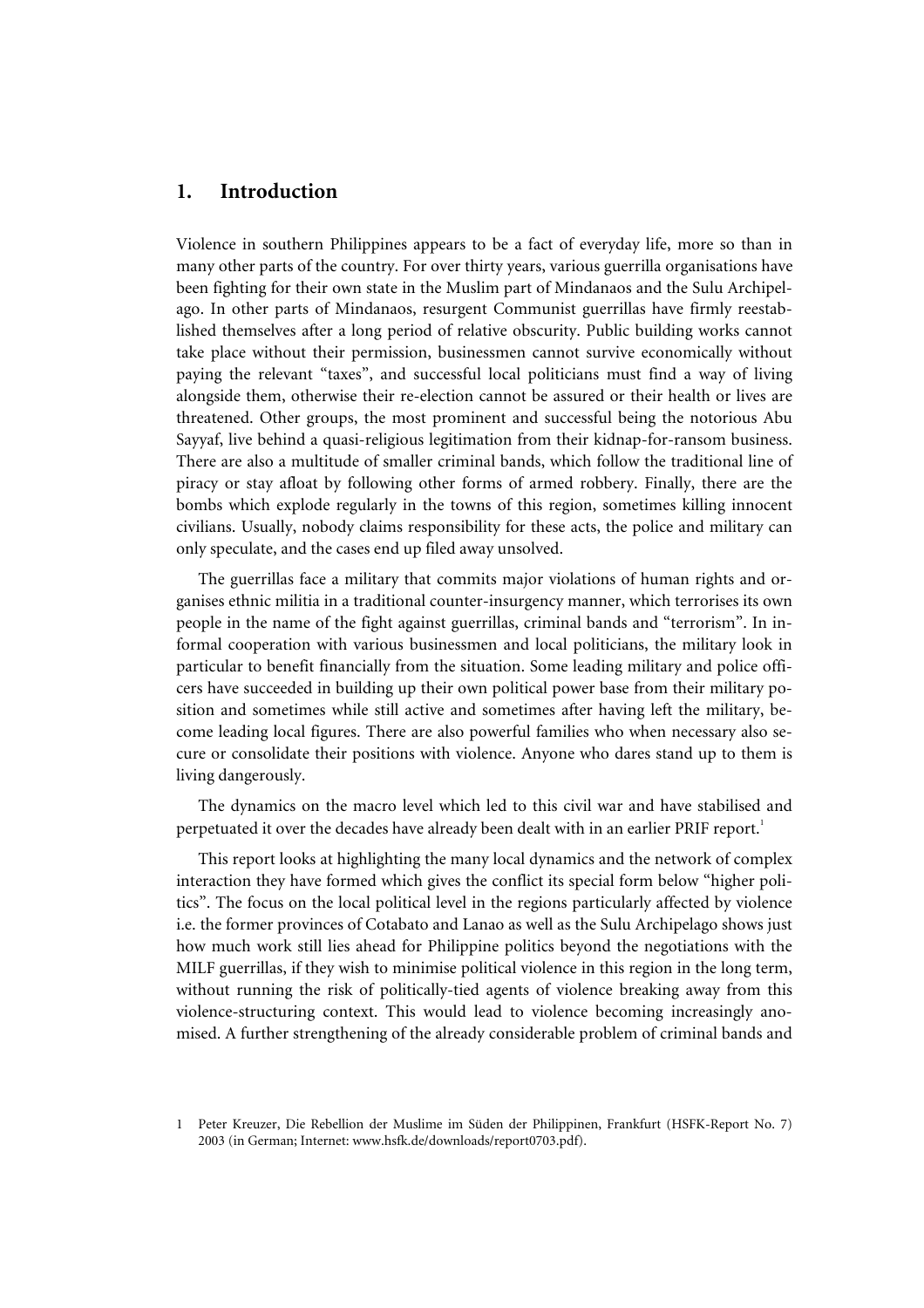"aimless" violence could be expected. As a result, there would be more victims than there are from the current politically-bound violence.

This report derives violence from the interaction between local cultural patterns of order and meaning and social practices, and understands it therefore as locally determined to a great extent. However, the acceptance of a particularly violent-laden Muslim society should in no way be encouraged. The majority of the local practices which promote violence originate from tradition, these, however, are not of Islamic origin, and even explicitly contradict Islam in many ways. Clan thinking and the distinct code of honour as well as tribal thinking not seldom take clear priority over the demands of the Islamic religion with respect to codes for social behaviour. The repeated fragile attempts at integrating both systems and the criticism of un-Islamic traditional practices put forward by the Islamic clergy show that there is a rivalry about the power of interpretation. Violence as a means of political conflict resolution is in no way confined to the Muslim south, but can be seen in many regions of the Philippines.

The Muslim south has many structural and cultural characteristics which can be equally found in a similar form in quite a few regions of the Philippines. Here, reference is made only to the prominent role of the political families from the local to the national level. Clans dominate politics not only in Muslim Mindanao, but also in Christian parts of the Philippines.

Political and especially economic analyses of violent conflicts between ethnocultural groups tend in many ways to explain such conflicts through universally valid causes – e.g. relative deprivation, the instinct for power of the ethnic elites or greed, which is taken as an almost reflex reaction to certain economic structural conditions. Ethnographic studies are rarely included, which could possibly connect violence with specific cultural patterns. This would contradict the basic assumption that protest and rebellion all over the world basically originate from a fixed set of causes.<sup>2</sup> In contrast, the majority of ethnological studies are hardly ever interested of integrating the systems of norms, world pictures and social practices analysed by them with the political actuality in the societies studied. Surprisingly, there are also large "white gaps" in development and cultural sociology with respect to the question of collective violence, especially in ethnically fragmented societies; violence rarely took on a central role in the analyses, but instead tended to form a marginalised set of facts. If violence were picked out as a central theme, then, in a similar way to transformation research only in the context of civil war, other forms of violence would be faded out to the greatest possible extent. Wherever violence appears, it is mainly reduced

<sup>2</sup> This ahistoric perspective is particularly prominent in the works of David Collier and the World Bankcentred working group led by him. The analyses of these scientists concentrate almost exclusively on the comparison between plausibility and greed- and grievance-based violence (see e.g. David Collier, Anke Hoeffler, Greed and grievance in civil war, in: Oxford Economic Papers, Vol. 56, No. 4, 2004, pp. 563-595, Ian Bannon, Paul Collier (eds.), Natural Resources and Violent Conflict, Washington DC (The World Bank) 2003). In terms of methodology they are firmly fixed in the variable-based large-n-comparison, which de facto excludes any focus on the difference and individuality of cases from the start.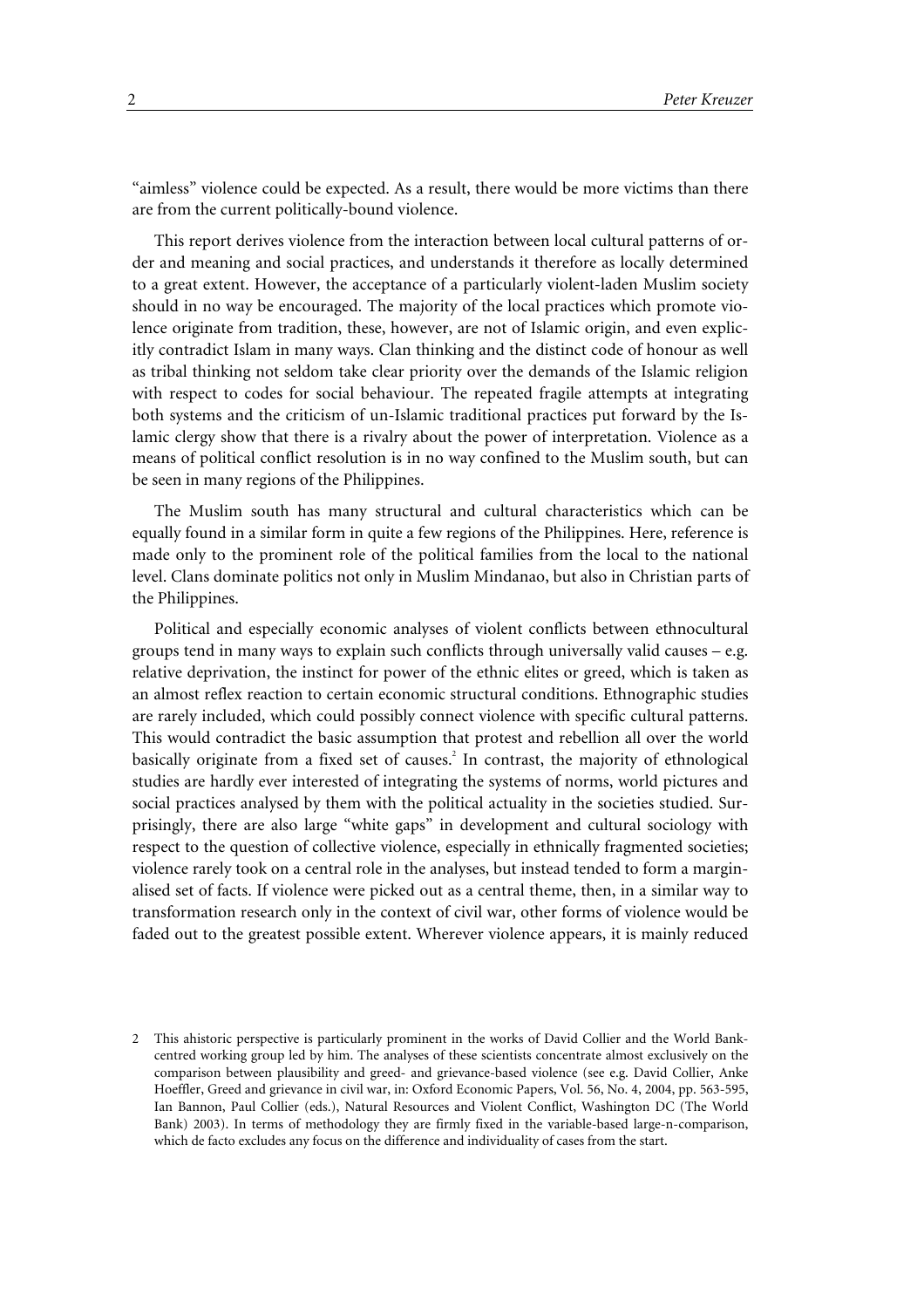to instrumental elitist behaviour, the actual players of violence scarcely enter the picture, the specific dynamics remain mainly invisible, and there is absolutely no phenomenological perspective. Such deficits only first became apparent in their entirety ten years ago within the framework of a "revolution" in violence-sociology and were scaled down somewhat with a first set of new studies. The following study positions itself in this theoretical and methodological "no-mans land" which can be marked out in the border area between the three sciences outlined here.

As a basically hermeneutically conceived study, it aims to provide the best possible illustration of complexity and exposure of the multidimensionality of the conflict. It examines the multitude of patterns used by the players and the dynamics which result from the clashing and meshing of the various patterns of perception and action. In this sense, it is a synthetic undertaking which contrasts in its essence and objective with a purely analytical endeavour.

Before the political dynamics of the Muslim-dominated southern Philippines are described in the main body of this report (Chap. 3) and the approaches to solutions which emanate from the local society itself are presented (Chap. 4), the central concepts, through which the conflict can be understood – clan and clan politics – are described more closely (Chap. 2). The final chapter (5) attempts to assess the chances and limitations of various strategies of dealing with the analysed complex clan-centred system of violence.

## **2. Clans and clan politics**

In political science, unlike in political journalism, the concept of the clan has hitherto played a largely insignificant role. Literature on clans and the associated political and social structures including the specifics of a clan-centred order of violence can for the most part only be found in the works of ethnologists focusing on indigenous social orders.

As more recent studies suggest, clans are not a phenomenon of the pre-modern world. In fact, they appear to be one way of giving structure to the social and political environment in the past as as well as today. In many areas of the world, after the collapse of the real-socialist alternatives and the cessation of the at least partial determination of local and national dynamics by those of the superpower rivalry, it has now become manifest again that apparently past social orders – and this also applies to clans and ethnicity – have survived hidden under the surface of the larger ideologies and their conflict or have now been recreated. Their existence in the modern world, in the context of modern political organisation shows that they are possible answers to the specific fractures of the modern world. A political order based on the loyalty and rivalry of clans is no less plausible than one based on ethnic or religious affiliation or the Left-Right pattern found in western countries.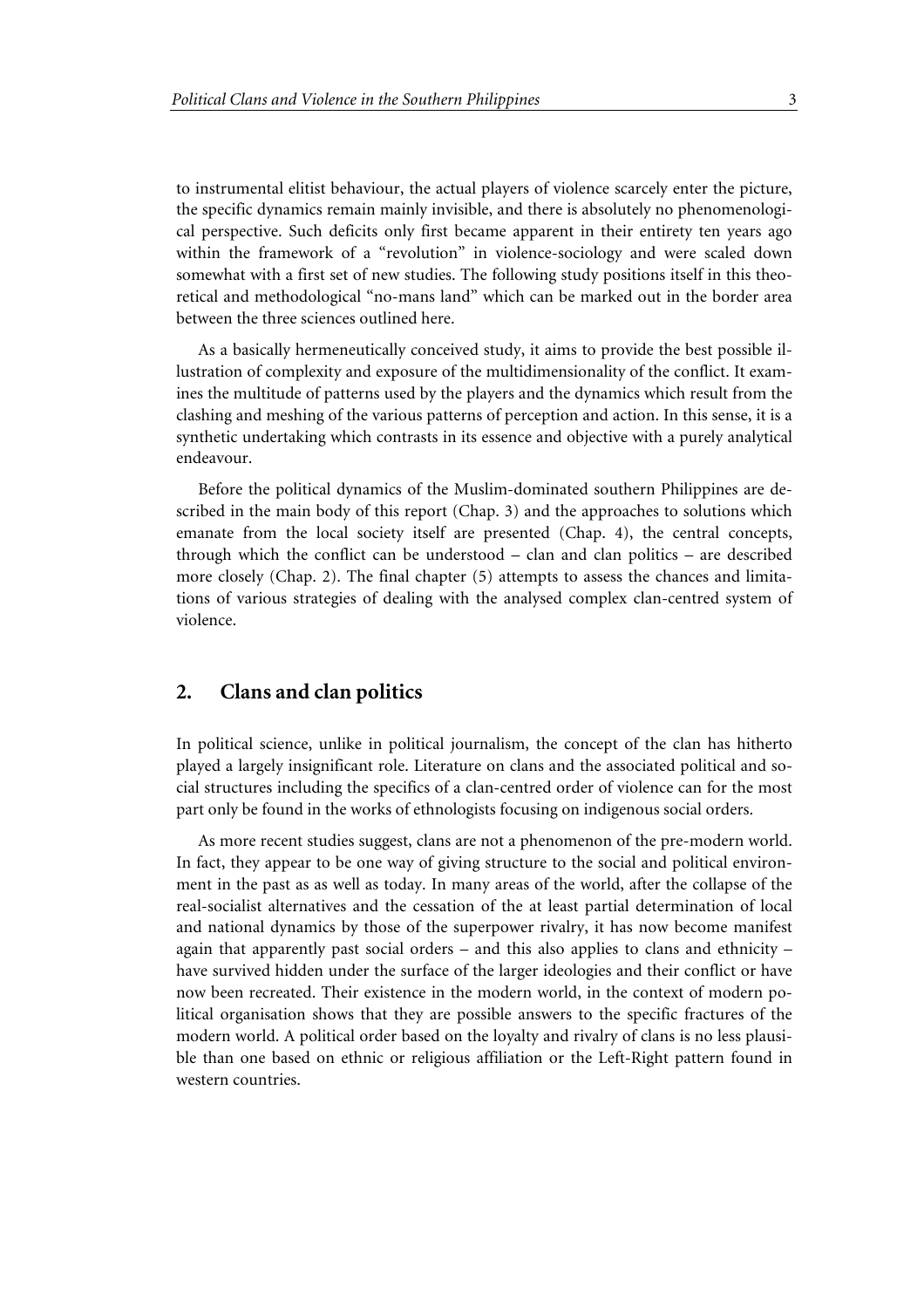#### **2.1 Clan – an attempted definition**

In terms of definition, the concept of clans has to date hardly ever been established beyond pre-modern societies. A notable exception is the study by Kathleen Collins, which examines the clan-centred politics of several central Asian republics and attempts to form a theoretical discussion. She defines the clan as

"an informal organization comprising a network of individuals linked by kin-based bonds. Affective ties of kinship are its essence, constituting the identity and bonds of its organization. These bonds are both vertical and horizontal, linking elites and nonelites, and they reflect both actual blood ties and fictive kinship."<sup>3</sup>

As a rule in the more rural regions, clans are led by leaders traditionally legitimised usually through age and genealogical status, whereas in the urban regions, a clearly greater importance is attached to control of economic resources. "An extensive network of poorer relatives and kinsmen, close friends, women, youth, and children constitutes the nonelite members. Clans also cross class lines."<sup>4</sup> The exchange is based on principles of mutuality. While the clan elite are committed to welfare, the poor and marginalised clan members have a duty of unconditional loyalty.

Although clans are also political organisations, they do not originate from politics. Instead, they are basically extensive, social organisations, also active in the political sphere in the interest of their members. In clan-centred orders, an individual way out from the clan is nigh on impossible, since clans, in addition to their political function also penetrate the region economically, as well as safeguard local security and settle disputes.<sup>5</sup>

Clans are social organisations which interact with the state, yet instead of answering to it, they lead the way in many respects. Thereby they are able to mould a state-formation, if and when they succeed in forming an emerging or reforming state on their own model.

Of key importance to the possible organisational structure of a clan-centred political order is the fact that clans do not appear to be capable of institutional organisation on a higher level. The loyalty of the clan members applies to their clan and its leadership. Organisation outside the clan is actually not excluded de facto, but is always linked to utilitarian considerations. It generally takes place in the sense of a clan alliance for specific purposes and can be terminated at any time by either side, when it appears to be necessary or at least sensible in the perceived superior interests of the clan. Highly aggregated organisation is therefore always awkward.

There are two points worth stressing: Firstly, clans and the politics structured on their basis cannot be thought of in ethnic categories. Clans do not possess the symbolic re-

<sup>3</sup> Kathleen Collins, The Logic of Clan Politics: Evidence from the Central Asian Trajectories, in: World Politics, Vol. 56, No. 1, January 2004, pp. 224-261, quotation p. 231.

<sup>4</sup> Ibid, p. 232.

<sup>5</sup> Ibid, p. 233.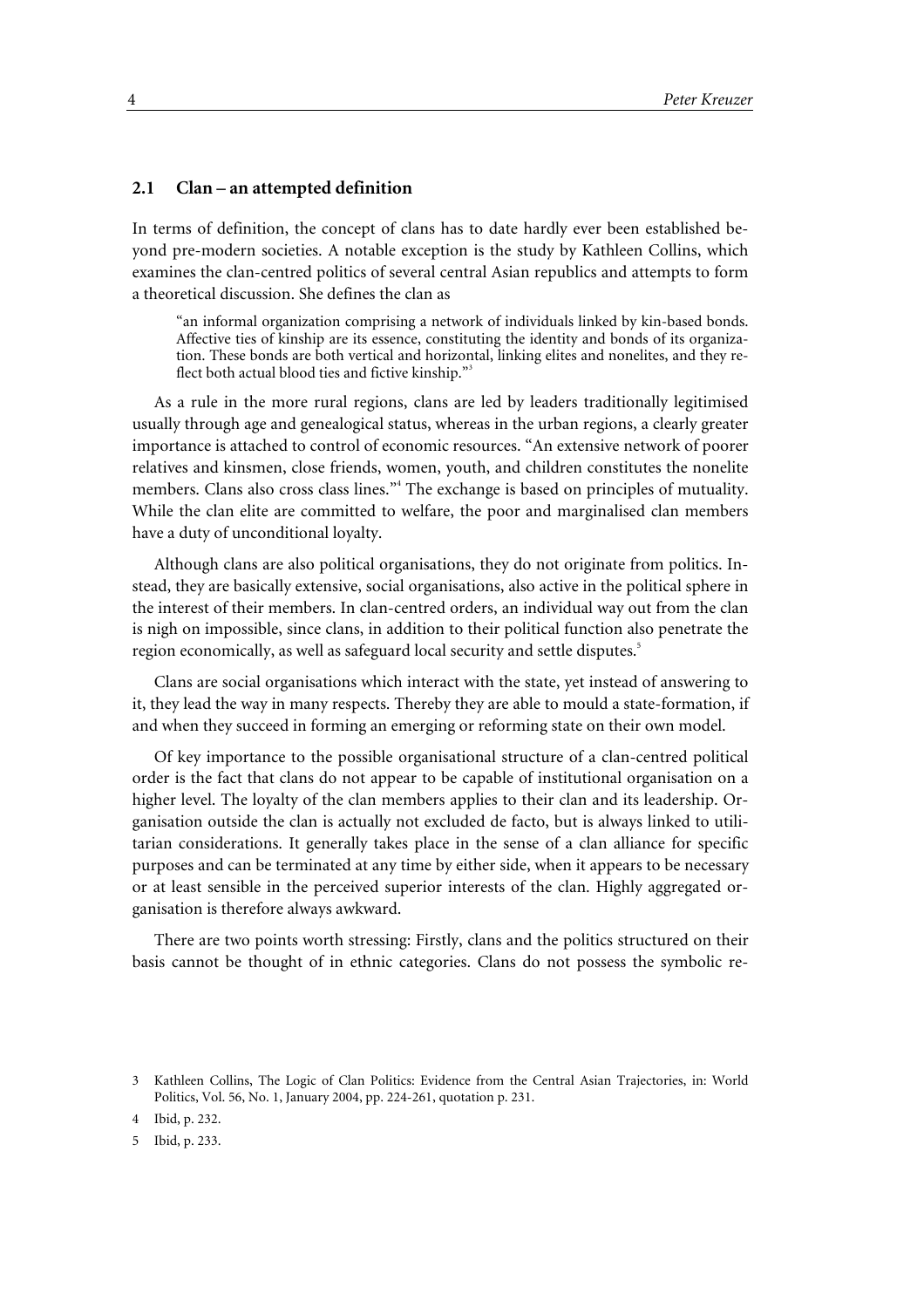sources available to ethnic groups to create a comprehensive "national" identity.<sup>6</sup> Farah points out that ethnicity is often falsely brought in to explain the reaction of traditional groups to modernisation and deeper state penetration, and that "(t)he overemphasis of the role of ethnicity has unfortunately resulted in the total disregard of the sub-group units, such as descent units within the structure of the ethnic group. As a 'social unit', the former can also be responsive to mobilisation."<sup>7</sup>

Secondly, clans and clan rule should not be grouped together with clientelism, patronage, corruption, mafia structures or similar. These kinds of phenomena find links, of course, in a polity characterised by clans, but they are not necessarily connected to clan rule, nor are they not present in other political forms of order and rule.

#### **2.2 Characteristics of clan politics**

Political clans strive to infiltrate the institutions of the state and convert them into institutional hangers-on of the clan. They prefer other clans or clan-like organisations as political opponents, since they too have a vital interest in stabilising the order in which clans have a key political position. As a consequence, in the political process, clan alliances with the same goal, i.e. to make clan rule a lasting political principle of order, frequently find themselves opposing competing forms of political organisation.<sup>8</sup>

Clan politics always undermines democratic rule owing to the extensive control the clans have internally and their capacity to appear as collective players externally, the members of which cannot "change". A democracy based on the will of the individual is in fact no longer possible, since the individual acts as part of the clan. Democratic order, therefore, would "function" best as a relative balance of competing clans. However, not only democratic rule, but also in many ways authoritarian rule on the national state level is hindered by clan politics. Clans undermine authoritarian rule, in that they protect their networks against attempts of external control. To the extent that the autocratic ruler is dependent on the support of the clans – which he is, particularly at the local level of politics – he loses his autonomous decision-making capability, the logic of the autocracy is filtered through that of the clan rule. If the autocratic ruler tries to seize power in a more extensive sense, he must overcome the basic structure of the clan rule – the permanent competition based on local control between a larger or smaller number of clans. In more specific terms: he must shut out competing clans as political players, what makes an opposing clan alliance highly probable. In both cases, clan rule undermines the chances of the state to be able to reach through at the local level and therefore also the building of a modern state bureaucracy.

<sup>6</sup> Ibid, p. 234.

<sup>7</sup> Mohamed I. Farah, From Ethnic Response to Clan Identity: A Study of State Penetration among the Somali Nomadic Pastoral Society of Northwestern Kenya, Uppsala (Almquvis & Wiksell Int.) 1993, p. 27.

<sup>8</sup> Collins, see above (footnote 3), p. 237.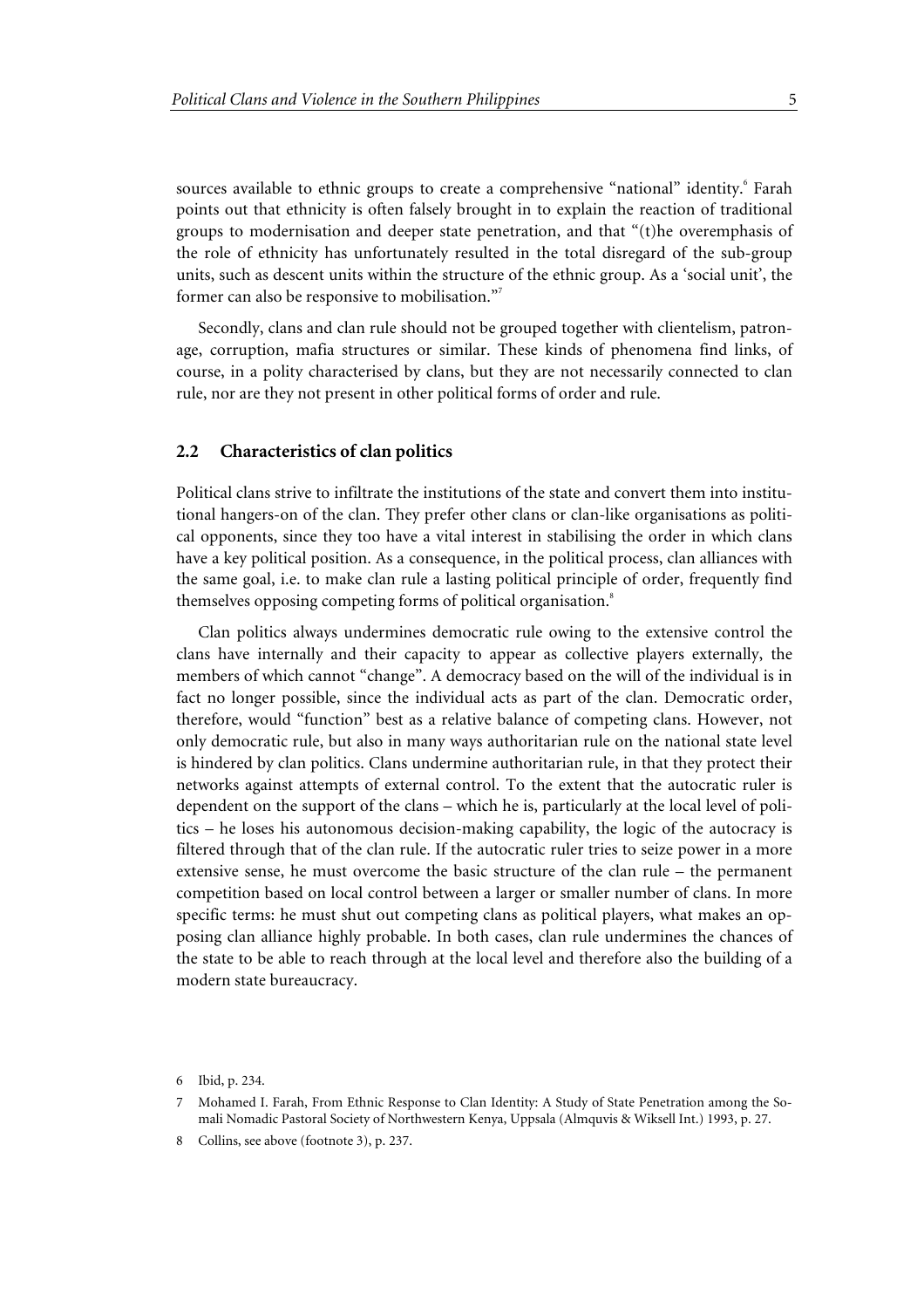#### **2.3 Blood feuds as a social and political practice**

Despite the vast number of clan organisations, for the purpose of this study there is one important factor they all have in common, which unites this social organisational form with regard to its behaviour of violence: the feuds which are frequently thought of and practised in the form of blood feuds. Otterbein defines the blood feuds as "(a) kind of armed combat occurring within a political community in which, if a homicide occurs, the kin of the deceased take revenge through killing the offender or any member of his kin group."<sup>9</sup> Clan feuds follow strict rules, which, however, legitimise practically all forms of "dirty war", when the purpose is one of revenge. Ambush killings, like other forms of deception or poisoning, are legitimate responses to aggressive acts by the enemy group. Nevertheless, in many clan-based feuding societies blood money is also an option, which the clan of the murdered victim is entitled to, the payment of which can end a feud.

The (blood) feud must definitely be seen as an attempt to regulate and minimise the use of violence. It generally prevents extensive belligerent confrontations between the clans, which aim at completely annihilating the adversaries. Of course, there are victims, but these tend to be small in number and do not threaten the survival of the clans.

Blood feuds create enormous group pressure, which firmly welds the in-group to a common fate. As Lewis in the example of the traditional Morocco deduces, they are integrative on the local level, they have a high degree of social legitimacy and acceptance and also characterise the economic order. Blood feuds form "an integral part of social patterns, prefigured by custom, confirmed by ever-present dangers, and accepted as tradition."10 Escaping from their logic is not possible for the individual, since he would then not only be completely without protection, but de facto also without means. The basic logic applies as much to modern-day clan-centred societies, as it did in Ancient Greece: "The system of tribal blood feud worked on the basis of a balance of terror. Individual safety was guaranteed by the clan or not at all."<sup>11</sup>

The high intensity of clan loyalty also means that supra-clan organisation is extremely fragile and such loyalties always remain subordinate to the interests of the clan. Since and to the extent that clans are relatively small social organisations, local societies of multiple, competing clans emerge, which, in many cases, become tangled up in armed feuds. As a result, a large number of uncoordinated, armed paramilitary organisations are located within a relatively small area, which, in turn, increases the probability of frequent, violent  $clashed^{12}$ 

<sup>9</sup> Keith F. Otterbein, Clan and Tribal Conflict, in: Encyclopedia of Violence, Peace, and Conflict, Vol. 1, San Diego inter alia (Academic Press) 1999, pp. 289-295, quotation p. 289.

<sup>10</sup> William H. Lewis, Feuding and social change in Morocco, in: The Journal of Conflict Resolution, Vol. 5, No. 1, March 1961, pp. 43-54, quotations p. 43.

<sup>11</sup> Jonas Grutzpalk, Blood Feud and Modernity: Max Weber's and Émile Durkheim's Theories, in: Journal of Classical Sociology, Vol. 2, No. 2, July 2002, pp. 115-134, quotation p. 121.

<sup>12</sup> Otterbein, see above (footnote 9), p. 293.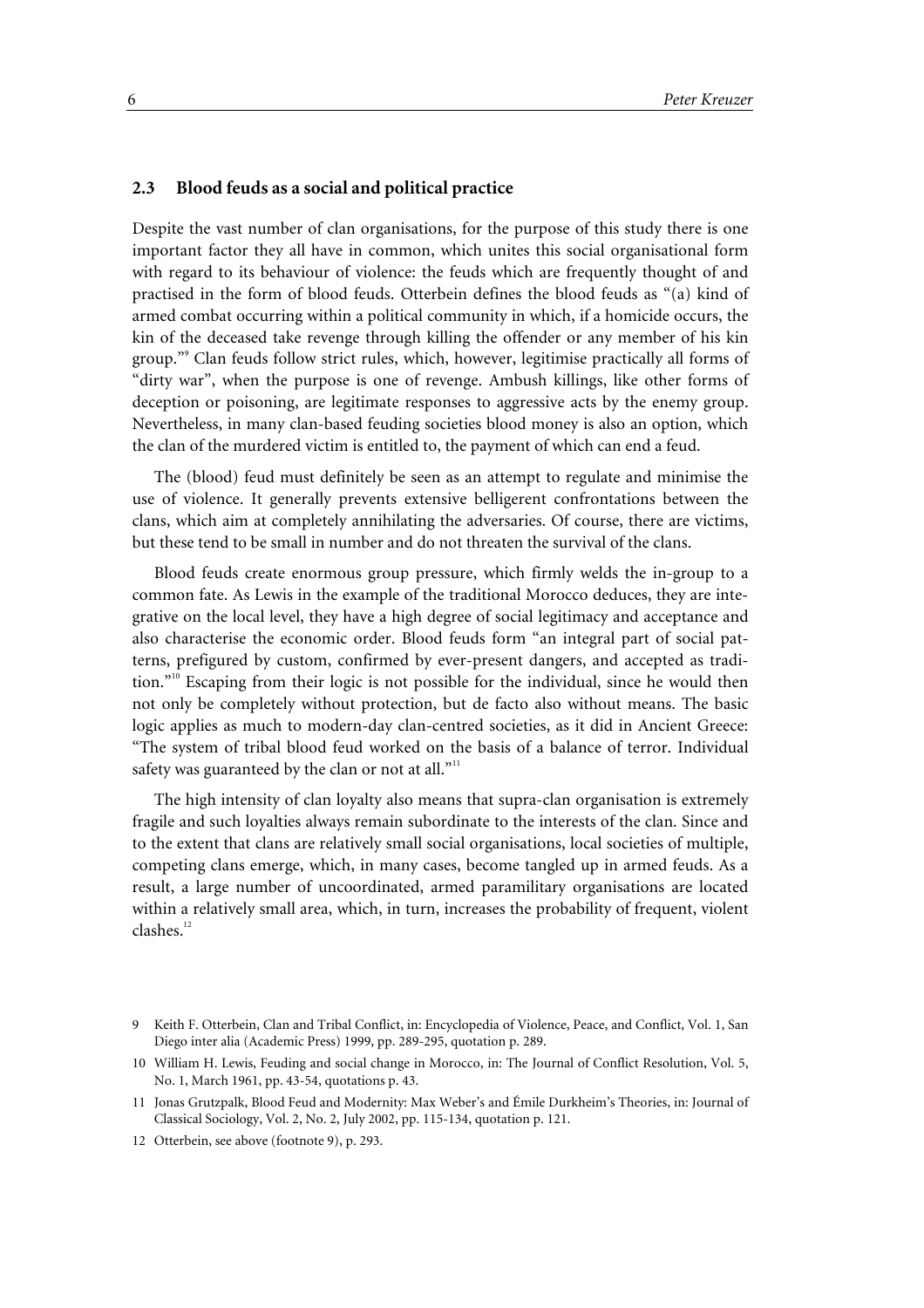# **3. Violence in Muslim Mindanao: the microdynamics of a complex system of violence**

The violence in Muslim southern Philippines can generally be explained through the macrodynamics of the conflict between the Christian-dominated state with its neo-colonial attitudes and the Muslim minority, who have been demanding their right to selfdetermination in the parliamentary system through protest and also, since the start of the 1970s, through violent means. In recent years, increasing attempts have been made to tie the conflict into the dynamics of international "Islamic" terrorism.

Both attempts at explanation are justifiable, yet they cut short the dynamics, which led to the start of the conflict, as well as the dynamics, which affect its permanence. In particular, attempts which grant the international "Islamic" dimension an increasingly prominent role risk confining the conflict to a marginal phenomenon, like the link between the Islamic-oriented guerrillas, the MILF, and Jemah Islamia which operates in several southeast-Asian countries.

Those, too, who centre on the political dimension of self-determination, describe the civil war in categories, which are not only felt to be inadequate by many players, but which also compartmentalise part of the violence into inappropriate cognitive categories.

In contrast, the differentiated analysis of the agents and the dominating forms of violence, as well as the patterns of interpretation used by the local political players shows that historical forms of violence still have great weight today. They are embedded in the violence between a guerrilla and the state bodies and distort or shape this to their own image. This report aims to emphasise these historical forms of violence and their significance in the current system of violence. Before this analysis of the microdynamics of violence, this study will take a look at the course of the political conflict between Muslim guerrillas and state, $13$  so that in the final part of the study, light will be shed on the integration of the various levels of conflict.

13 For the macrodynamics of civil war, see Kreuzer (footnote 1). A significant part of the information used in this study was obtained from interviews conducted over the summer of 2004 in Manila, Cotabato City and Iligan. All quotations have been made anonymous. Interviewees include: Agujah, Mario Joyo, Member of House of Representatives Akbayan; Ampatuan, Zamzamin, Executive Director Office of Muslim Affairs; Baccani, Benedicto, Prof. Notre Dame University Cotabato, Director Center for Autonomy and Governance NDU, Legal Adviser RLA and ARMM-Government; Buat, Musib, Member MILF Peace Panel; Candao, Abas, Chairman Bangsamoro Development Agency; Col. Garcia, Danil, Vice Commander 6. Infantry-Division; De los Reyes, Ike, Leader RPM-M (communist guerrilla); Hassan, Hatimil, Speaker Regional Legislative Assembly (ARMM); Juanday, Danda, Executive Director Bangsamoro Development Agency; Kamlian, Jamail, Professor MSU, Iligan Inst. of Technology; Karon, Hadja Bainon G., Regional Secretary ARMM Department of Social Welfare and Development; Leyretana, Virgilio, Deputy Presidential Assistant for Mindanao and Deputy Cabinet Officer Regional Development XII, Office of the President; Liao, Antonio, Engaged in resolving long-standing Ridos; Lidasan, Amirah, 2004 Candidate for House of Representatives Suara Bangsamoro; Lim, Hadja Maria Lourdes, Regional Director Region XII National Economic and Development Authority; Lingga, Abhoud, Executive Director Institute of Bangsamoro Studies;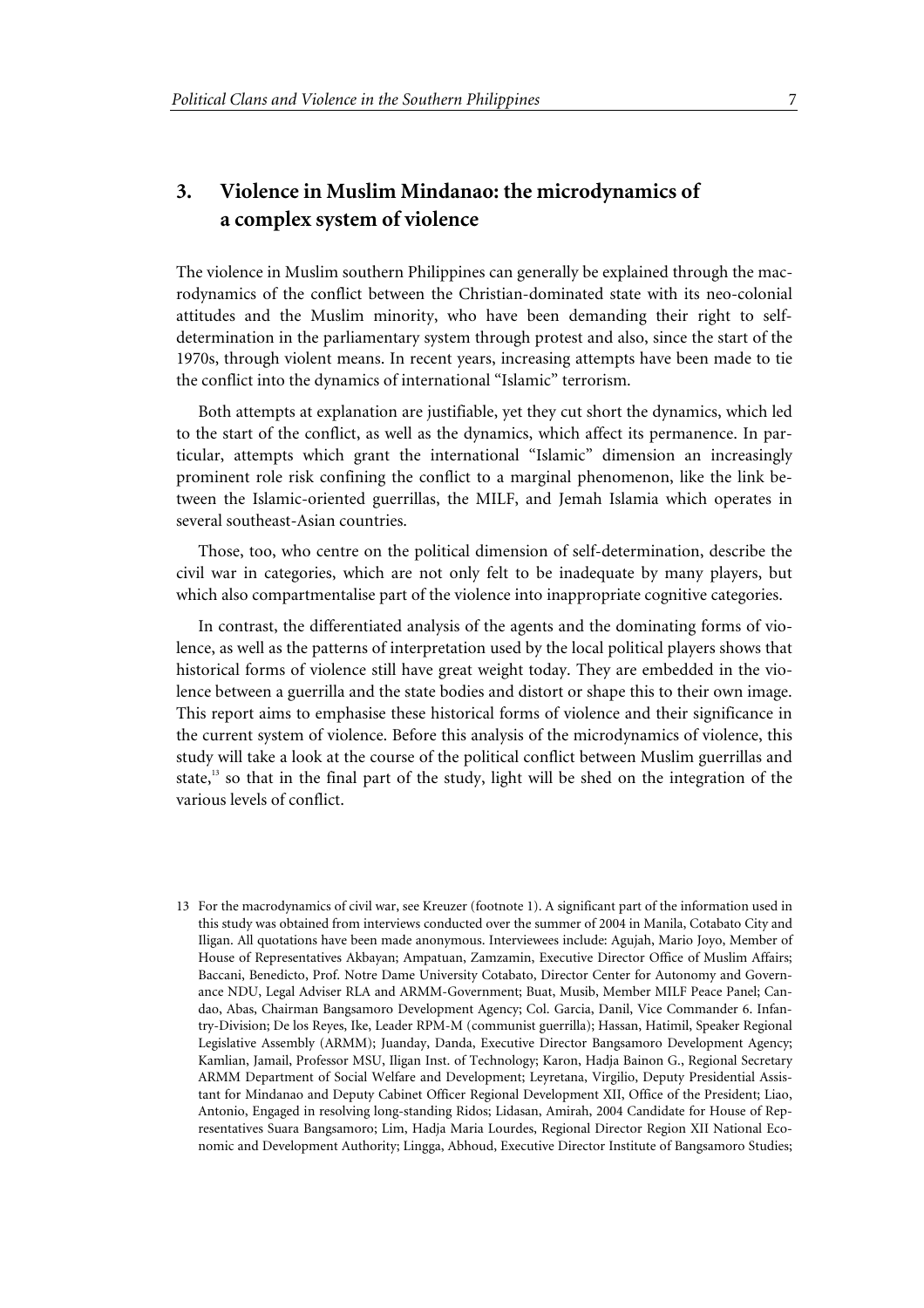#### **3.1 The Muslim rebellion against the Philippines**

Our Muslim people are facing a war of annihilation aimed at their total subjugation, destruction of social structure and political system. In fact, the war is surrounded by organized and systematic conspiracies to expel the Moro Muslims to the far-flung areas where they will be deprived of justice, equality, freedom, self-determination, and honorable humanitarian life. $1$ 

The armed conflict between the Muslim guerrillas and the Philippine state began with the declaration of martial law in 1972 by President Marcos. Despite repeated attempts to settle the conflict through negotiation, it continues today and has so far claimed up to a hundred thousand lives, according to various estimates. During the conflict hundreds of thousands have been exiled in their own country and tens of thousands have fled to neighbouring Malaysia, where tens of thousands continue to live today. Human rights in the region have been hugely violated by the state security forces and the guerrillas. Compared to the rest of the country, the region clearly has the lowest socio-economic development. The conflict was unscathed by the re-introduction of democracy following the fall of Marcos. The civilising potential of this form of rule has come to nothing here. The violence continues to this day. Examining the causes of why the conflict broke out, the following points stand out:

- 1. A fundamental demographic and socio-economic marginalisation of the Muslims in their homeland has been taking place since the beginning of the  $20<sup>th</sup>$  century, where they, in many cases, make up only a minority in the meantime.
- 2. As a reaction to this, a seemingly traditional collective identity, comprising all Philippine Muslims, has developed over the decades, whereby they are described as "Moros" in a "hostile" Christian country.
- 3. The education of young Muslims at Arab-Islamic and state Philippine colleges since the 1950s led to the development of Muslim counter-elites, who, from various ideological positions, questioned the legitimacy of the Philippine rule over the Muslims in the south and equally the rule of the traditional Muslim elites and who were prepared to use radical means to achieve their goals.

Lopa, Rafael, Executive Director and Assistant to the Chairperson Benigno Aquino Foundation; Lt. Col. Del Prado, Press Officer 6. Infrantry-Division; Mastura, Ishak, Secretary Dept. of Trade and Industry ARMM, Mastura, Michael, Member MILF Peace Panel; Quevedo, Orlando Beltran Archbishop of Cotabato Catholic Church; Quijano, Franklin, Mayor City of Iligan and Chairman GRP Peace Panel for negotiations with the RPM-M; Rodil, Rudy, Historian MSU, Iligan Inst. of Technology and Member GRP Peace Panel for negotiations with the MILF; Ruiz, Noel, Program Manager LEAP Program USAID; Sema, Muslimin, Mayor Cotabato City; Timovera, Bobby, Co-Editor Mindanews; Vitug, Marites, Editor in Chief Newsbreak.

<sup>14</sup> Hashim Salamat, State of the Bangsamoro Struggle for Independence Address (delivered 13.11.2001), in: Hashim Salamat. Referendum: Peaceful, Civilized, Diplomatic and Democratic Means of Solving the Mindanao Conflict, Darussalam, Camp Abubakre As-Siddique (Agency for Youth Affairs – MILF), 2002, pp. 4-15, quotation p. 7.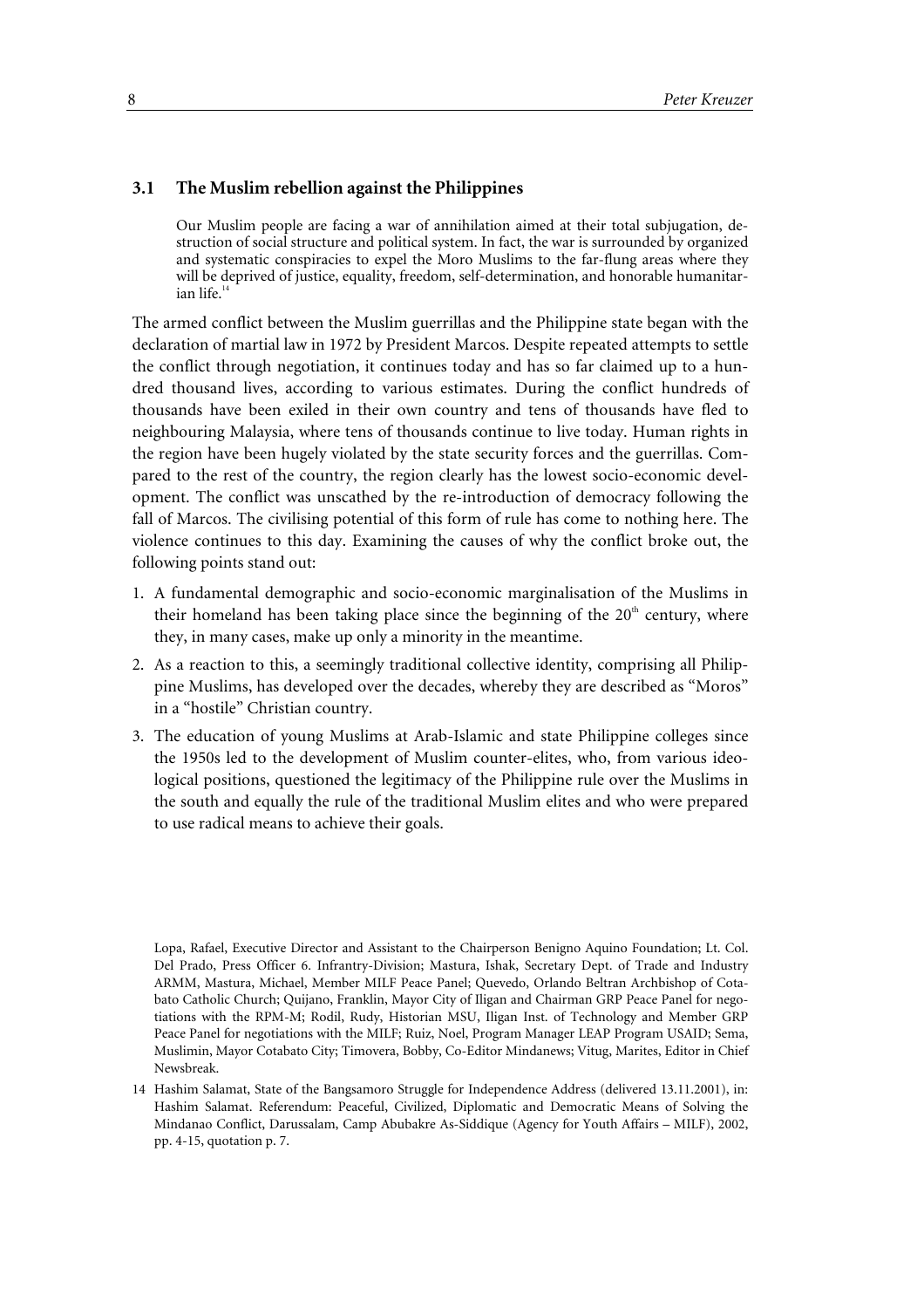4. In the 1960s, the political competition between the two big parties on the national level (the Nacionalistas and the Liberalistas) escalated at the national level. As a consequence the already high level of political violence escalated to new hights. In the Muslim-Christian regions of Mindanao this violence often, but not always took place along religious lines. Finally, the declaration of martial law in 1972 closed off all legitimate arenas for political protest against the often neo-colonial policy of Manila.

With its history of intense immigration, growing marginalisation and destruction of traditional structures of order, the southern Philippines, often also imagined as the "Wild West" of the Philippines, resembles the countries and regions, termed "frontier societies" in literature.<sup>15</sup> In these regions power often makes law, since order appears not to be firmly fixed, giving strong personalities the opportunity to ascend to local positions of power based on violence.

The hypothesis of "democratic civil peace" derived from the theory of democratic peace whereby democracy constitutes a civilising power superior to all other forms of rule, should have provided some hope after the return of democracy to the Philippines in 1986. The fall of Marcos brought, however, a spring of convergence lasting just a few months. The euphoria disappeared as quickly as it arrived and the day-to-day life of low-intensity warfare returned once more. Fidel Ramos, Aquino's successor to the office of president, was the first in 1993 to bring about a stable armistice and in 1996 the conclusion of a peace treaty with the MNLF, through which many elite guerrilla cadres were integrated into the political system and several thousand combattants were integrated into the armed forces and police. The integration of the MNLF was successful without significantly changing the existing political system – new institutions, in particular, were set up between the local and national level, which could be used as patronage networks by the former guerrillas, for which the latter de facto gave up all "political" demands, i.e. the securing of traditional land rights of the indigenous groups, social justice, political independence.

Such success on the one hand corresponded to failure on the other: the hitherto second-class guerrilla organisation, the more Islamic than nationalistically oriented MILF, which had split off from the MNLF at the end of the 1970s, advanced quickly to a "complete replacement" of the demobilised MNLF. In terms of organisation and military might, it is clearly superior to the now peaceful MNLF. Further more, it is a lot less dependent on international support that the MNLF, who used the political might of the OIC and individual Islamic countries more than its own military forces to add weight to its demands.

The MILF which was openly sceptical and disapproving of the "Final Peace Treaty" concluded between the MNLF and Philippine government until now proved to be "indi-

<sup>15</sup> See e.g. Ken Jowitt, Ethnicity, Nice, Nasty, and Nihilistic, in: Daniel Chirot, Martin E.P. Seligman (ed.). Ethnopolitical Warfare: Causes, Consequences, and Possible Solutions, Washington D.C. (American Psychological Association) 2002, pp. 27-36.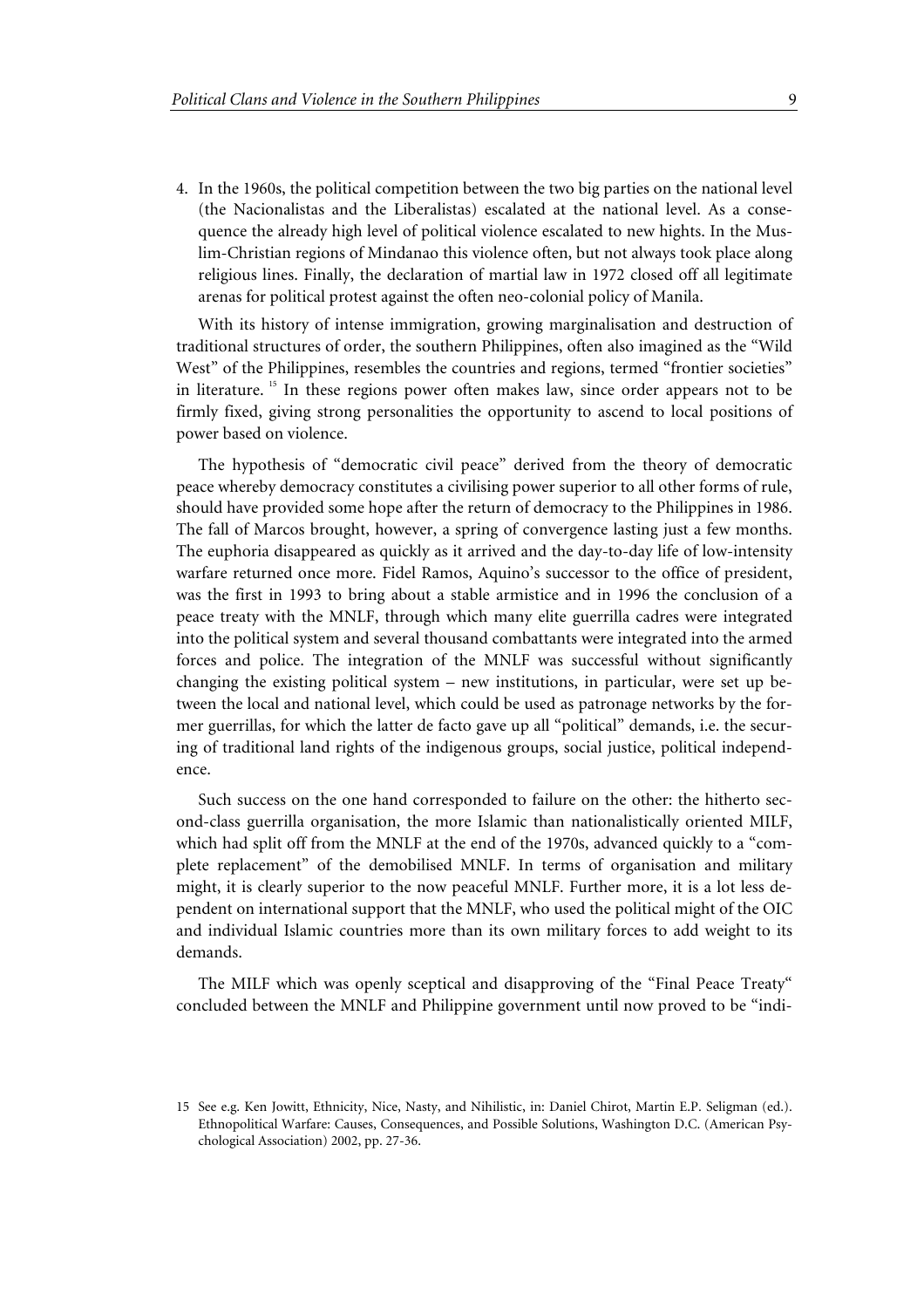gestible" for the Philippine system. Despite a large number of agreements and clear convergences between the conflicting parties in recent years, attempts to annihilate the MILF militarily have been renewed with great regularity.

Each offensive led to massive expulsions, to the destruction of whole villages, to the traumatising of thousands of people. Development barely exists, since the money available is not enough to reconstruct the villages destroyed during past fighting. Each offensive, always accompanied by intense human rights violations, brought the people back close to the guerrillas' argument, that, the rule of the Philippines over the Muslim areas of Mindanaos and the Sulu Archipelago ultimately constituted neo-colonial foreign rule based on and aimed at exploitation.

All previous attempts at conflict resolution have not addressed a central question, which is also extremely significant, since the public arena in the Philippines is strongly Christian: "how Islam should coexist with the state. There was no resolution on how we look at traditional structures, that have been lost. Maybe there was something that was deeply in Muslim's consciousness that were not served by this agreement (of 1996; P.K.)."16 Neither in the Third Republic (1946-1972), nor in the post-Marcos era (since 1987) have there been any political mechanisms, which would have prevented the Muslim south being exploited along the lines of internal colonisation and the Muslims becoming demographically marginalised through the targeted immigration policy of the Christian Filipinos. In the Fourth Republic (since 1987), in contrast to the late Marcos years, there are, however, a multitude of negotiation and contact institutions, in which representatives of the opposing parties sign agreement after agreement, although here again such agreements regularly come to nothing with parallel military incursions.

In general, responsibility for the recurring bouts of violence cannot be ascertained. Often the agents of violence and their motivation remain largely in the dark, and in many cases, it remains unclear who in government gave the order for action, and whether such an order was indeed given. Equally blurred are the agents of violence, who the armed forces profess to haunt and to whom, conversely, the MILF leadership often ascribes the responsibility for assassinations, acts of terror and murder. Many of them appear to be linked to established political forces in some roundabout way. De facto until now is has been enough to say that the lamentable acts of terror and attacks could have been committed by the guerrilla units, so as to legitimise the counter-violence of the state. Recurring counter-interpretations, according to which the state security services themselves are behind many of the acts of terror – lately prominently expressed by the rebels of the summer of  $2003<sup>17</sup>$  – are left hanging, without ever being seriously examined. Attempts at explanation – where they exist – regularly come to nothing.

<sup>16</sup> Interview, Manila, 1 June 2004.

<sup>17</sup> In the summer of 2003, there was a short-lived attempted coup by a few hundred soldiers and officers, who occupied a large shopping complex in Makati district in Manila. In addition to other critic of policy and military leadership, they declared that some of them had been ordered to carry out attacks on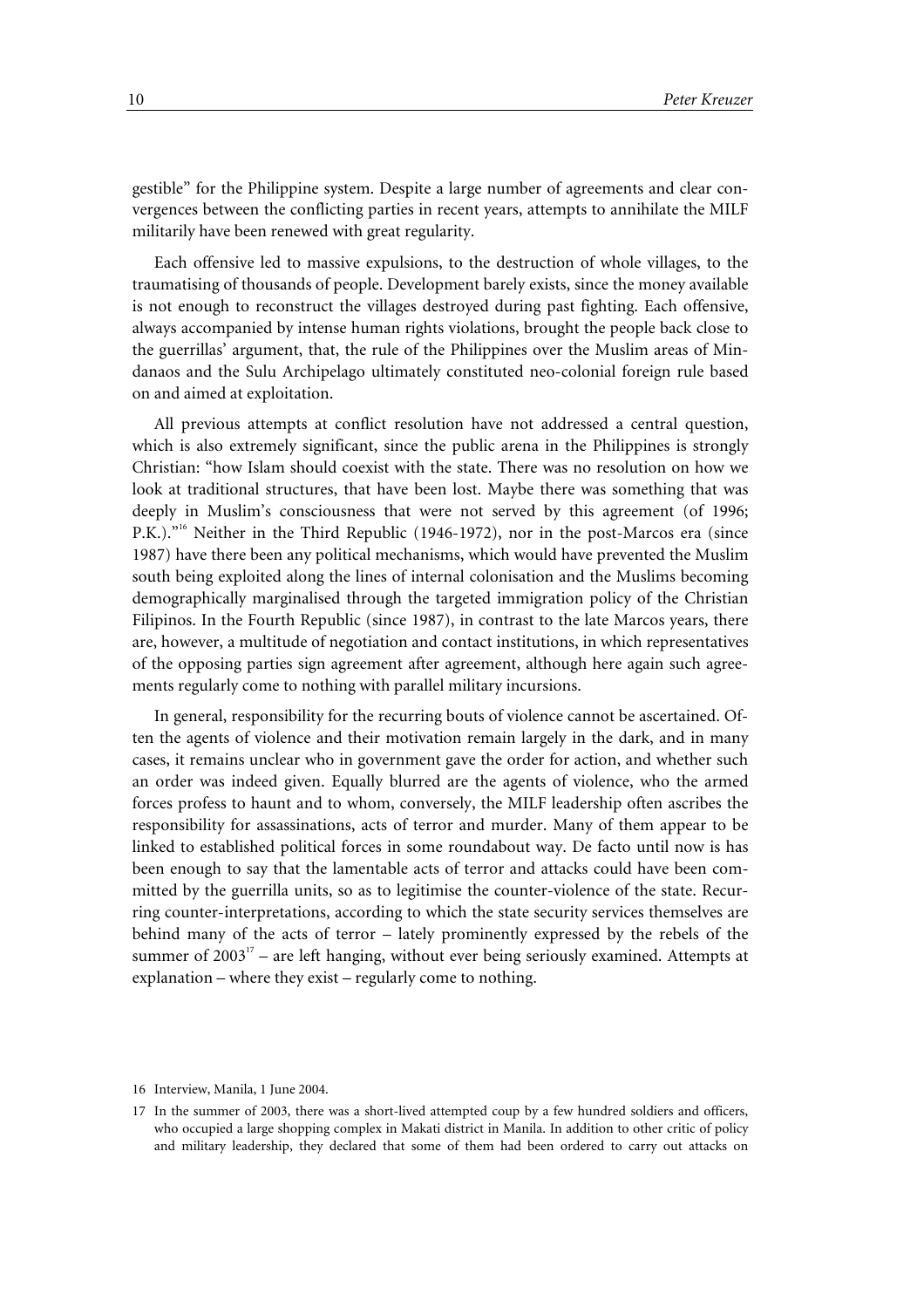In the framework of a simple confrontation between guerrilla and state, these phenomena of interdependent arenas of violence can scarcely be explained in rational terms. They are only comprehensible as multiple sub-aspects of a complex system of violence in a broader context, through which the local political order is structured and linked to the national (and sometimes also transnational) level. Violence is not a phenomenon typical only to the conflict between guerrilla and state, but an everyday phenomenon in the region, just like in other regions of the Philippines. The local political system in the southern Philippines comprises a host of quasi-autonomous agents and various arenas of violence. Even the successful elimination of a guerrilla organisation through integration of the elite cadres into the existing political system would have at best only a short-term positive effect.

#### **3.2 Politics and violence in the southern Philippines**

Eric Gutierrez calls Muslim Mindanao and the Sulu Archipelago, in particular, "Battlefield[s] of the Warlords" and his colleague, Francisco Gonzalez, characterises the local political elite as "Sultans of a Violent Land"<sup>18</sup>. Both images refer to the fact that a presentation, which anchors the violence in the region exclusively between the Muslim guerrillas and the Philippine state, hugely distorts the actual events. The political conflict between the guerrillas and state can indeed be analysed in isolation from a political science perspective. However, as social practice it is interwoven with a multitude of other violent conflicts and the players active in these give it its specific character to a great extent.

Clan policy is central to understanding the microdynamics of civil war, which, on the surface, presents itself as a rebellion of the Muslims against a Christian state. Clan-politics in the Muslim-dominated territories of Mindanaos and the Sulu Archipelago can be summarised as follows:

- 1. Clan structures penetrate the formal institutions and, in part, make them incapable of action, because they above all serve to satisfy the needs of their own clan. The aim of political action is to extend the power of the clan. The consequences include election rigging, major exploitation of official positions and widely expanded patronage networks in favour of the own clan.
- 2. Long-term institutionalisation beyond the clan is not possible, since the clan and its its interests are the superior criteria for political, economic and social action. Outside the clan, therefore, power is extremely fragmented, its concentration is only possible temporarily in the form of advantage-based clan alliances.

mosques but that they had refused to obey such orders. They also argued that the bomb attacks in Davao were to have been initiated by the military secret service itself.

<sup>18</sup> Eric Gutierrez, In the Battlefields of the Warlord, in: Eric Gutierrez et al., Rebels, Warlords and Ulama: A Reader on Muslim Separatism and the War in the Southern Philippines, Quezon City (Institute for Popular Democracy) 2000, pp. 39-84, Francisco L. Gonzales, Sultans of a Violent Land, in: Eric Gutierrez et al., ibid, pp. 87-143.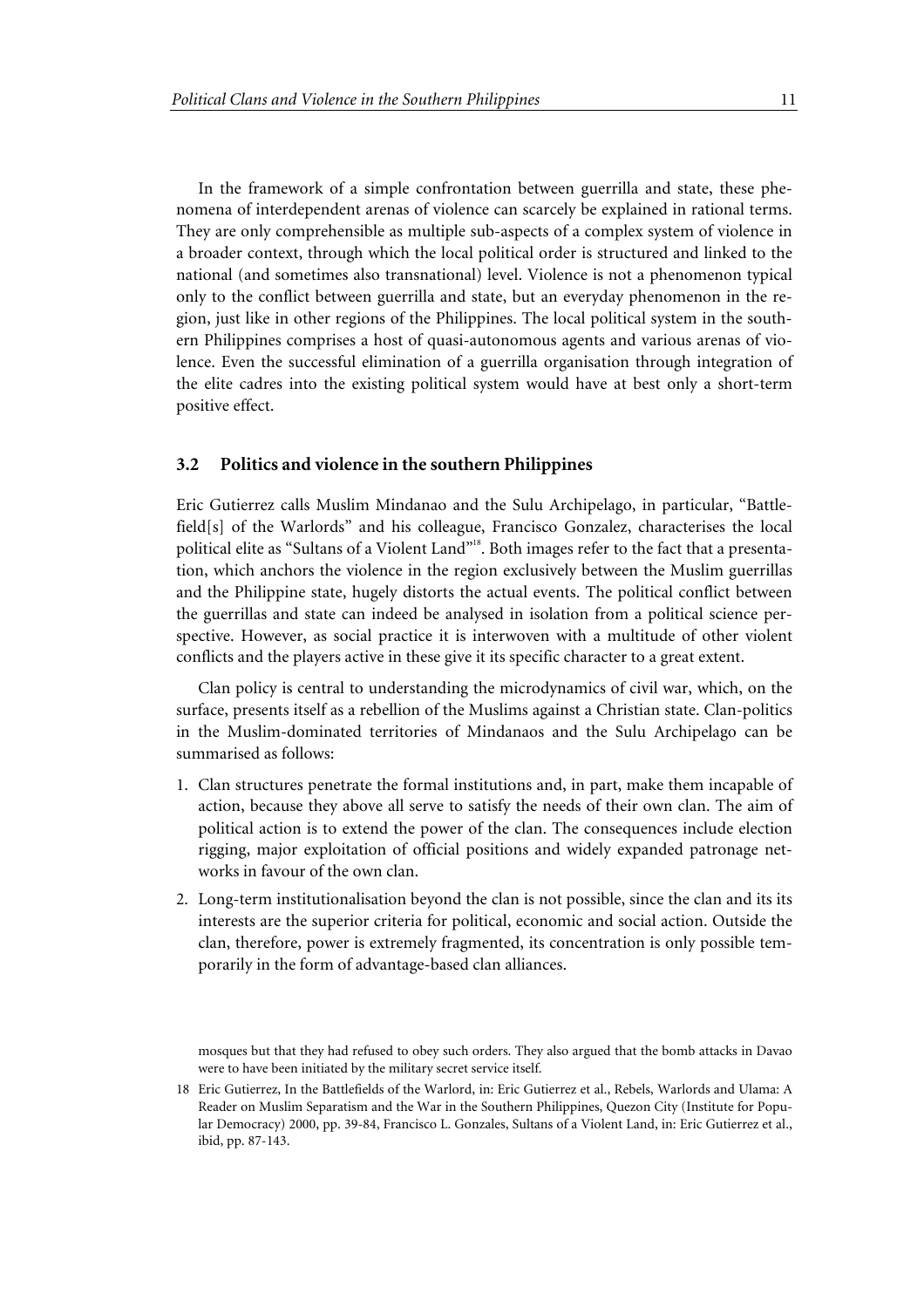- 3. Since violence represents a common means of securing and expanding the power basis, the leaders of political clans/families are always, to a certain extent, warlords. The relationship between the clan leadership and members is hierarchical, just as the relationship between the ruling clan and the ruled local people.
- 4. Traditionally, violence is structured and limited because the logic of the feud threatens an extremely high price for each act of violence. This results in fear-based as well as advantage-based avoidance strategies. In the case of the feud, there are elaborate mediation processes, which serve to limit the violence. Some of these civilising segments of the feud have been partially undermined within the framework of social change and modernisation, which has resulted in eroding the limits of violence.
- 5. Clan feuds cannot be resolved within the state system, since social norms are so strong that, in the case of conflict, they can be asserted without problem. It has to be pointed out, that more often than not, the state cannot provide no credible alternative of "fair" conflict resolution anyway.
- 6. State actors are, nevertheless, involved in many ways in settling feuds. Barangay leaders,<sup>19</sup> mayors or governors then act upon a different basis of legitimacy. Their authority as mediators is then actually based on the recognition of the primacy of the traditional mechanisms in contrast to the modern state mechanisms and their will to act in the sense of traditional mediators. These processes atone for the deeds according to traditional law with blood money, that must be raised by the collective – the individual perpetrator is not punished.

In civil war, clans are positioned as follows:

- 1. Clans act on all sides of the civil war in order to maximise the safeguarding of their interests. They at times even seem to support the guerrilla and act simultaneously as representatives of the government.
- 2. The guerrilla is both the opponent of the clans and their ally. The old MNLF aimed partially at disempowering the clans und extensively reforming the local ruling structures – without this, however, ever congealing into a clear political programme. After several earlier waves of cooptation, the important leading cadres of the organisation were integrated into the system with the peace treaty of 1996. In recent years, clan logic has proved itself to be stronger than the revolutionary impetus. The MNLF cadres still remaining in the system – of which there are relatively few – act as strongmen under strongmen and hardly fight for structural reform, but for stabilising of their position in the system and the development of an own political family.
- 3. Individual state players are often involved in feuds. There is then a risk that they use the means available to them (police,  $CAFGU<sup>20</sup>$  etc.) for their own purpose. This process

<sup>19</sup> Barangays are the lowest unit of state administration.

<sup>20</sup> The CAFGUs (Citizens Armed Forces Geographical Unit) were recently renamed the CVOs (Civilian Volunteers Organization), although in general language the term CAFGU is still mainly used, and will be used throughout this report. The CAFGUs are a successor organisation of the Integrated Civilian Home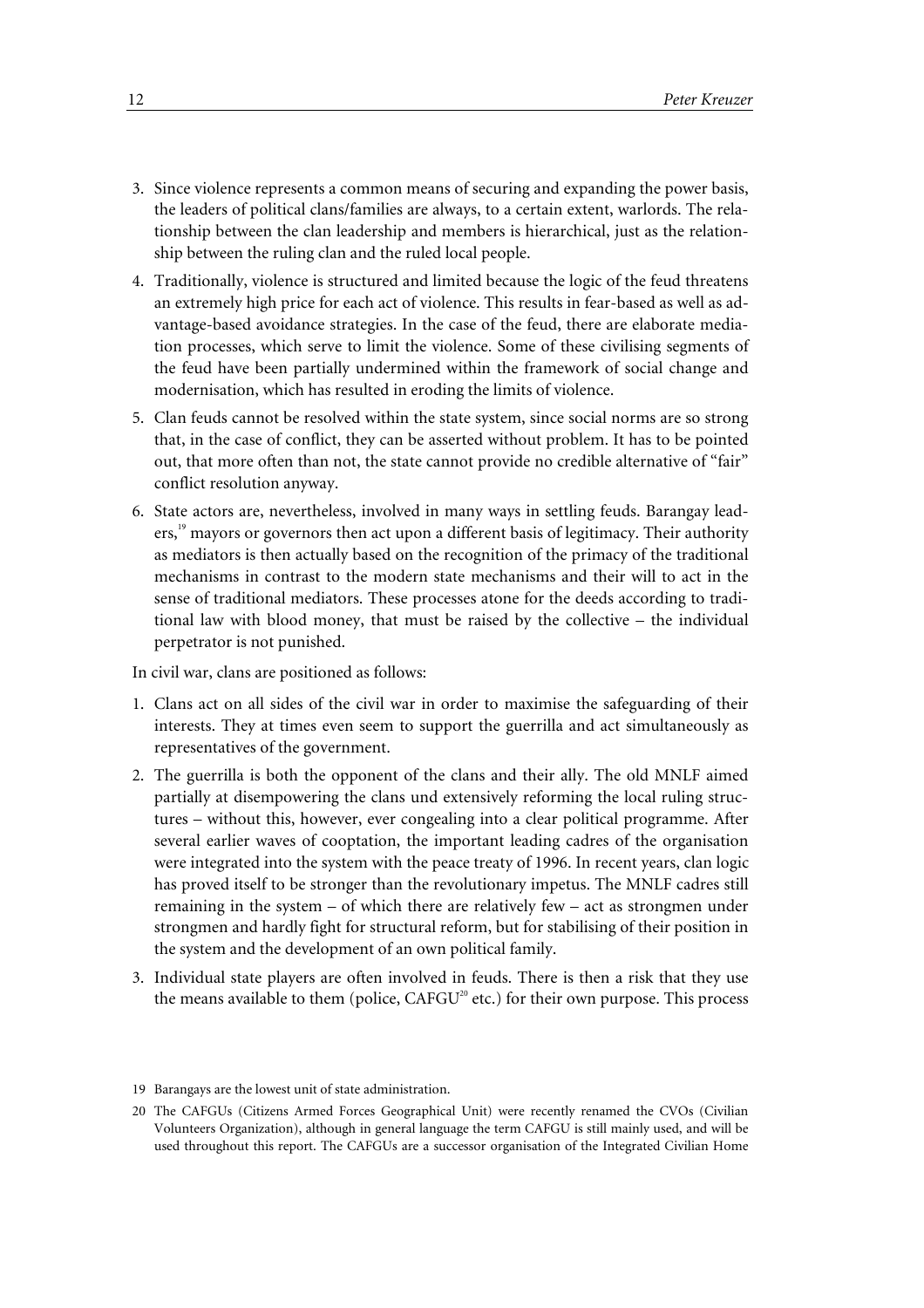is encouraged through a) the politicisation of the security bodies, which are answerable to politics on the local level, and b) the practice of installing one's own relatives in as many relevant positions as possible, so that, if necessary, they can resort to units they themselves control.

4. The actions of the guerrilla unit are, in many ways, also mixed up in clan politics. In the organisation itself, clan loyalty and organisational loyalty appear to compete, in which clan loyalty not seldom appears to take priority. Part of the violence between guerrilla and state can be meaningfully understood as part of clan politics, in which the modern institutional set-up masks the fact that rival clans fight each other. It can be useful to present these kind of clashes as political conflicts between the guerrillas and state. Therefore they can at times have huge effects on the dynamics in the political arena. In recent times, a very welcoming new orientation can be found here which strives to separate the forms of violence cleanly from each other and thereby prevent escalations through the interdependence of the various arenas of violence.

The following pages give a detailed presentation of the local interactions: They outline the players, differentiate the often overlapping lines of conflict and study the complexity of the social and political order on which the specific behaviour is based.

#### *3.2.1 The agents of violence*

There is a large number of different agents of violence in the Muslim-dominated regions of Mindanaos and the Sulu Archipelago. These are:

- 1. The armed forces, the national police and their assigned paramilitary units, the CAF-GUs. The militia are controlled and armed by the armed forces and local politicians, although, in many cases, they have transformed into semi-criminal bands who operate almost independently or in the service of local politicians and/or the big landowners, and who in return for payment or at their own expense take on a variety of assignments from safeguarding illegal logging to hit-and-runs.
- 2. The MILF, a strong Islamic guerrilla organisation, who want an independent Islamic state for the Moros and their armed forces, the BIAF (Bangsamoro Islamic Armed Forces). These comprise around 10,000 to 15,000 men, they are organised militarily, although they appear to have lasting discipline problems. Loyalties are personalised, i.e. if individual unit leaders leave the organisation, all their fighters under them tend to follow. The loose form of organisation and the inability of the central level of leadership to instil strict discipline are probably also the reason why individual segments of the organisation have wandered off into various forms of criminality. On the fringes of the MILF the line with organised criminality is blurred.

Defense Units (ICHDF) initiated by Marcos. These units are responsible for thousands of massacres, hitand-runs, torture and rape.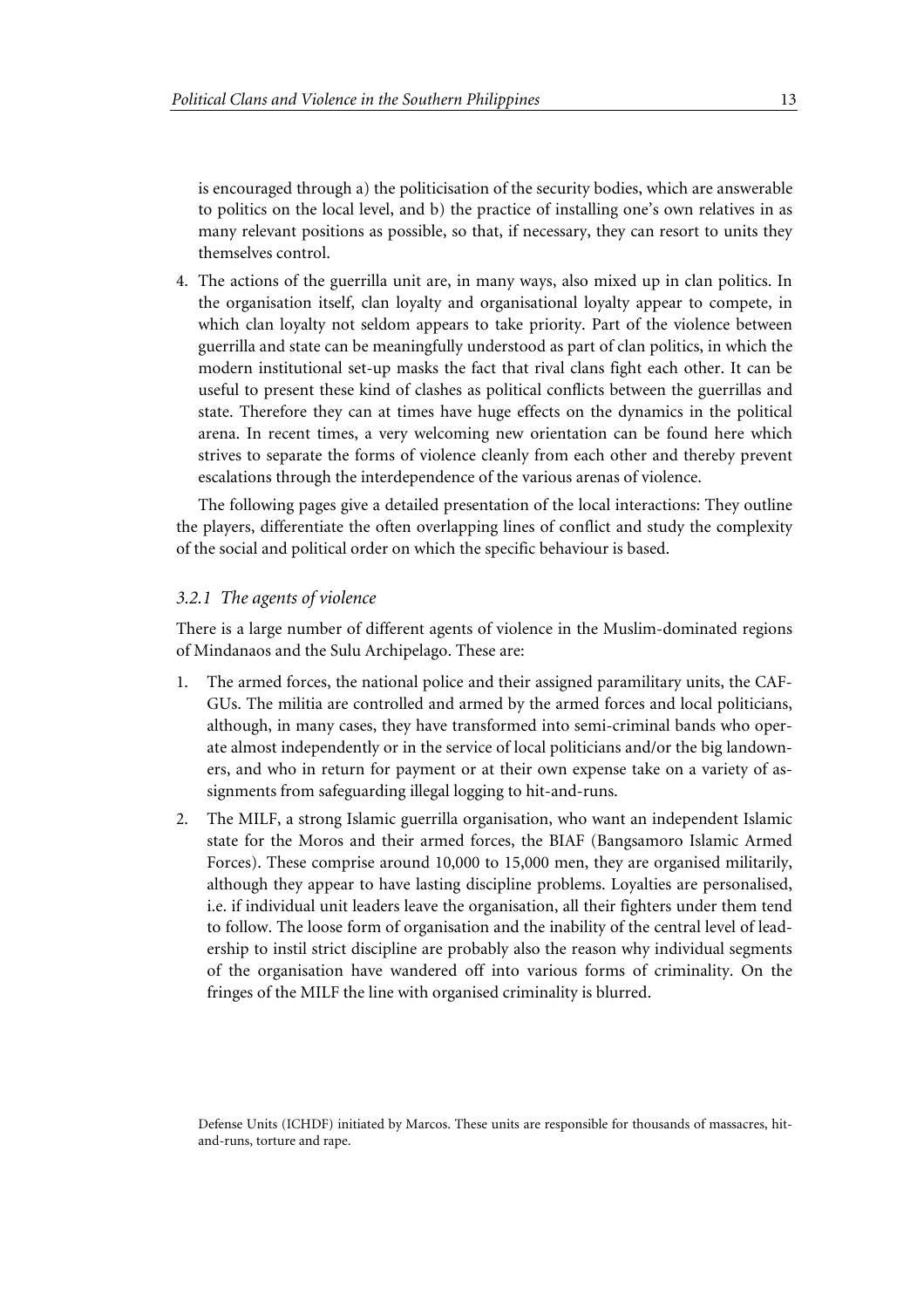- 3. The Muslim clans led by Datus<sup>21</sup> with their private armies of at least several dozens of armed men. Powerful clans can easily arm several hundred men in situations of crisis. These players use violence in very different areas. Even if the distinctions are blurred, the basic criterion is to distinguish between political violence and violence which results from the logic of honour- and feuding-culture. The cycles of political violence mainly follow the rounds of elections in the Philippine democracy, whereas the second type of violence follows the dynamics of the blood feud. Blood feuds are not only conducted at the elite level, but can be found on all levels of society.
- 4. The local Christian or Muslim rulers, who can best be described as "strongmen". Both groups have their own private armies, who are not answerable to any other command. These strongmen can have very different origins. The Christians are sometimes former members of the police or military, who, in active times, were able to use violence to their advantage such that on leaving service they could assume local power positions as civil politicians. Muslim strongmen sometimes have a career in the MNLF behind them, from which they have been "bought out" at different times by the government. As a service in return for leaving the guerilla, they were often given political posts at the local level and/or economic rights, for example logginglicences. The resulting combination of military, political and economic power provided some with the basis to secure their slice of the pie permanently.
- 5. Armed Lumad organisations on the fringes of the ARMM, who, having emphasised for decades the needs of their population group through peaceful means, now increasingly appear to be ready, to consider violence also as a means of politics. The Lumad are the poorest and most disadvantaged population group in the southern Philippines, they are the non-Islamic natives of the region, whose rights to life were violated, and continue to be so in many ways, by the Christian immigrants, much more so than the Muslims. To date their fight has contrasted with that of the Moros through their readiness for peace. Since, however, there have so far not been many signs of success and the interests of the Lumad are under threat of becoming siderailed in the negotiations between the government and Muslim guerrillas, a stronger military Lumad organisation is becoming noticeable. Currently, this appears to be taking place, in particular, within the framework of the various communist groups, who operate in the Lumad territories (NPA and RPM-M) and who integrate willing Lumad into their ranks.
- 6. Ethnic militia, who were set up by the armed forces as part of their anti-communist counter-insurgency strategy in Lumad-territories (mainly the feared Alsa Lumad)

<sup>21</sup> Traditionally, the Datu title is granted to descendants of the Prophet Mohammed. These days, the title is used inflationary and most often describes people who hold economic, political and social power. The Datus can, therefore, be categorised into old and new Datus. The former can trace back their origins over hundreds of years and derive their claim to leadership from Mohammed. In fact, the latter also try in many ways to develop some kind of "tradition-derived" legitimacy via marriage and similar strategies, although de facto their title is owed to their political ability to assert themselves during the restructuring of the social order of the late Spanish and American colonial time.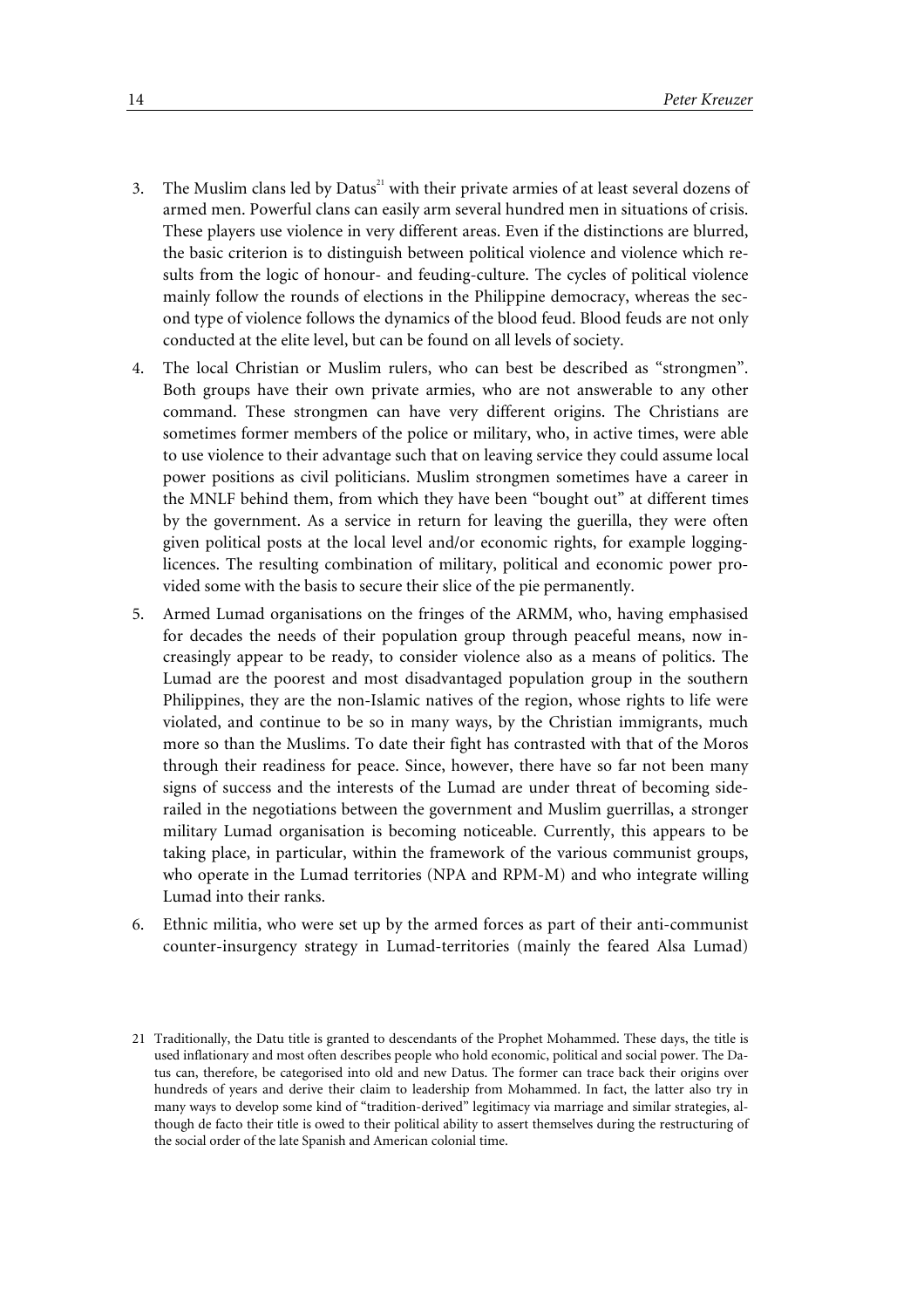with the aim of fighting the "left" Lumad groups. As with many Christian militia, who operate with the support of the security services on the edge of the Muslim areas, these militias de facto constitute to a certain extent criminal organisations, who carry out a large part of the dirty work in return for immunity from prosecution from the security forces – for example cleansing the "ancestral land" for the purpose of economic exploitation.

- 7. Criminal bands, who, in many ways, intervene in the conflict dynamics and, in a roundabout way, appear to be linked to many other players. Whether and to what extent connections also exist between local politicians and the military, on the one hand, and bands specialised in kidnap-for-ransom activities, on the other, is an unanswered question – not least because leading band members are either not caught or, if they are caught, they are shot so they cannot provide any information. If one of them is arrested, it is almost certain that he will soon escape, if he is not shot trying to do so.
- 8. "Agents of violence by chance", who, without feeling part of any of the above groups, become agents of violence through the dynamics of violence and the general availability of weapons. By way of example of this rather amorphous group is the case of a former MNLF commander, who, as part of the USAID-financed LEAP programme<sup>22</sup> aimed at recivilising combatants, became leader of one of the many locally set-up  $MNLF\text{-states}^{23}$ . When government troops searching for MILF units bombed the territory of this MNLF state, his son died and storehouses set up for the community with USAID funds were destroyed. As a reaction to this, the commander did not turn to the government or the MNLF. "He on his own undertook retaliatory action against the Philippine army. Of course the Philippine army responds, classifying him as a bandit or as a terrorist. […] there is an arrest order for him. He has not joined the MILF but he has been sleeping with his M-14 and he is prepared to take action against the military. $^{224}$

Note that the MNLF does not appear anywhere on this list, the reason being that in recent times it has hardly played any role as an organised political force and, as an organisation, no longer has any control over agents of violence. That does not mean that MNLF cadres do not crop up as agents of violence. It means, however, that, in recent years, leading MNLF-cadres have gained or ensured a large part of their political power from building up person-related power structures rather than from their MNLF-membership.

It is already apparent here that the "official organigram" of local politics in the southern Philippines at best confuses the observer and at worst leads him up a dead-end street. After thirty years of civil war, the fought-over region has been split into units and between players, who, in this form, find themselves in no political map. Gutierrez' statement on

<sup>22</sup> LEAP: Livelihood Enhancement And Peace Program.

<sup>23</sup> This is the official (!) name under which these local projects are run by USAID.

<sup>24</sup> Interview, Manila, 29 May 2004.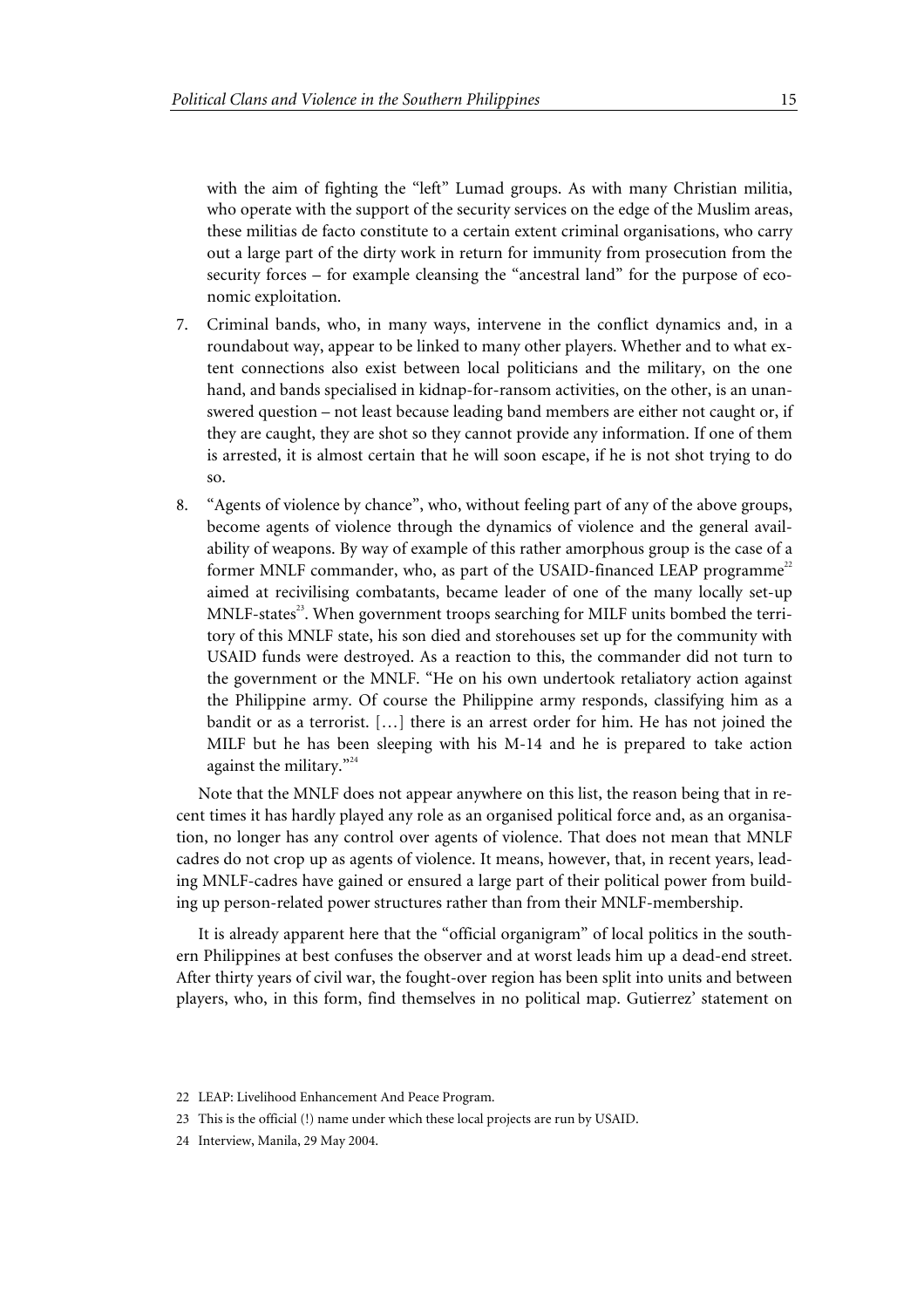Sulu applies equally to the other regions: "The province can be divided into strongholds controlled by either military, different MNLF commanders, and the assortment of local strongmen and families. The invisible boundaries are indelibly marked and delineated, however, in the minds of the people."<sup>25</sup>

#### *3.2.2 Lines of conflict in the Muslim south*

#### 3.2.2.1 Conflicts between Muslim tribes

The two major Muslim rebel organisations, the MNLF and MILF, are to a certain extent organised along ethnic boundaries. The MNLF is mainly dominated by Tausug, and the MILF by Maguindanaoans. After the MNLF-reformist-group set up in the 1970s, was reintegrated into the political system, Hashim Salamat, the leader of the MILF for many years, wo was married to a Maranao, eventually succeeded in bringing many Maranao into the MILF. Although the MNLF as well as the MILF profess to speak for all the Moros/Muslims, they are, however, de facto perceived as different ethnic configurations and act at least in part as representatives of their ethnic groups' interests. The traditional elite, too, lean towards a stronger connection with the interests of their particular ethnic group than those of the Moros as a whole. This basic ethnic pattern, however, is only realised in local politics in isolated instances, since the limits of the clans' political influence, like that of the guerrillas, lie practically totally within the territories of "their" group. Control over certain areas is not up for debate, since all tribes occupy and control relatively clearly delineated territories.

The conflict is only visible on the general, cross-tribal level. It specifically concerns control over all the political means, which are institutionally anchored and allocated at the regional level of the Moros, i.e. in the institutions beyond the provincial level, in particular, the ARMM (Autonomous Region in Muslim Mindanao), the SPDA (Southern Philippines Development Agency) and, over a wider area, the now defunct SPCPD (Southern Philippines Council for Peace and Development). After being dominated for a few years by the MNLF (and principally by Tausug), the established, traditional Muslim elite succeeded in recent years in winning back control to a large extent and marginalising the MNLF cadres. The transformation of the remaining MNLF cadres into locally established strongmen and the return of the clans to the regional level have neutralised the tribal dimension. Both the traditional elite and the MNLF cadres now act in the interest of the national government, as one knowledeable local observer critically underlines: "of course the ARMM has been hijacked by the traditional politicians and rebels-turned-traditional politicians, sort of two classes – it's the same, you know. They are subservient to the national government, they don't question."<sup>26</sup> The growing dominance of the clans and the transformation of individual MNLF cadres into local elite have to a large degree weakened the potential for highly inter-ethnic conflict lying dormant in the design of the regional

<sup>25</sup> Gutierrez, see above (footnote 18), p. 46.

<sup>26</sup> Interview, Cotabato City, 7 June 2004.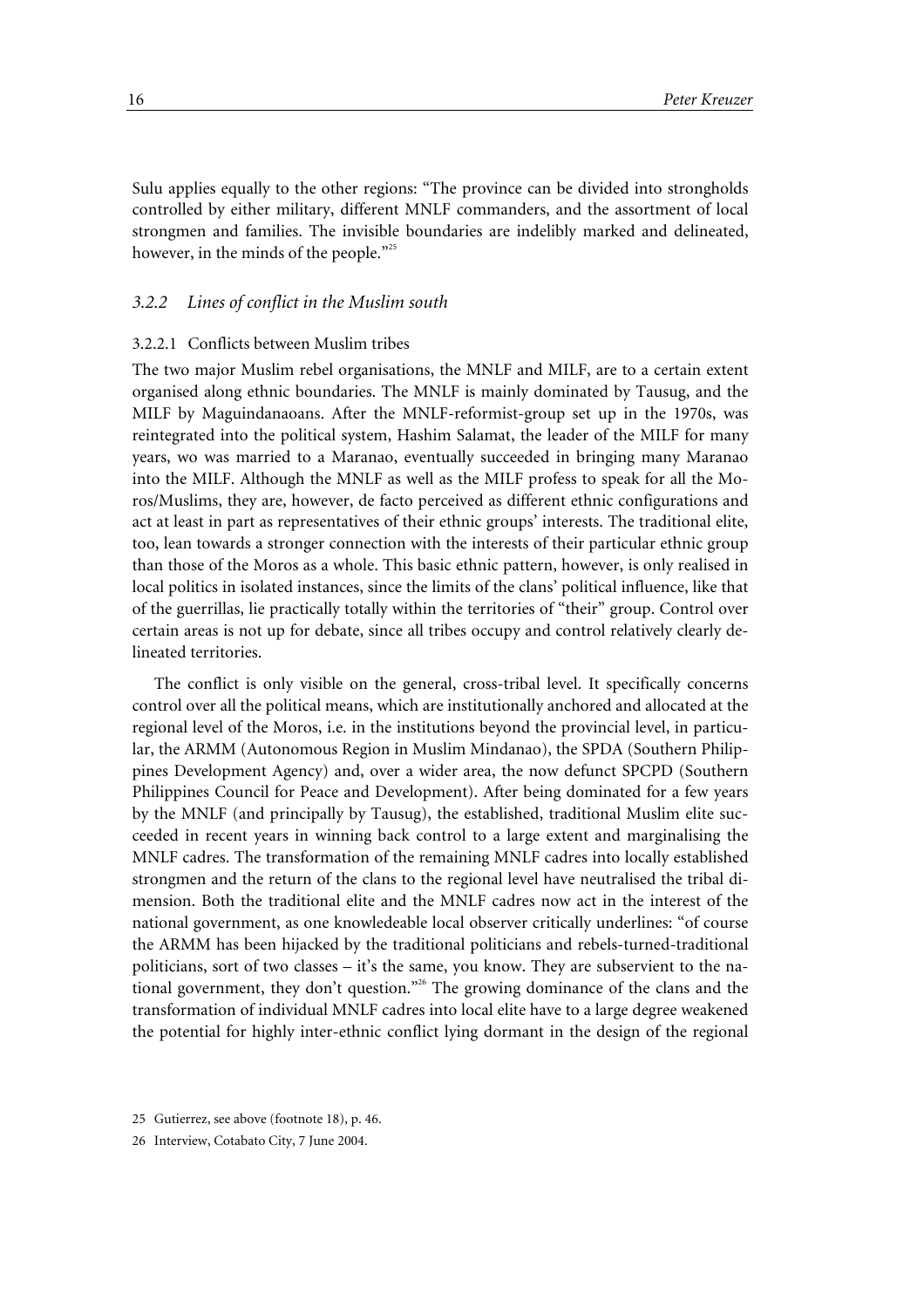institutions. Nevertheless, there exists in all regional institutions, to a limited extent, conflict between the tribes for possession of the offices. This will likewise have an effect on the development of designs for integration of the MILF.

#### 3.2.2.2 Conflict and cooperation between political clans and the two revolutionary movements

Traditionally, policy in the Muslim south is made by the leaders of the political clans, who de facto exercise almost total power over certain territories. These clans can use their people as a resource in elections, since they can guarantee certain victory to politicians with ambitions for national positions in the areas they control. In return, they are integrated into the patronage networks of the politicians and receive in a number of ways funding from the state coffers which they can use to strengthen the clan and safeguard their rule. Clan members often find themselves on all sides: many as politicians, others in local administration, some in the armed forces, the security services, and also in guerrilla units. The guerilla also appears to be supported in various ways by material from the powerful clans. Some commanders with clan connections reciprocate the support in problem cases (e.g. clan feuds), for which they provide armed aid.<sup>27</sup>

The primary loyalty of all clans lies with the interests of their own family. Therefore they aim at the best possible control of their territories and the people living there. In this way, a clan might safeguards itself and its economic interests, for example, in the face of the MILF guerilleros, by employing MILF guerrillas on the banana plantations he operates. The guerilleros can thereby earn their family an income. The guerillos, however, being armed, are not just normal workers, they can also provide military protection of the plantation. This way the employer ensures the loyalty of the entire guerrilla organisation, which (also) rely on such help to provide for its members. At the same time, the clan leaders protect their interests in the political arena by providing the mayor and, if possible the Congressman as well as the governor or vice-governor of the province.<sup>28</sup>

Just as "multitrack" is the Mastura family: Datu Michael Mastura, a member of the constitutional assembly from 1971, and later a member of parliament (1987-1995) and deputy minister of the Ministry of Muslim Affairs, as well as member of the SPDA is one of the members of the negotiations panel of the MILF guerrillas,<sup>29</sup> while his son Ishak Mastura acts as Secretary of Trade and Industry for the ARMM and other family members safeguard local control over the occupation of mayor posts: Mayor Armando Mastura as

<sup>27</sup> Information from several interviews, June 2004.

<sup>28</sup> Interview, Manila, 29 May 2004.

<sup>29</sup> His brother, Datu Tocao Mastura, was MNLF commander at the start of the 1970s, when Michael Mastura was actively engaged in "official" politics. He turned his back on the organisation in 1976 and took his units to Nuling, where he took up the post of mayor and safeguarded the town against attacks by the army with his own private army. Another family member, Datu Guiwan Mastura, was likewise commander on the side of the MNLF until 1973.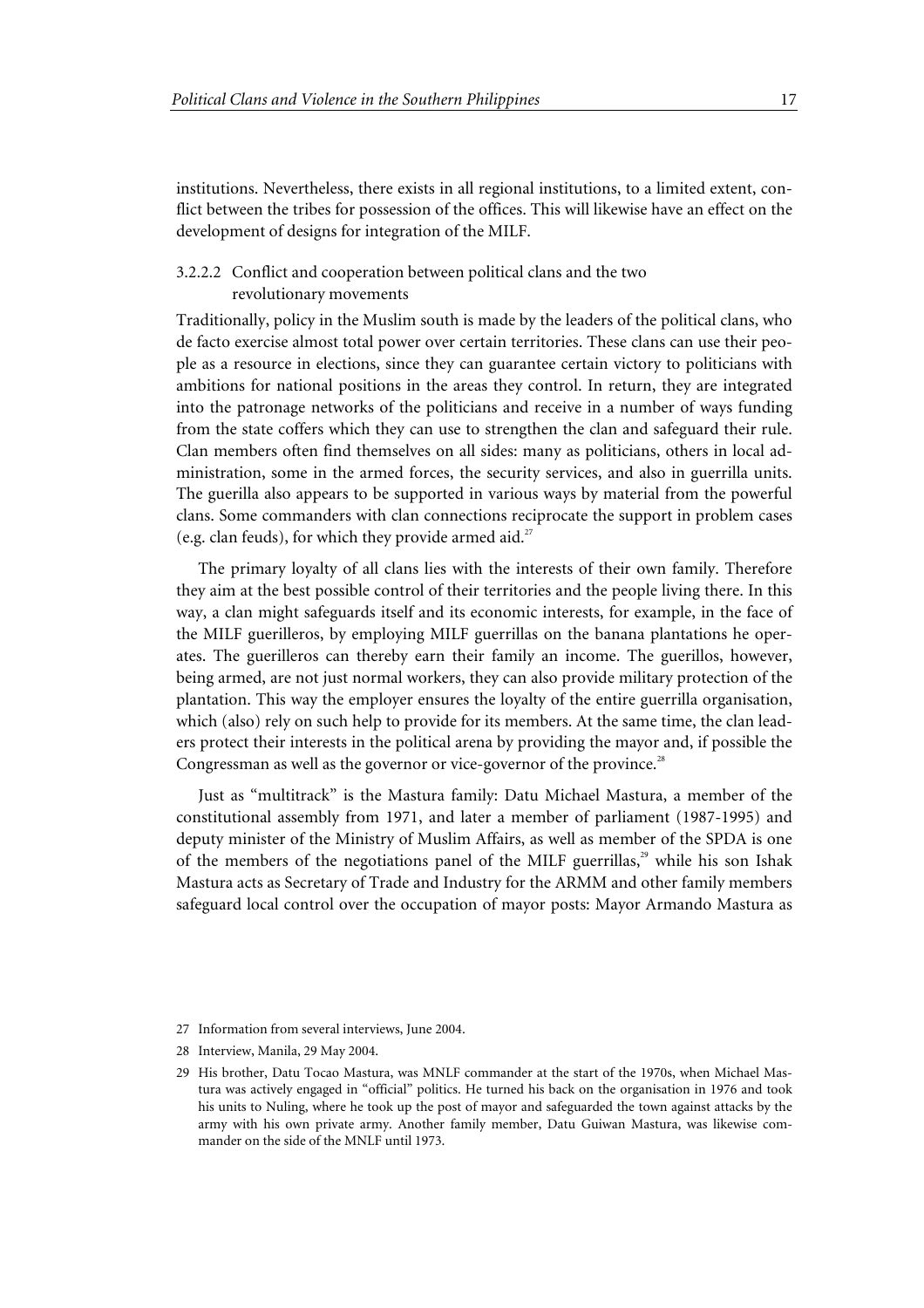Mayor of Sultan Mastura. His brother, Tocao Mastura, was elected mayor of Sultan Kudarat and his daughter, Shajida Bandila, his deputy.<sup>30</sup>

The Ampatuan clan has exceptionally close connections with the local military  $(6<sup>th</sup>$  Infantry Division), $31$  which are not only to ensure that the elections go the way they want them to, but also for the purpose of militarily safeguarding local control of the clan over the territories and in the town of Shariff Aguak itself. The head of the clan, Andal Ampatuan, who had previously represented the interests of the family at the national level as a member of congress, won in 2004 the battle for the governor's post for the second time; a son-in-law, Datu Bimbo Sinsuat, was elected his deputy. His son, Zaldy, was elected mayor of Shariff Aguak, a nephew, Hadji Akmad B. Ampatuan, his deputy. Family members, Andal Ampatuan Jr. and Sajid Ampatuan were elected in Datu Unsay, and in Mamasapano, Akmad M. Ampatuan and Nuali Ampatuan were elected.<sup>32</sup> In Ampatuan town, two Sangki brothers, also related to Gouverneur Andal Ampatuan, beat off the opposition. The former justice minister, Simeon Datumanong, a nephew of Andal Ampatuan, won his seat in national parliament. At the same time, the family appears to have supported the MILF over the years at least with food supplies and tolerance of several bases on their territory, until in 2002, after the murder of Andal Ampatuan's son, Saudi, they turned against the guerrillas.<sup>33</sup> Similar complex safeguarding strategies have been around in almost all traditional elite families since the start of the rebellion in the early 1970s. At times, many of them had at least one or more active members among the ranks of the guerrillas.

Although the powerful Muslim families use the conflict as a resource and try to instrumentalise it for their political purposes, they also see, however, the MNLF and now the MILF as a clear threat to their political hegemony. Some of them see a danger to their traditional secure position as aristocracy in the ideology of the MILF and reject the MILF version of Islam in favour of a stronger integration of Islam with local practices and traditions, which would also ensure them a dominating role in the future.

33 Interviews in Manila/Cotabato June 2004.

<sup>30</sup> Youngest governor in RP; Quezon goes for Poe, in: Philippine Daily Inquirer, 22 May 2004 (www.inq7. net/reg/2004/may/22/reg\_5-4.htm).

<sup>31</sup> One of my interviewees explained to me this pattern of reference as follows: "As you know the military is very much supported by these political elites. In this part (of Maguindanao; P.K.) the stories persist about military getting some money from this governor (Andal Ampatuan; P.K.) -- monthly in the millions. If you are commander of the sixth infantry division, yes, you get monthly pay. And in exchange for protection." (Interview, Cotabato City, June 2004).

<sup>32</sup> Several other members of the Ampatuan family were elected as members of the local barangay councils (Sangguniang Barangay): In Mamasapano Bahnarin and Noroding Ampatuan, in Sharif Aguak Zainal and Cashmer Ampatuan, and in Datu Unsay Asim Monir Ampatuan, Pandag Salibo Ampatuan, Dao Duma Ampatuan and Abdullah Kalianget Ampatuan (www.news.ops.gov.ph/armm-dir.htm). Currently, the mayor of Sharif Aguak, Zaldy Uy Ampatuan, stands as candidate in the elections for the post of ARMMgovernor, which are to be held in August 2005.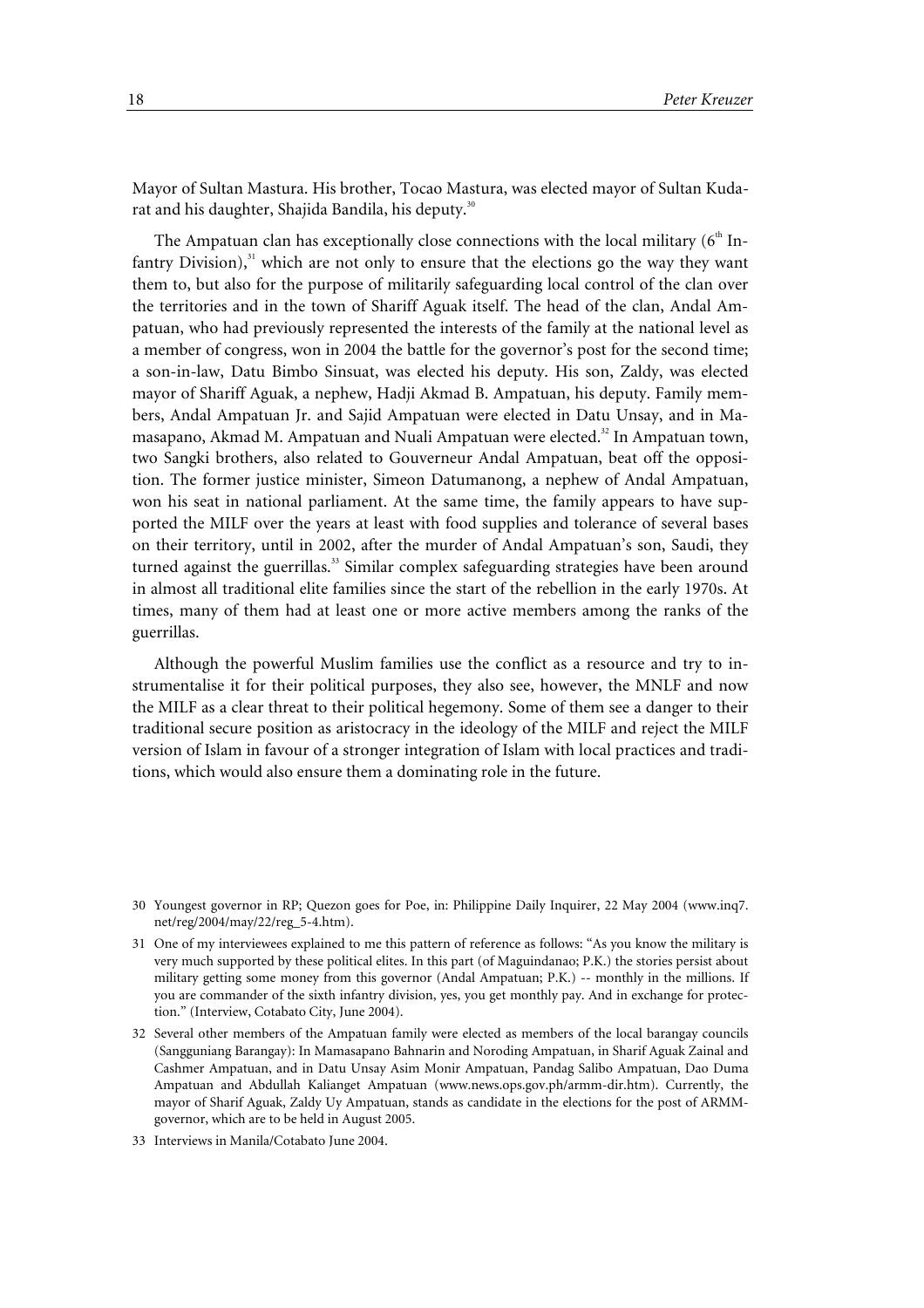This can also lead to informal alliances with Christian politicians (during the 70s and early 80s between Ali Dimaporo and Ferdinand Marcos, and in the not so distant history with Maria Clara Lobregat and Emmanuel Pinol), when these are seen as opportune for the purpose of obtaining power. The traditional Muslim elite acts in two ways: as agents of the interests of the Muslims, and as agents of their own "class" as well. It is this quest for continued economic and political power of a ruling class which the national government has known how to use for decades.

The aim of securing power also explains why, in certain circumstances, the Muslim guerrillas are perceived as being more of a threat than the Christian elite, who rule in the neighbouring provinces. Neighbouring Muslim and Christian elites try, as a rule, not to get under one another's feet, but instead respect each other's areas of influence.<sup>34</sup>

Conflicts between the guerrillas, on the one hand, and family alliances, on the other, can be extremely violent. However, the open level of violence is rather low. Below the surface, however, these lines of conflict most probably play an important role in some of the conflicts apparently dealt with between armed forces and state security bodies, insofar as all parties use their connections with agents of violence for the purpose of promoting their own interests. Here, too, the violence escalates before elections, since, at this time, the clans fight to gain possession of the political offices, which regularly costs the lives of dozens of people. Occasionally however, it may also lead to alliances aimed at shutting out political rivals or their expulsion from certain territories. From the outside it looks like a complex picture of mutual deception – the only constant of the alliance system is the paramount importance of the individual clan's interests.

#### 3.2.2.3 Traditional clan feuds

Clan feuds can be found in all Muslim-Mindanaoan regions and, under certain circumstances, are even responsible for the majority of local social, and also political violence. Many of the interviewees stressed that a large part of the so-called police or army actions against rebels of various provenance were "battles" in long-lasting clan feuds, in which one side has the opportunity to use the state's resources of violence for their purpose. If their opponents have clan members in the guerrilla, they can, in turn, mobilise them. These kinds of conflicts have not only a high potential for violence, but they also have a drawn-out quality.

Clan feuds also frequently result from the dynamics of the Philippine electoral democracy, when rival clans fight for "electoral victory" in an election district. In such a fight, it is not a case of winning over the majority of the voters, but winning the political victory for their own clan with all means, which appears a lot more effective with money and weapons than with words and political programmes. Just like in many other regions of the Philippines, the three Gs (guns, goons and gold) dominate here. One of my respondents argued openly,

<sup>34</sup> Interviews, Philippines, May/June 2004.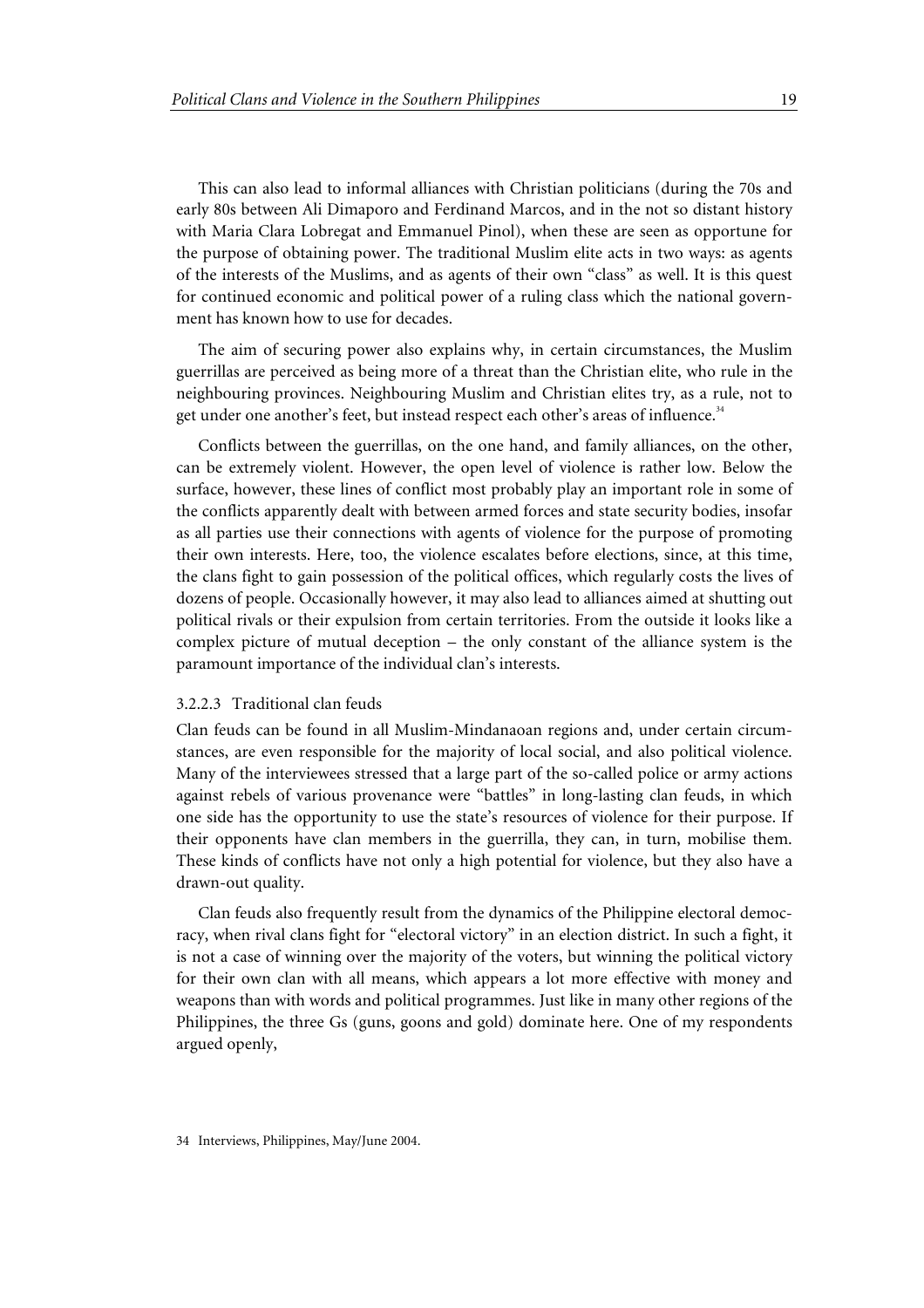"clan politics is very strong, also democracy is a form of legitimacy for power-grab. Meaning, if you have money, you have guns, goons and gold as they call it the three Gs, you can aspire for power. Elections, especially our type of election, wherein the Comelec<sup>35</sup> is perceived as corrupt and can be bought, then elections are bought. We don't have European style democracy, wherein people really respect the will of the people, the mandate from the people. [...] In our case, in our area it is more of a power-grab.'

#### 3.2.2.4 Criminal band violence

Muslim-Mindanao is a region in the Philippines with a high level of band violence, which expresses itself in abductions for the purpose of blackmail, and also in violent robbery attacks. It can hardly be disputed that a large part of the abduction bands would have no chance of escaping the state security forces for long, if they did not have excellent local contacts and were tolerated by at least some of the political players in the territories they control. The reasons range from money-making through using this group's potential for violence for their own purpose to the commitment to traditional bands of the clan.

Less obvious is the violence which stems from the dealings of the groups, who specialise in the illegal quarrying of raw materials. The illegal logging, in particular, appears to be an important source of income, from which many of the local elite, but also former cadres of the MNLF and the state security forces profit. Conflicts over this source of income often result in violence towards material things, but also towards people, which, in a complex way, is connected to the political problems. Information on this is, however, exceptionally scarce and, therefore, must be speculative here out of necessity.

#### 3.2.2.5 The uniform as a mask of the local dynamics of violence

The fact that violence and its players are often not what they appear to be based on their official name, will be illustrated in the following examples. One of my interviewees, who has been active between the fronts in the region for years, illustrated my question on the role and function of local violence with the following stories:

"To survive as a power-figure – the feudal aspect – you have to maintain your armed followers, because given the fact, that your adversaries are also people who love violence, you have to protect yourself. So in effect, you have to establish your band of armed followers. Or essentially your relatives, who are your most closest supporters. As you grow into power [...] you end up getting some political position or being affiliated with some political position, be it Barangay official, a mayor, a governor or a board member or something of that sort, which would also legitimize your entitlement to […] military or police protection. And somewhat to that effect, it pays to have relatives in the military. And the fact that you have access to uniformed services sort of legitimizes your hold on power. So your enemies or your political adversaries, if they […] choose to fight you, they end up not only fighting your regular followers, but also the people that you have contacted, these being the uniformed services. Either police or army. In effect for the army or the police to justify this, they will classify those other groups as rebels. When you are being classified as rebel, you have no other choice but to really affiliate yourself with either the MN or the MI (MNLF and MILF; P.K.)."

<sup>35</sup> The state electoral commission.

<sup>36</sup> Interview, Manila, 27 May 2004.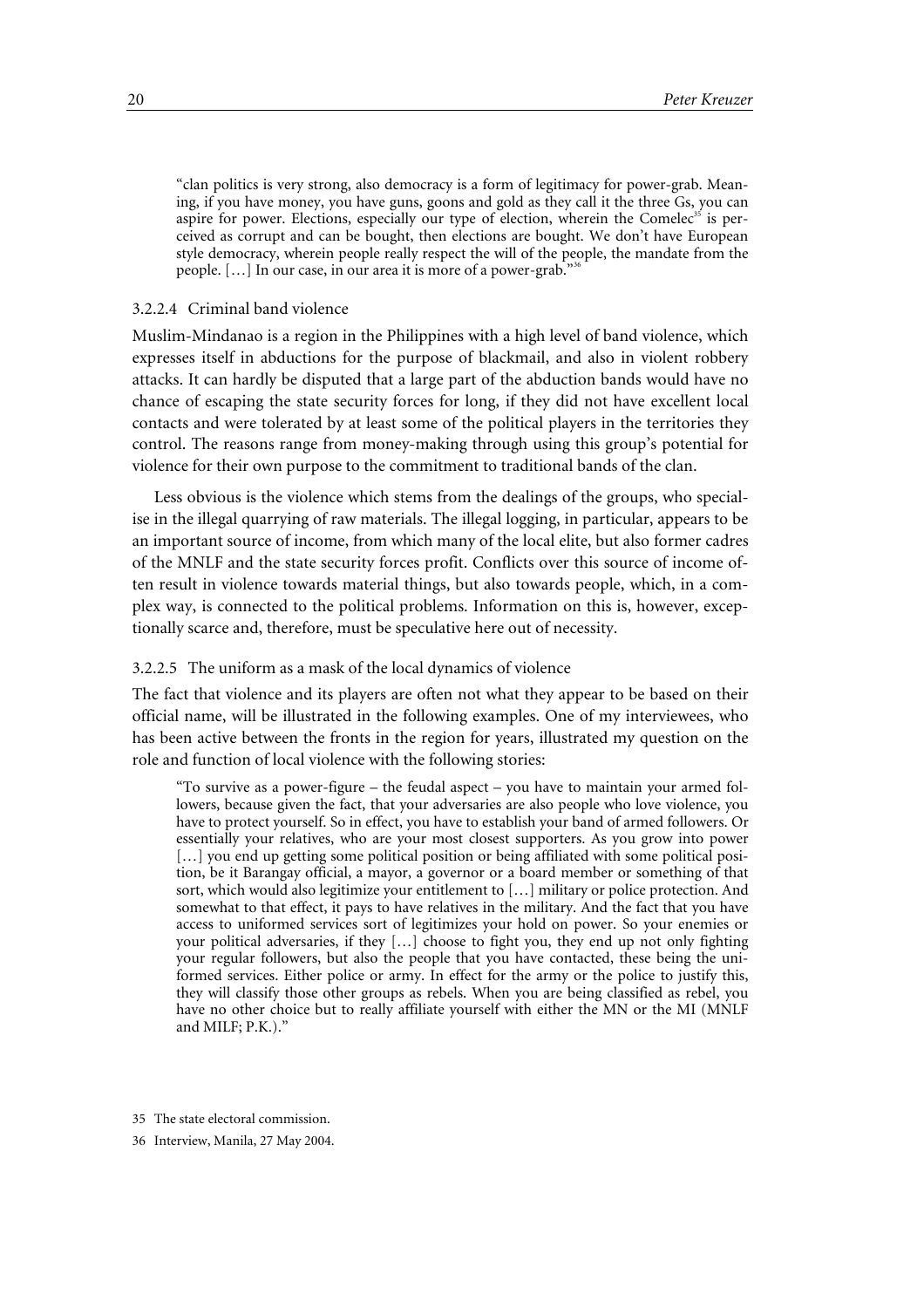"There is N.N. (name changed; P.K.), who is trader, and I know the local army commander, I ask that some of my relatives be integrated in the armed forces. And I supply them with the firearms. […] I give them my fire-arms. They end up taking the slots reserved for the legitimate MNLF former combatants. So they go and train, they become members of the Philippine army, of the national police, but the Christians don't trust them either. And they just say: 'Well you just get a personal security (job; P.K.). You go back to where you came from [...] .' So they come back to me. And I say: , Well, what are you doing here?' and they say: Well, we're now your security.' And I say: ,Great! I have just legitimized my private army."

"Even in the police integration process this could be bought. A policeman earned maybe 11.000 a month and they are giving something like 200.000 pesos to get the slot. The salary is not the problem, they don't care about the salary. The fact is, they can go back into their area legitimately carrying fire-arms. So they could not be classified as private armies because they are police-forces or they are army-troopers but they are identified with a political figure or their sponsor. And this is why you have other people refusing to surrender their firearms."

"CAFGUs at one time could also be sponsored by the mayor. And that's a legitimate authority, right. But the problem is that the mayor happens to be the political warlord or that feudal warlord. So in effect he is legitimizing his private army. That's the reason why the others don't want to surrender their firearms."<sup>3</sup>

The messages underlying these stories are identical: State agents of violence only seem to be agents of the state, whereas in fact they act as private armies of local warlords. Many of the skirmishes between the military or police/CAFGU and the guerrillas stem from the logic of the violent clan conflicts. All "state" players have to a great extent their own interest to apply a political interpretation over essentially private wars, firstly because it would be costly in political terms to report the truth; secondly because, for example, in case of injuries or fatalities the state payments would be refused, if it concerned a private war. Only a deployment against guerrillas or criminal bands guarantees claims for health-care, pensions and other state-payments. In brief, it can be stressed that "the uniform is being used to mask the micro-violence. […] In terms of local violence, that's how it is done. Because you have to legitimize your operations. […] getting away from being prosecuted in court."<sup>38</sup>

In the past, evidence could almost never be offered of this 'disguise', since at least the armed forces were generally trying to present the conflicts as military confrontations with the guerrillas. Since the summer of 2004, however, there has been an interesting, hopegiving, new pattern that aims to differentiate clearly the various forms of violence. Military and guerrilla spokesmen have many times unanimously agreed that clashes should be interpreted as components of "private" feuds and not in a political context.<sup>39</sup> The Executive Director of the Office of Muslim Affairs, Zamzamin Ampatuan, also stresses that "un-

<sup>37</sup> Interview, Manila, May 2004.

<sup>38</sup> Ibid.

<sup>39</sup> See, e.g., Manila works to keep Peace Talks on Track with MILF Rebels amid 'Skirmishes'. In: Philippine Daily Inquirer, (www.inq7net.ph), 30 August 2004; Chancellor Palpatine, Local Monitoring Team asked to probe armed feud in Datu Saudi Ampatuan town, 17 November 2003 (available on the official website of the MILF www.luwaran.com).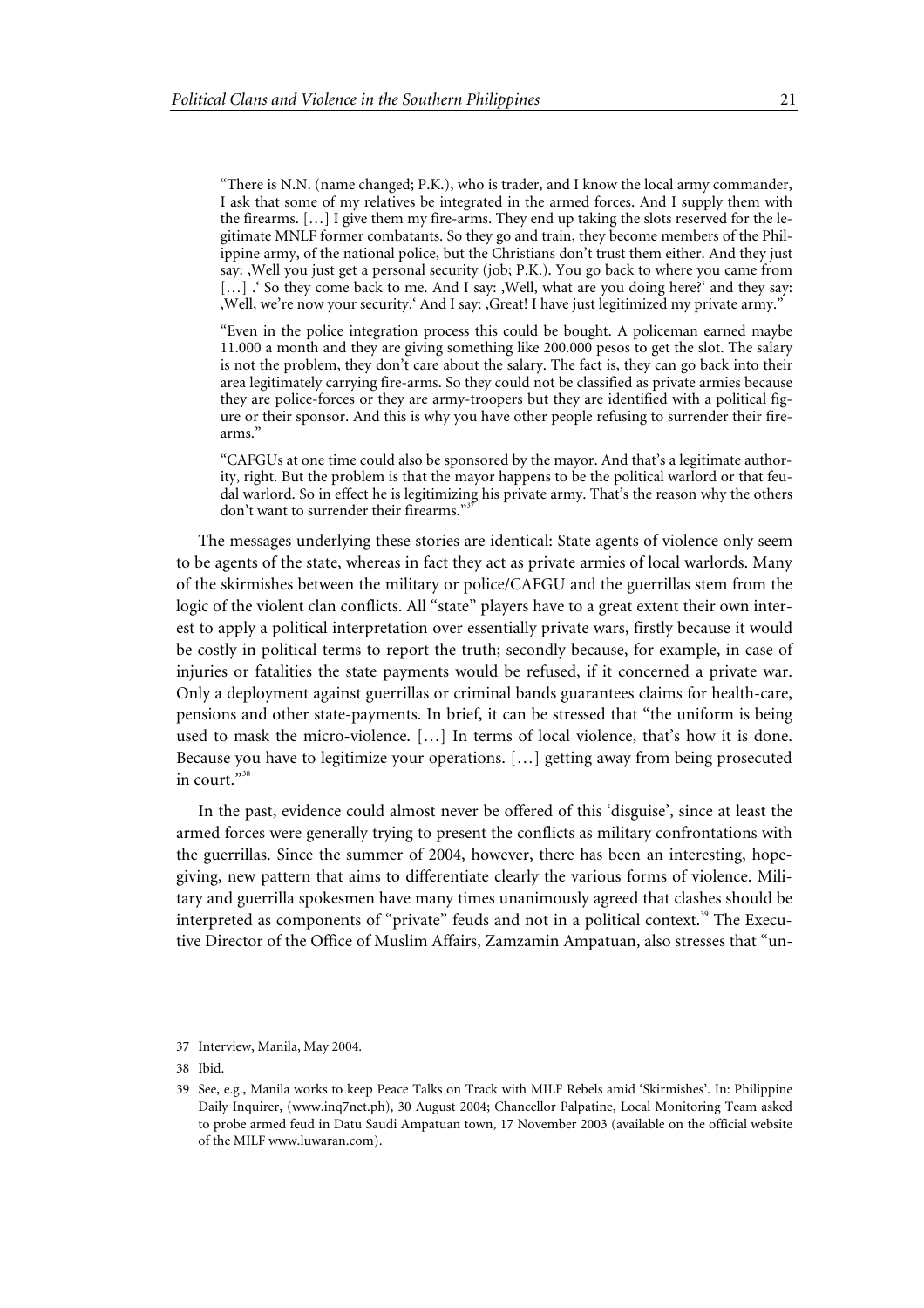less we can look at these things as a mere , local conflict', and isolate the incidents from the peace talks, there is a danger that the peace negotiations will again be derailed".<sup>40</sup>

In the same way, this is illustrated by Ghazali Jaafar, one of the leaders of the MILF, when he concedes that the MILF has major difficulty in preventing its own troops from fighting when the families of MILF members are involved. Feuds in the past "escalated to intense armed confrontations between government troopers and MILF guerrillas".<sup>41</sup>

#### **3.3 Characteristics of the local political order**

#### *3.3.1 The relevance of different collective identities within the framework of local politics*

I think Shakespeare came to the Philippines or came to Lanao. You have real life Romeo and Juliets in Lanao. Boy from one clan meets girl from another clan, but the two clans are bitter, they are too bitter enemies. If you go to Lanao, they will tell you that […] the two clans […] will agree to kill their respective sons or daughters. That is the Maranao. [...] There are cases, when the boy and the girl, they left Lanao, went to Manila and they sent people to look for them in Manila and stab them. […] Now it's a bit changing now. They adopted the exile formula. You will never, never set a foot in this city. You've been disowned. […] it's how it's done. Christians, or Christian man marry Muslim woman. The clan will shoot the Christian guy.<sup>42</sup>

#### 3.3.1.1 Bangsamoro

Of course, the identity as Moro/Muslim (Bangsamoro) is important in the struggle against the Philippine state, although this unifying identity is built on a base with distinct centrifugal tendencies.

Bangsamoro (nation/community of the Moros) unifies the various Moro groups only to a small degree. It is a category of collective identity directed purely externally without much internal content apart from the commonly perceived history of suffering. It is relevant politically in order to be heard by the Philippine government or the international donor community and to negotiate for resources. In terms of content, the bands are weak, the Muslims see themselves as members of their clans and ethnic group and only secondary as Muslims. One local observer states:

"this people are Bangsamoro, when they are facing the Christians. But they are very much fragmented among themselves. […] Culturally they identify themselves first as members of this cultural group, then as Moslems. So you see how important is place. Because of very strong clan- and group identity. And even positions in government and policies are most

<sup>40</sup> Zamzamin Ampatuan quotes from: Manila works to Keep Peace Talks on Track With MILF Rebels Amid 'Skirmishes', in: Philippine Daily Inquirer (www.inq7net.ph), 30 August 2004.

<sup>41</sup> Ghazali Jaafar, quoted according to Romy Elusfa, MILF says it's hard to eliminate 'rido', in: Mindanews 11 November 2004 (www.mindanews.com/2004/11/10nws-rido.html).

<sup>42</sup> Interview, Manila, May 2004.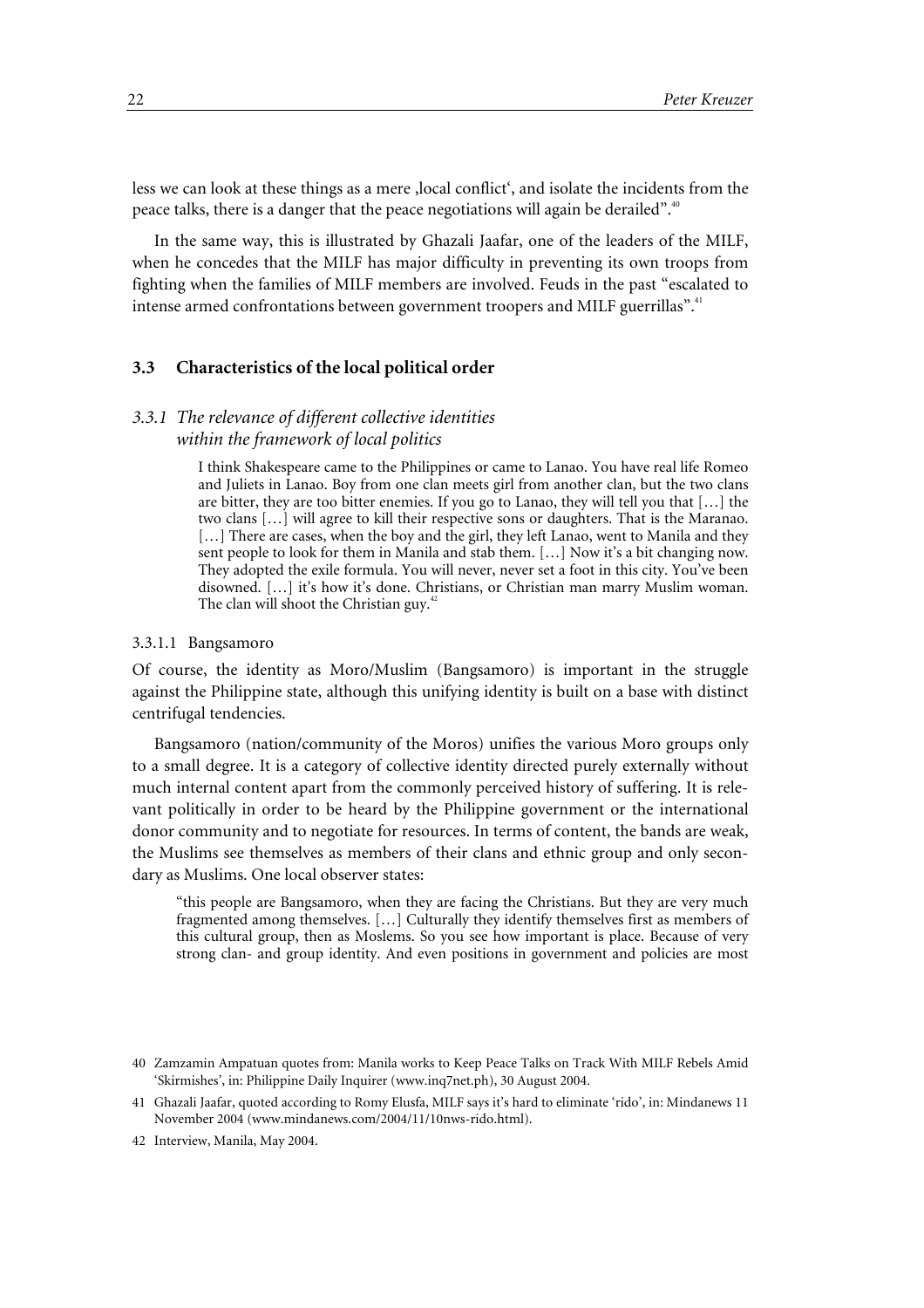often based along this cultural grouping, along cultural lines. If you have a Maranao governor he will fill in the autonomous region with Maranaos even if they are not qualified."

However, the Bangsamoro identity, or rather its Muslim components, plays a particular role in the internal conflict between rival elite groups, especially the MILF and the traditional elite. The MILF, like the reformist Ulamah on the fringes of the organisation, have been striving for decades for the Islamisation of the elite and the people – Islamisation in the sense of a reformation, through which Islam is to be cleansed of local practices and traditions contradictory to the "pure teaching". This aims to break the dominance of primary collective identities and to establish the common religion as a central, common point of reference. Thereby the demand for leadership by all those Datus, who gained their status during the last century only, would also be declared null and void. The traditionally legitimated old Datus could be bound to obey the prayers and rules of behaviour of the Koran, which would clearly enhance the position of the Ulamah.<sup>44</sup> The vision of the MILF is most closely related to the Islamic components of the Bangsamoro identity. Based on interviews and the texts of Hashim Salamat, I would assume that the MILF identify Bangsamoro with the Muslim people, which excludes the long-term resident Christians as well as the Lumad.<sup>45</sup>

Representatives of the MNLF retreat to the formula that anyone living in Mindanao before 1946 counts as a Moro,<sup>46</sup> which would recognise part of the Christians and all Lumad as Moros. However, this historic-regional identity is fiction, since, as before, the MNLF's political fight de facto concentrates exclusively on the Muslims and non-Muslims are neither represented in the organisation, nor do the MNLF cadres push for their representation in the regional committees.

#### 3.3.1.2 Ethnic identities

Ethnic identity is particularly important in relation to the "revolutionary" political struggle, and less seldom in relation to local politics within the framework of the Philippine parliamentary system. It has scarcely any significance in the latter because, as detailed above, the territories of the various ethnic groups are relatively clearly delimited and the relevant demands generally recognised, so that practically no points of conflict arise. As already repeatedly illustrated, this is a different matter in relation to the two rebel organisations of the MNLF and MILF, who, in large parts, represent different ethnic groups.

- 43 Interview, Cotabato City, June 2004.
- 44 At this point it is worth stressing that the actual knowledge of the Koran and of the problems with its interpretation in the region are very low. There are practically no Islamic students. When Shariah courts take place, they work de facto in a slightly changed form of traditionally legitimised rule and add their judgements in this tradition, too (interview, Cotabato City, June 2004).
- 45 See e.g. Hashim Salamat, Referendum: Peaceful, Civilized, Diplomatic and Democratic Means of Solving the Mindanao Conflict, Camp Abubakre As-Siddique (Agency for Youth Affairs – MILF) 2002.
- 46 Interviews, Cotabato City, June 2004.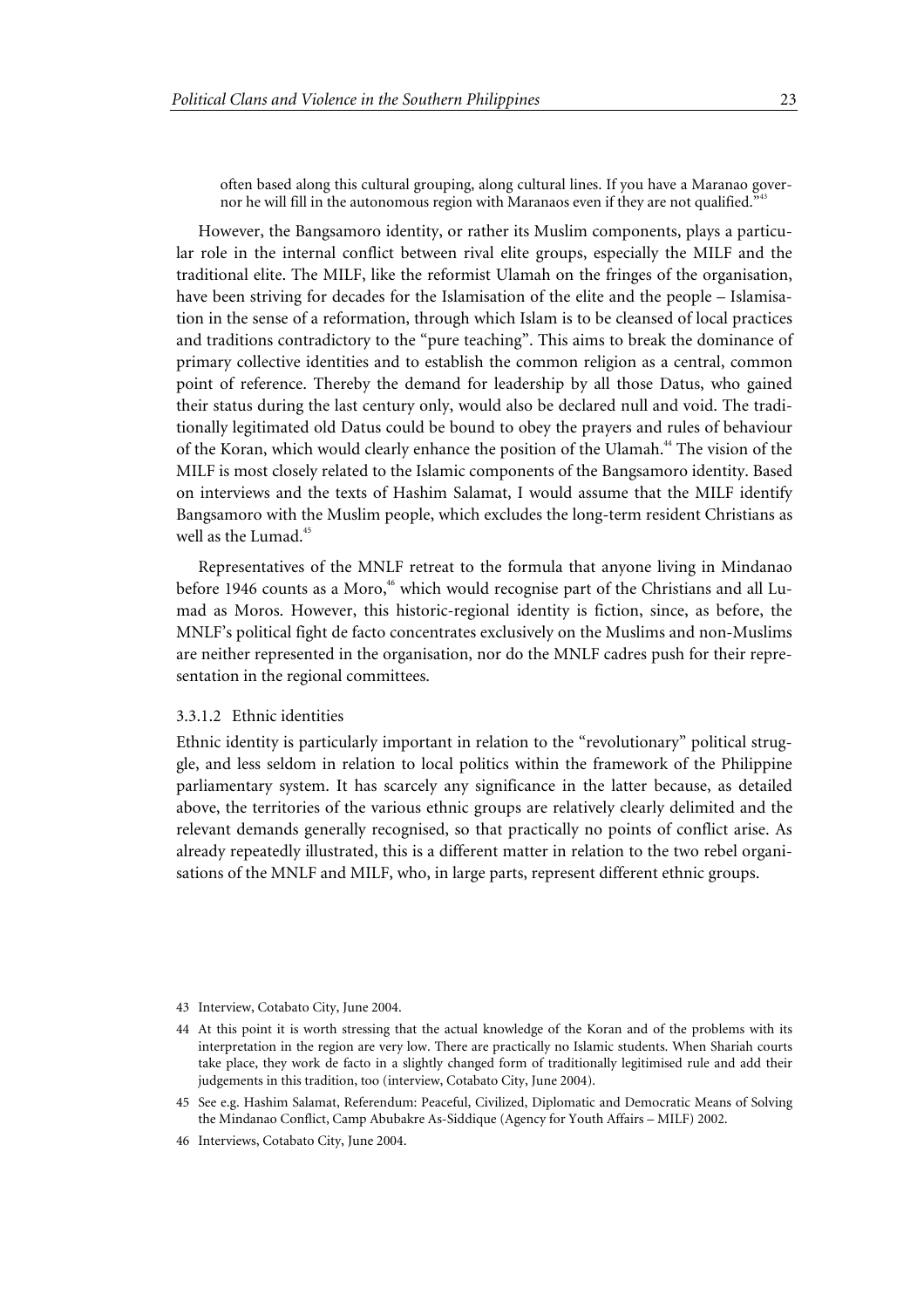In "ethnic neutral", i.e. mixed areas, too, "wars" can break out between representatives of different ethnic groups, which, however, in the true sense are seen as clan wars, in which the adversaries only stem from different ethnic groups by chance. In such a "war" in 2003 14 people who belonged to two different clans died in just one day after an argument between two fishermen, members of both clans, escalated.<sup>47</sup> In such cases, ethnicity is generally not the triggering factor, but at best has an exacerbating effect on the conflict.

#### 3.3.1.3 Clan identity

The social and political identities continue to be imagined in the context of the clan structure in Muslim Mindanao. The rhetorically prominent identities as Moro or Muslim follow in second place. One of my Mindanaoan interview partners explained that

"Clan politics is still very strong. Your affiliation to your clan, to your family is still more important than your affiliation with the other groups, because if something happens to you, then the only people you can turn to is your family, your clan. So you don't abandon, because that's your support group. That's your natural group. And if you don't have that natural group, anybody can, with the security situation in the south, anybody can kill you. Nobody will take up your corpse, nobody will take care of your family […] At the Moro level [...] you can't live without your clan because it's your formal identity. It's your roots."<sup>48</sup>

In his view, clans are held together by blood ties:

"Blood. Then the social protection. Group, the group. The protection of a group. That nobody can touch you, because you belong to a group, to a family, to a clan. Like Sicilian mafia. Where you belong to a country, you feel invincible. Nobody touches you, because you are a part of a clan. It has evolved in a form of protection. For personal security at the same time for social need."4

Total control of the clans at the local level applies equally to the old as well as the new clans: "(l)ike the datus of old, they command their respective followings and control territories unmarked on any map or government document."<sup>50</sup> The Datu-centred clan rule is, however, characterised to a significant degree by the formal characteristics of the political system of the Philippines. It is not, that formal democracy stands in the way of a comprehensive, violence-based exercise of power by the elite families, but rather it promotes certain forms of elite competition. The constant inter-family rivalry for political power and resources

"triggers a cycle of violence involving families and local leaders. The institutions used to resolve leadership conflicts – elections – become an arena for playing ball or squaring off, resulting in confusing alliances and many pitched battles for local supremacy. […] Any local leader with a command of supporters will discover the increasing utility of violence. A reputation for violence becomes both capital and basis of economic power. Under such conditions, it becomes easy for one to reinvent himself as a new warlord. Violence becomes an inevitable instrument of governance and the settlement of differences. […] A position in gov-

<sup>47</sup> See, e.g.: 14 Dead in Muslim tribal war. In: Sun Star. (www.sunstar.com.ph) 27 January 2003; and: Tension grips Dapdap in Balabagan. In: Mindanews (www.mindanews.com) 27 January 2003.

<sup>48</sup> Interview, Manila, May 2004.

<sup>49</sup> Ibid.

<sup>50</sup> Gutierrez, see above (footnote 18), p. 81.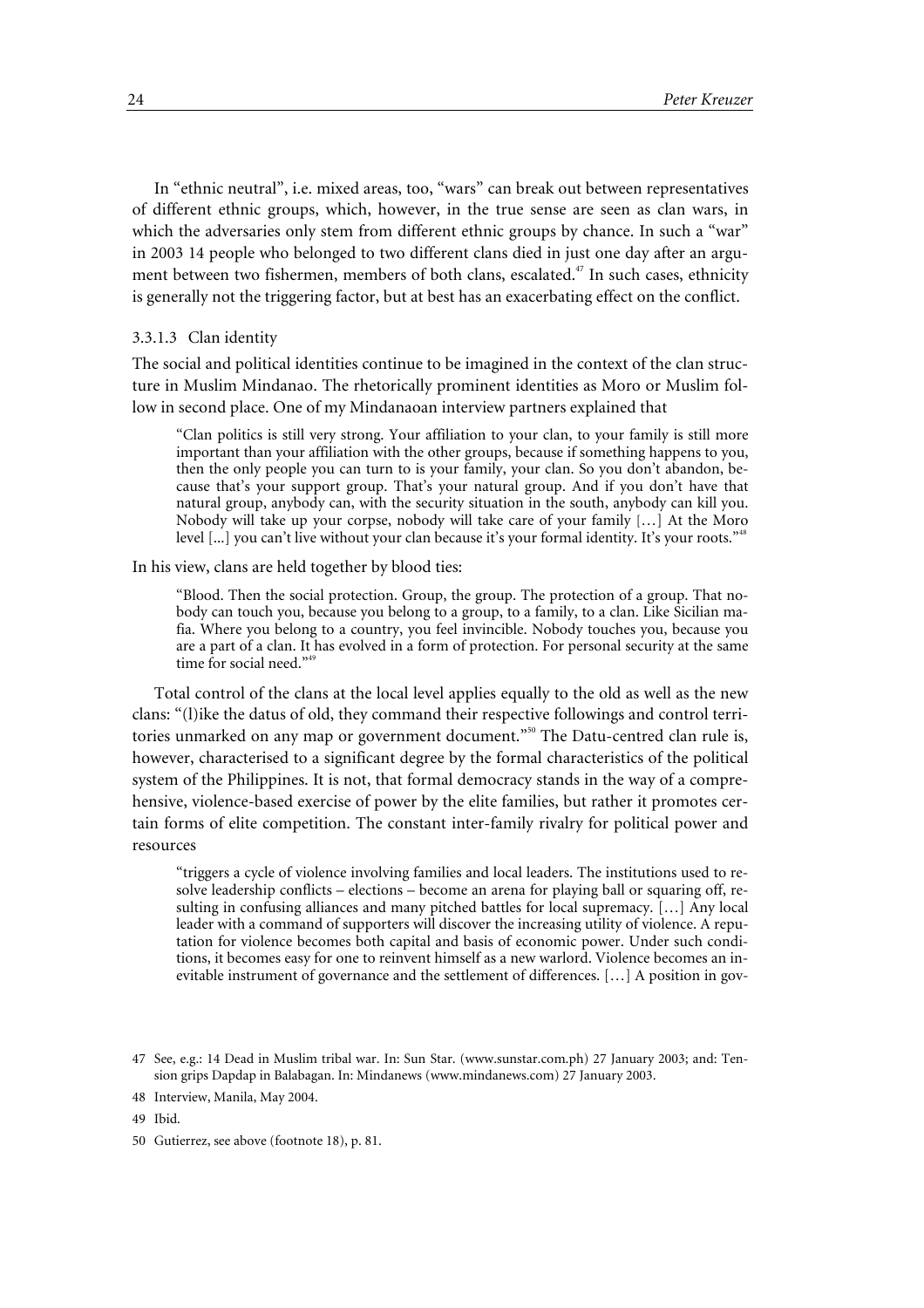ernment brings access to sources of patronage that can be used to enhance local power. It also facilitates control of the economic levers […] . Those positions are gained through elections, which naturally become a focal point of conflict. […] Local police forces and even many MNLF fighters align with whichever family or alliance is a protagonist in an election.

Political rivalry is competition between families and clans. Owing to the "democratic" character of this rivalry, the rival clans are, however, forced to win elections – by whatever means. Where a clan clearly dominates, it is enough to have people in the polling stations who complete the voting cards for all voters. In other cases, enormous pressure is sometimes exerted and often support is ensured through armed violence. As a result, there are large numbers of fatalities and injuries, where elite families come head to head in their attempts to secure or extend power.

Although in view of the many fatalities and unstable alliances, it may at first glance not appear to be the case, this system not only has an extremely high internal stability, but is also scarcely questioned externally. Inducements to change through the national level are sought in vain: "the national government just allows the perpetuation of the system, because it also benefits out of it in terms of , They deliver votes for you'. You know, they support you. That's what happened in the last election. Ampatuan delivered really huge chunks of votes in Maguindanao for the president."<sup>52</sup>

#### *3.3.2 The essence and order of the feud*

The feud is not a political, but an extensive social phenomenon, that, in certain circumstances, also falls into the political sphere. It is perhaps the most central principal of order in local society in the southern Philippines.

Feuds are fought out on a matter of honour, described by the Maranao as Maratabat.<sup>53</sup> The code of honour is "a 'system or way of life,' it permeates all concepts in the Maranao's personal and social behavior."<sup>54</sup>

The main task of the individual is to maintain the honour and power of the clan and, where possible, to extend it. The collective and the individual cross over in the service of

- 53 Many of the details may be unique to the Maratabat of the Maranao and cannot be transferred to the other tribes. The fundamental logic and the resulting patterns of action are, however, also basically characteristic of the Maguindanao and Tausug, as many interviewees have confirmed. In contrast to the other groups, there exists for the Maranao, at least, a rudimentary research status.
- 54 Claribel Bartolome, Maratabat and Rido: Implications for Peace and National Development, in: Mindanao Journal, No. 27, 2004, pp. 32-111, quotation p. 47. Bartolome provides a good list of the sparsely available literature. The majority of the following remarks are based on her work and several of my own interviews. In addition, reference is still made to Kiefer's 30-year-old study, in which the social system of the Tausug is highlighted in detail. Rido has only recently become a topic of social scientific research. The first major conference on this topic, where a number of studies on local dynamics and the interplay between rido and political violence are be debated, will be held in early June this year in Davao.

<sup>51</sup> Ibid.

<sup>52</sup> Interview, Cotabato City, June 2004.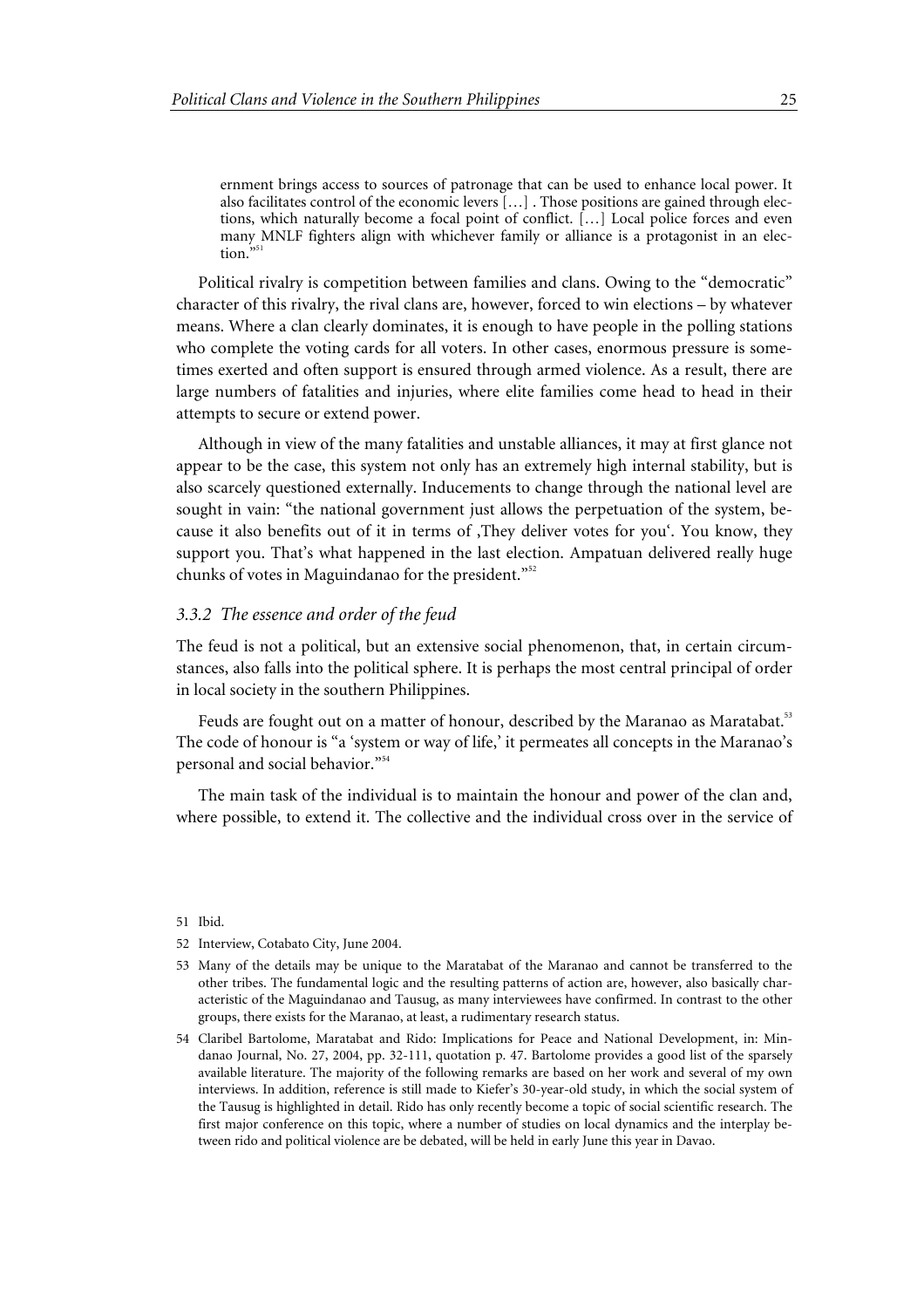the individual for the ascriptive collective. Whoever tries to circumvent this system, or avoid its requirements, runs the risk of becoming completely and permanently excluded from the local social order.

Even if individual clans are not inclined to meet the requirements of the feuding order, they are often forced to wreak revenge through the expectations of their social environment, to restore family honour and be able to continue as socially accepted members of the community. Murder as a matter of honour often appears to be committed through social pressure.

The blood feud works as a binding mechanism of social order. Within the clan, it requires an extremely high degree of integration and homogeneity: "relatives of the disputants would close ranks to provide their kin members necessary support as laid down in their system of katetebanga (mutual aid), kapamadgadata (mutual respect) and Kapaninindegan (mutual defense)."<sup>55</sup>

The code of honour takes precedence over all other potentially competing patterns of order. So, recourse to the state legal system is in fact possible, but, owing to the normative order, it is in most cases de facto excluded, since it violates the code of honour.

Maratabat causes many Maranaos to mistrust not just the state laws. The Islamic laws are also broken through the strength of the Maratabat, if, for example, certain punishments of the Sharia are not used, since they would otherwise expose the judge and the perpetrators to revenge.

Contrary to the intuitive assumption, the frequency of feuds does not appear to diminish simply with the progress of modernisation/education. Claribel Bartolome makes the probability of becoming actively involved in feuds dependent on the following factors:

- the size and status of the clan,
- the superiority of the weapons (control over private army),
- the orientation towards tradition "Maranaos who cling more deeply to tradition, especially to social hierarchy based on 'bangs' (royal origin), have greater tendency for maratabat outbursts."<sup>56</sup>

Paradigmatic clans, to which all three criteria apply, are the political families, which dominate local politics.

The violence-escalating elements of the feuding logic could become more prominent in modern society, since the traditional authorities, to whom the function of mediator is ascribed, have lost in many cases their power and, in particular, their moral authority through modernisation and social change (new elites, new values, new weapons etc.). Many local elite try to counteract the growing disfunctionality of the feuding order in modern social and political contexts, by taking up old, passed-down processes and rituals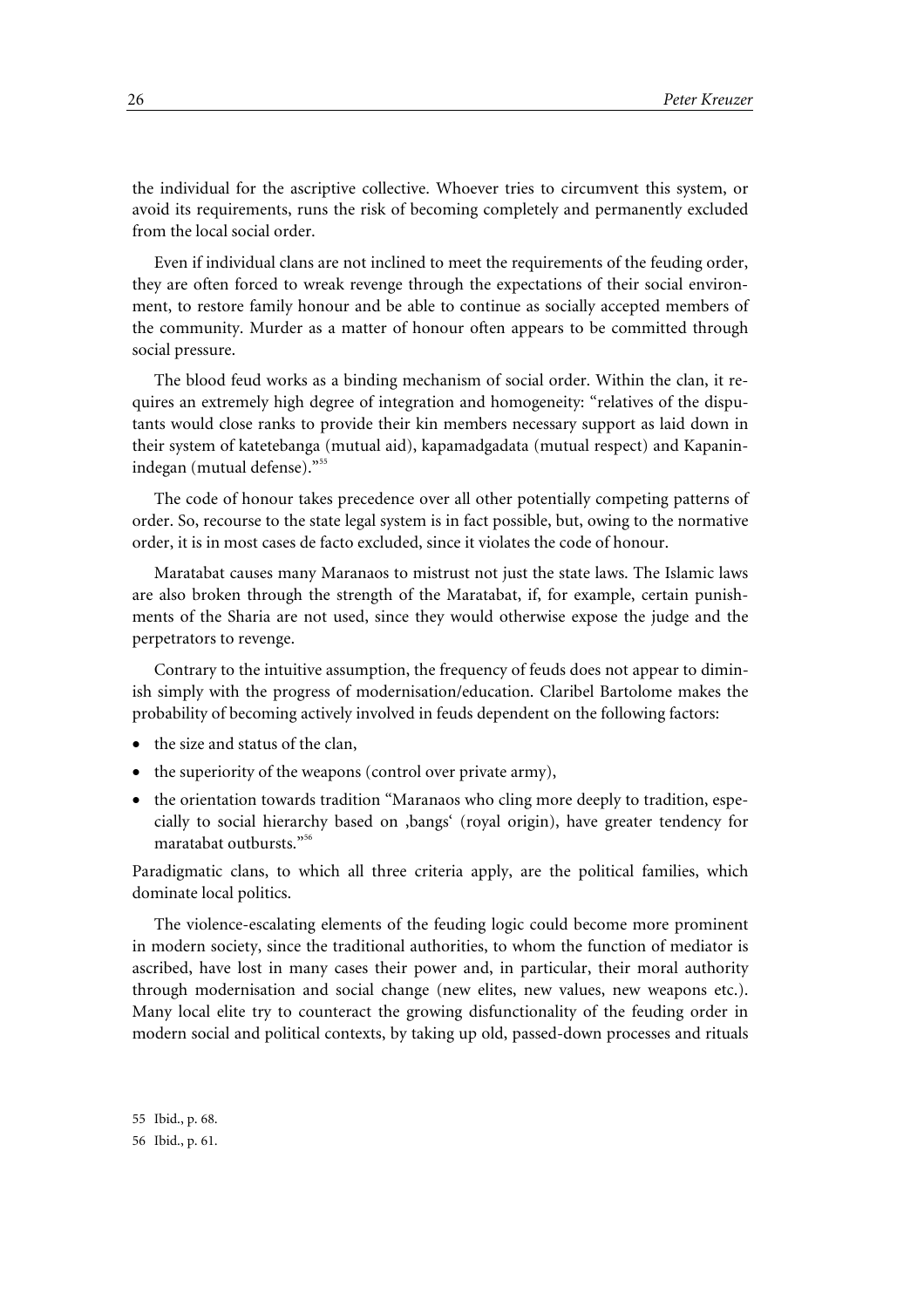of mediation. In the process, state law is often also broken by state players to facilitate locally acceptable (i.e. legitimate) solutions. One mayor who involves himself actively in such attempts at mediation, stresses that state law is inadequate since legal actions are not normally concluded because witnesses will not testify. To this extent, every attempt to resolve feuds in other ways is welcome, even if it means breaking state law.<sup>57</sup>

"Creative", culturally legitimate possible solutions for the violent and confrontational ridos are, however, not only sought by NGOs and state reform forces such, but also the guerrillas themselves:

"And the MILF even with so much firepower that they have, still is  $[\ldots]$  that problem of settling rido (feuds; P.K.). They are also involved in settling rido. […] The MILF in areas where they are dominant also influence the governance machinery already and therefore they act as police in the area. And when the rido occurs, they at times are mandated to prevent or settle the rido even. And the MILF, having that political infrastructure already, is also open to settling through litigation. And so in the hinterlands of Llanao, when there are people who are aggrieved, the complain that they file is already filed with the MILF. And then in that way things are settled."

All players accept rido in their actions as a social pattern of order and want simply to capture the escalatory tendencies in institutional forms, so as to avoid recourse to violence in favour of mediation. The fact that most players pull together here also shows that the alternatives of state law and the associated institutions are seen as extremely deficient and incapable of reform.

#### *3.3.3 The essence of power and authority*

Political power in the Philippine Muslim south is highly splintered insofar as the whole region is, to a large, extent, divided into small territories measuring not more than 30 by 30 km, each controlled by one clan. At the same time, it is highly centralised, since most clans exercise almost unlimited authority over the areas and people they control.

In the political struggle between the clans, no superior loyalty appears to be discernable, to bind the players into a common collective good, such as the welfare of the Muslims or the Moros. The formation of a political bloc is likewise non-existent. Politicians choose the blocs solely according to political opportunity and change them whenever it seems reasonable to do so. The only stable element is the clan, whose interest enjoy top priority at all times. Alliances are frequent, yet arise exclusively out of opportunistic considerations and are therefore fragile. It is only logical that politics is characterised by a high degree of mistrust. Even the allies are mistrusted, since experience has taught that allies (including oneself) can terminate the alliance at any time. The practice of changing and fluctuating loyalties is a central part of the commonly shared, local, political experience.

<sup>57</sup> Interview, Iligan, June 2004.

<sup>58</sup> Ibid. This opinion is also confirmed by representatives of the guerrillas themselves, see e.g. Romy Elusfa, see above (footnote 41).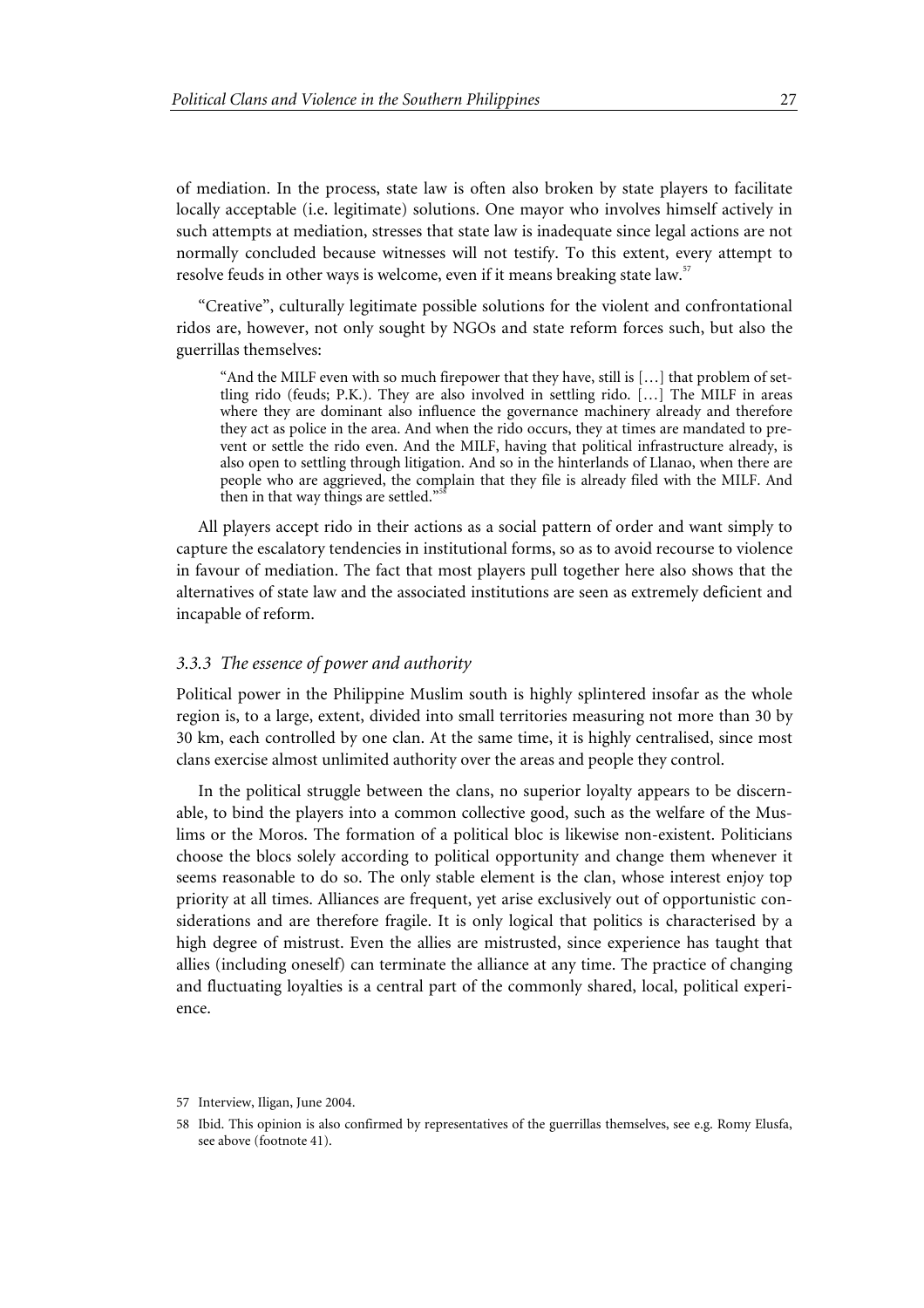Organisations outside the clan are very loose. Discipline and organisation are strongest at the small group level, which is responsible to and loyal to one personal leader, never, however, an institution. This applies also to both guerrilla organisations, the MNLF and the still active MILF, and also to criminal organisations such as the Abu Sayyaf, which is split into several groups centred about one person, and as a whole, is best characterised as an alliance. The top commander level always has a precarious grip on the organisation, since it rests on the personal loyalty of the commanders at the lower levels which is never secure and always depends on the specific situation.

From a normative perspective, the most problematic element appears to be that power and authority are, to a great extent, amoral categories. They are scarcely bound by ethical restrictions, insofar as the central duty of an individual is to promote the interests of the clan – by whatever means. One respondent stated that the only thing that counts is the maximising of the clan's power. If this is done through unfair means, then so be it.<sup>59</sup> There are only a few restricting rules apart from caution - the weighing up of benefits against cost and the general mistrust which characterises political rivalry. The idea of rule-bound, restricted competition is alien in the local political framework. Domains are recognised for reasons of effectiveness, if both sides accept that a fight would do more harm than good. If one side, however, sees significant advantage then there are no principal restrictions on the actions which help maximise this advantage. Another analyst familiar with the conflict for decades, supports this theory in reference to the loss of moral authority of the traditional elite under the Tausug. He argues that a collapse of the traditional loci and patterns of moral authority which are anchored in the traditional Datu system can currently be seen. The new Datus, which have, in many cases, come to power as a result of their superior firepower, do not have the same respect and moral authority as their predecessors, who based their leadership position on the descent of Mohammad and, therefore, via "the books". The central role of the old Datus – the authoritative determination of moral and political order – has not been taken on by any other institution, which has resulted in a moral vacuum, in which various, opportunistically motivated strategies of legitimising social and political action compete.<sup>60</sup>

It is above all power itself which also legitimises power in the eyes of the people:

"In areas like this […] you have to be like a warlord to be respected. […] It's a very feudal system. What's one […] you have to exact fear from your constituents. It gets you respect. Number two it's again economic power. It has nothing to do with what your position is with respect to particular things. This never works here. So its guns, gold and goons. The three  $Gs$ ."

59 Ibid.

60 Ibid.

61 Interview, Manila, May 2004.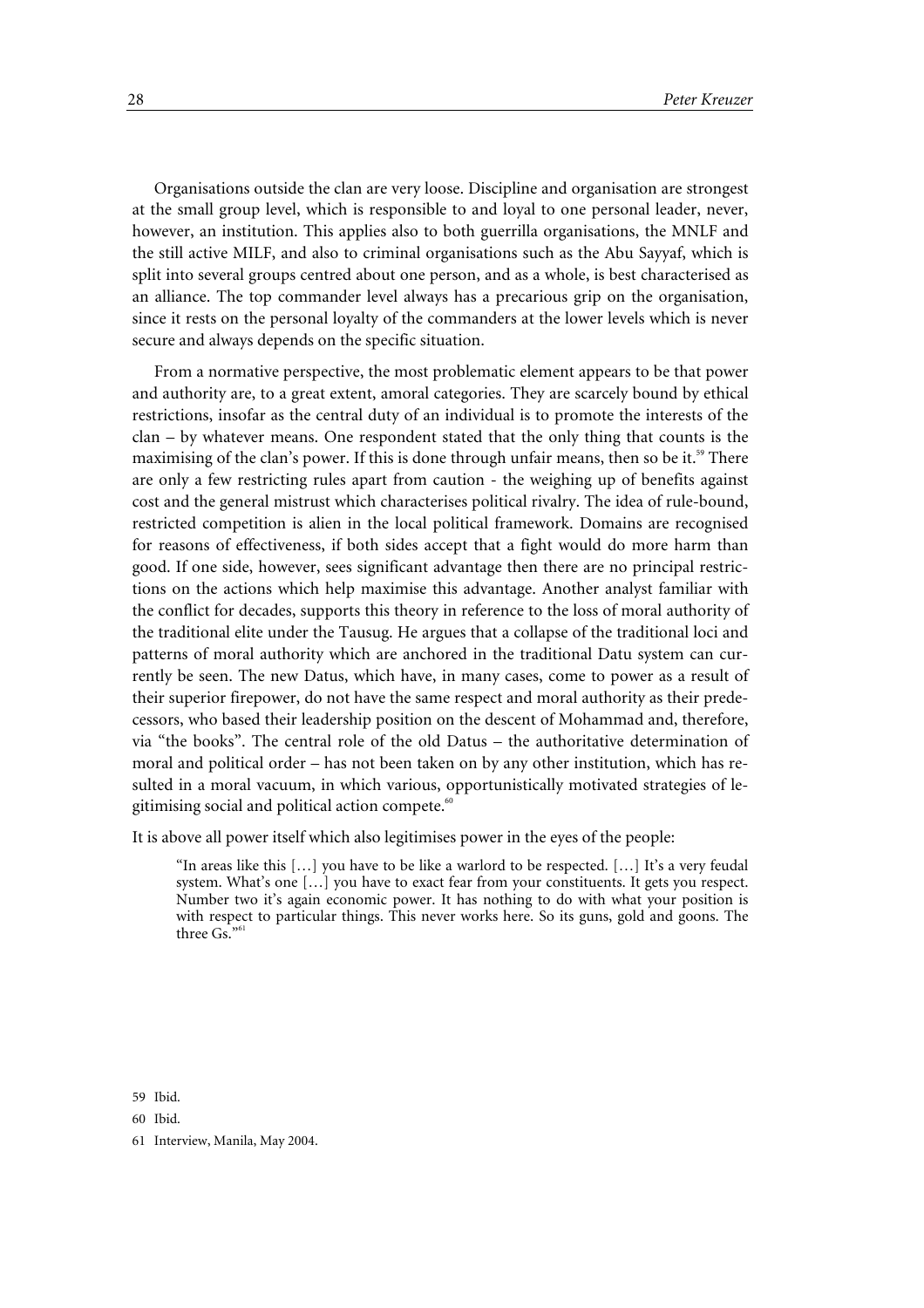#### **4. Ways out of the violence**

#### **4.1 Alternative orders for the future: seen from a local perspective**

The clan order has survived extensive, radical social and political change: the emergence of modern revolutionary organisations, the centralising efforts during marital law as well as the return to democracy and the building of a political level between the provincial and national level, which possesses its own legislative and executive. At this meso-level, they also have to deal with ever larger and changing numbers of state development bureaucracies of various origins. The clan order also survived the generation change, during which an older, in many cases poorly educated leadership elite was and is being replaced with a modern elite partly educated in universities at home as well as abroad. Finally, the clan order remains firm despite the massive waves of immigration, despite the omnipresence of the armed forces, despite the universal circulation of modern mass media, which suggest a quite different world. Still, the region is divided to a large degree into different territories controlled by individual family clans. In-between, there are "neutral" and foughtover regions, in which an unstable combination of rivalry and cooperation appears to dominate (e.g. Cotabato City). Short-term changes cannot be expected, neither in the direction of the depersonalisation and institutionalisation of political power, nor in the direction of a stronger Islamisation of the political order. $62$ 

What, however, are the medium and long-term alternatives to the continued existence of this order and the inherent dynamics of violence? The answers supplied by the local players are surprisingly similar here despite the many differences in the details of their basic angle of approach.

One of the younger intellectuals and political actors of the Muslim elite explizitely refered to the Malaysian model. He favoured a conscious retraditionalisation of the local society, which, in particular, emphasises local plurality and the self-determination of the different ethnic groups of Muslim belief. He argues,

"we have to recognize the diverse content, social content, ethnic content of that society and even within that (traditional; P.K.) structure. […] Given new options, like an option for reconstructing traditional structures […] Muslims can rebuild their own, but rebuilding in a sense that it has to be strongly rooted in that tradition, rather than putting up a totally new structure. […] In our case, maybe there will be some renewal of our understanding of what those structures were, looking at how they existed and looking at how they can be rebuilt in conformity with realities with political systems like we talk of democracy, how traditional structures can coexist with democracies".

<sup>62</sup> Here, it would also miss the purpose to place hope on new generations, since many of the young representatives of the Datu families are systematically gradually integrated into the existing system. One of my informants described even university politics on the level of student parliaments as following the traditional pattern of "guns, goons and gold".

<sup>63</sup> Interview, Manila, June 2004.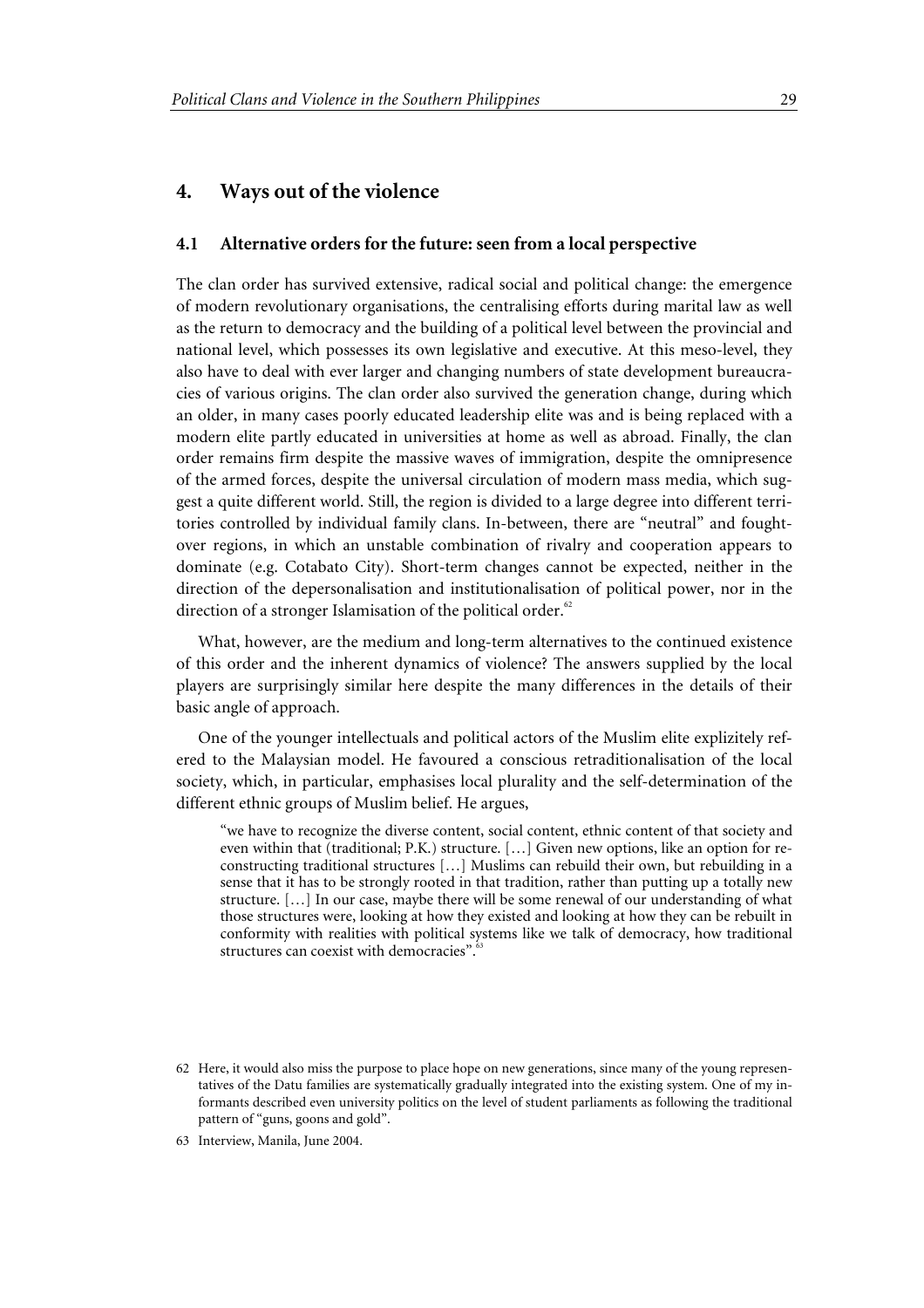In his vision Islam takes on an important, but restricted place and is filtered and adapted through tradition (Adat). Since such an order, in contrast to the current Christian hegemony, would be legitimised and normatively stable, it had the chance to be accepted and effective as a collective identity and to withstand the concept of a uniform Islam.

"We have to look at that structure as something that can withstand a global religion even with our sense of wanting Islam be part of that structure. But we want to be it a structure that can define its own, other than be dictated by a globally conscious and assertive cultural norm. Because culturally it has to be independent. […] Its cultural norm is a localized norm. It's not something global because we want to see the uniqueness even in relation to other Muslim structures elsewhere. […] Culturally it (Islam; P.K.) is local, religiouswise it can be a universal faith – any faith can be universal – but culture can be assumed in distinct forms rather than in uniform."<sup>64</sup>

The interviewee stressed the need for strong leadership, which, in the modern sense, works efficiently and with results. Criticism of the quasi-authoritarian relationship between the elite and the mass does not exist. In contrast, hope is aimed at a leader who, through his own model, is capable of leading the Philippine Muslims as one on a path of modernisation and development. The models are Malaysia and Singapore, personified in the strong figures of Mahathir Mohammad and Lee Kuan Yew respectively.

"That one Muslim leader is a performing leader, having a concrete agenda about how to solve this problem, how to take on the Muslim concerns. One may be the like of one say Mahathir that has really delivered to his own constituents. That will be the leader that will fill in, if there will be any new leadership.  $[...]$  The respect for tradition and modernity – looking up to modernity as a hope for Muslims."

A prominent local politician from Maguindanao argued along similar lines, although in a clearly more traditional language. He stressed that the Philippine culture is paternalistic in a fundamental sense.

"We respect our father. Whatever our father says, it goes. And the Filipinos as a family, you know, the father dictates the family. The family is a small governance. Spread out everywhere in the Philippines it's paternal. There must be some power imposed in the family, so that the children will not make foolishness. So, if we adopt the Western concept of Democracy even children can sue their father. It will not work here. So the government must have that authority to discipline the children. […] Ultra-democracy will not work, and I think that this what we have here, we are copying the West and it doesn't fit with our culture as a family-oriented society. […] what I mean is a culture and ways which allows too much freedom. I think [...] our people are not ready to adopt it."<sup>66</sup>

The interviewee also refered to the model character of Malaysia, when he asked: "What correct things did they do?" and answers that the Malaysian political elite succeeded in maintaining a balance between repression and the freedom of political expression, in

64 Ibid.

65 Ibid.

66 Interview ,Cotabato City, June 2004.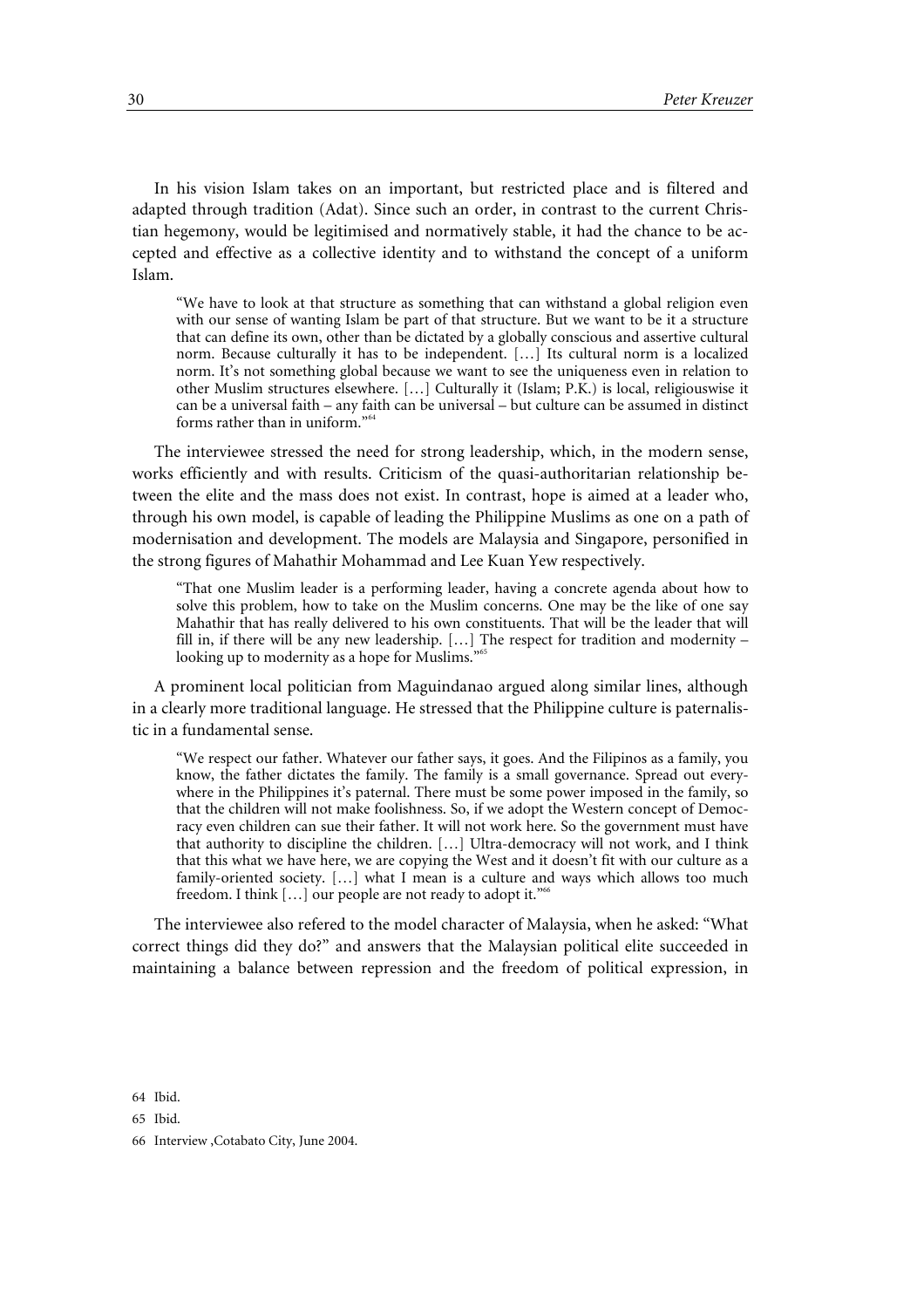which everyone without exception was prohibited in interfering with the "internal affairs" of other groups.<sup>67</sup>

Both Moro politicians agreed that the self-determination of the local (i.e. Muslim) people has top priority, but in parallel to this, they spoke for strong political leadership, since, in their opinion, the people are not yet ready for self-government. Another respondent from Cotabato stressed the overwhelming force of the reality of patronage politics in Muslim Mindanao, and also in the rest of the Philippines.

"Democracy is obviously patron-client relationship, where the politician is the patron, like padrino, meaning to say, he acts in a paternalistic way to his subjects, the clients. And when he is voted into power he is expected to take care of all these people who have voted for him. [...] Not out of a sense of justice, but out of a sense of kindness to them. And the people expect rewards given to them, not so much in terms of justice again, but 'Ah, he is a friend of ours. Because we voted for him, therefore he will give us a bridge, he will give us a road.' [...] So it is not so much a demand of justice, but very often a demand of kindness and charity. And he is willing to do that."<sup>68</sup>

This pattern is, in his view, spread more widely in the Muslim areas than in those Christian parts of the Philippines, which are comparable with respect to level of development and rural character. He argues that this difference can best be explained by the strongly traditional legitimised power of the Datu, which has no real counterpart in Christian areas.

"For the Muslim Filipinos traditional power is truly paternalistic. It is the concept of Community within the Muslim areas, the concept of leadership in that community. […] The problem of authority and power is compounded. […] The command vote for elections, wielded by the traditional datu is very strong in the Islamic community. It is not surprising if somebody gets zero votes in the community. […] What the great traditional authority says, that is what the community will do. It doesn't mean that the community has not expressed its will. Because I think that the community has a sense of the authority as speaking for them. What the authority says is what we say also."<sup>6</sup>

In his opinion, it is necessary to accept that democracy can be seen and practiced quite differently. He stressed:

"In the last fifty years, democracy has been practiced according to local understanding and local culture, values. In the light of the understanding of the community and their understanding of the leader in the community there is a lot of command votes. And there has been no progress about this for the past fifty years. In fact all political parties have tried their best to recruit local power. When the local power is recruited elections are finished. There has been no protest about this except when the birds and the bees and the dead were voting. Then there was protest. But command votes, when perhaps one or two are voting for the whole community, write down the names, that's their work, and the whole community says 'Yes' to this. Anyway, the leader has spoken and we agree with the leader, 'so you do the voting yourself, that's fine.' No protest about this. So democracy the way we understand it, according to the constitution, is not the democracy that is understood by the people in this communities."

67 Ibid.

68 Interview, Manila, June 2004.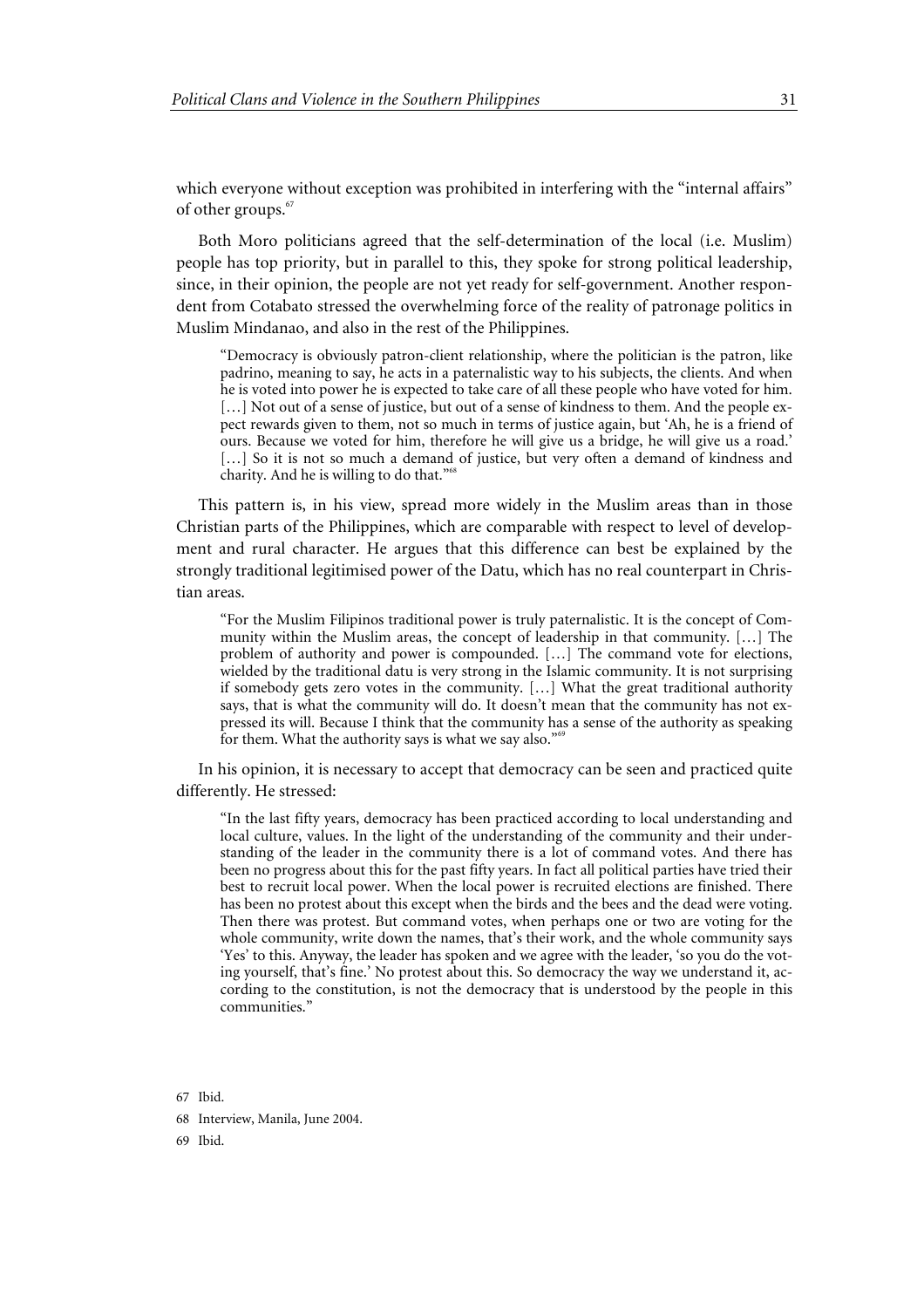From this can be derived an (admittedly officially untenable) position, which aims at minimising the violence by making the fight for majorities in general elections superfluous:

"a radical renewal of politics in this area would be important. […]: There should be a new system of elections in the ARMM area, Tawi-Tawi, Basilan, Sulu, Lanao and Cotabato, Maguindanao. Instead of individual voting let the Datus do the voting. Anyway, they speak for the people. […] That's what I say, that's the new structure that's necessary. Until such time, when the change of community understanding is changed. And maybe that will change because of education, the rise of enlightened leaders. That might change in the future. So the constitution that governs this ARMM would change also when that level is reached."70

My respondent is, however, far from alone in the region with this radically sounding proposal. The rationale behind the violence-minimising restructuring of the formal democratic system is shared by many other local players.

For example a local leader from the region of Mindanao says: "We don't like elections. [...] In our past experience, election makes enemies of competing parties and their supporters that often leads to violence."<sup>71</sup> The awareness of the correlation of electoral democracy and violence occasionally leads on the local level to traditional solutions, which break the formal state law with the approval of all involved. In this way, in some regions, elections are no longer held at the lowest level of administration, the Barangay. In a mixed-religion Barangay the inhabitants agreed to fill the elected positions through a consensual process between the leaders of the various communities.<sup>72</sup>

Datu Tucao Mastura, a prominent member of the Mastura clan, member of the MNLF in the 1970s and currently mayor of Sultan Kudarat, stresses that this process, in which representatives of the competing elite negotiate the appointment of posts between themselves, is highly beneficial: "This is a good way of preventing our constituents from fighting over the elective positions in their barangay governments. It is only a matter of building consensus among themselves, with the help of the police, the military and their mayors for them to help one another in making the barangay elections a very sensible exercise."<sup>73</sup>

In recent times there have also been repeated attempts to develop new institutions along the lines of traditional patterns aiming at civilizing conflict-management and eventual resolution in a non-violent way. In this efforts state rules are not seldom openly ignored by all sides – even murder is negotiated in active cooperation with individual state actors bypassing the official legal system. All players are aware that "some of the traditional methods of conflict resolution may contradict that of the penal code, particularly

<sup>71</sup> Talin Maulana, quoted according to Jules L. Benitez, Former war zone copes with election violence, in: Mindanews 28 April 2004 (www.mindanews.com/2004/04/28nws-exwarzone.html).

<sup>72</sup> Benitez, ibid.

<sup>73</sup> Datu Tucao Mastura, quoted according to John Unson, Rise in Violence in ARMM Feared as Barangay Polls Neared, in: Newsflash 7 July 2002. (www.newsflash.org/2002/07/ht/ht002674.htm).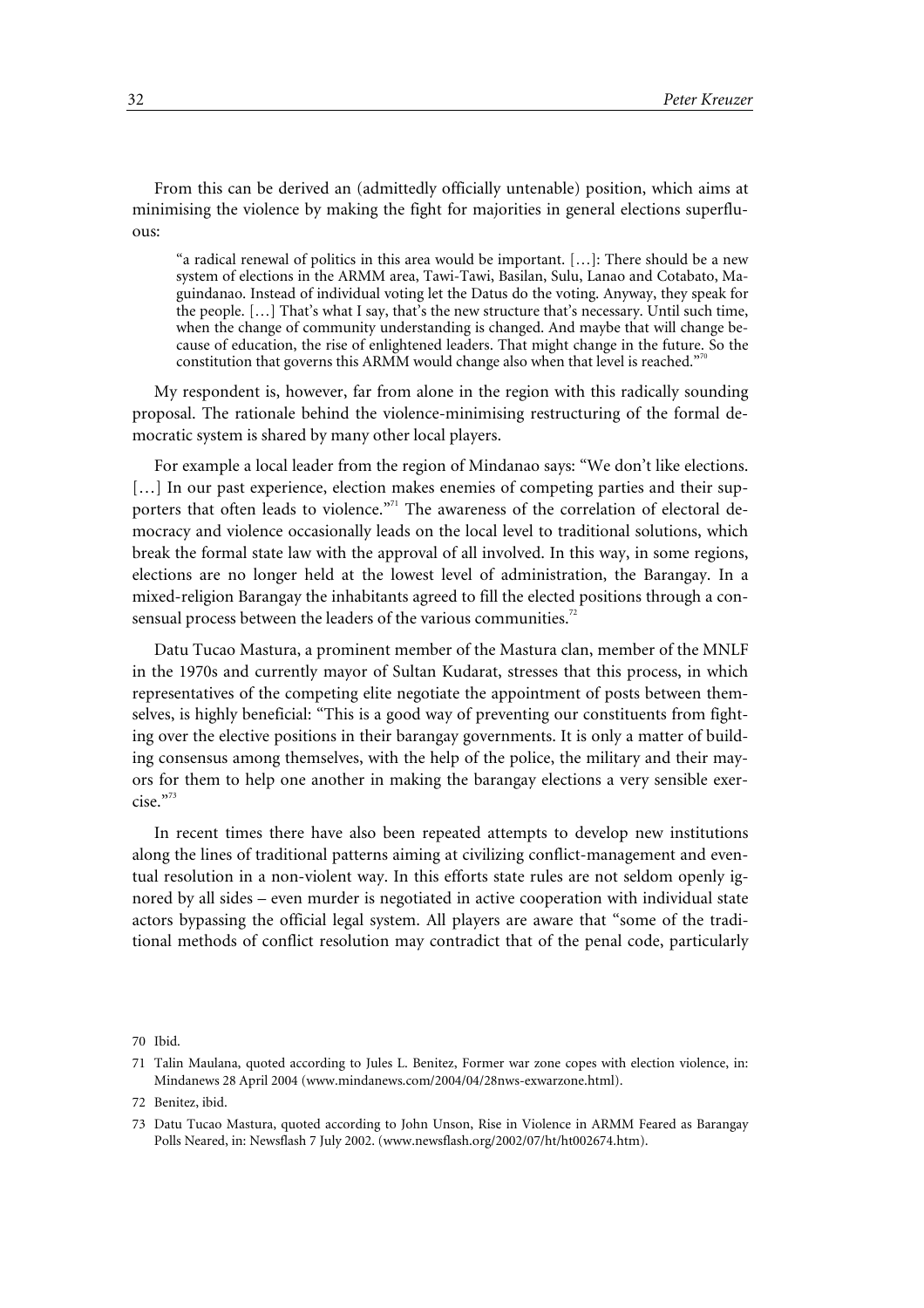on matters concerning penalties. [...] the traditional method seeks for settlement of cases mainly through compensation and the 'healing of wounds' while the penal code imposes retributive penalties that include the imprisonment of offenders."<sup>74</sup> The reason for this process is that attempts to resolve disputes in court often result in more rather than less violence.<sup>75</sup> The new processes are planned to be introduced into the Regional Legislative Assembly of the ARMM in a legal valid (for the ARMM) form in the near future.

One of my respondents pointed to distinct strength of the clan-based Datu system:

"you are in the here and now, so how do you go about this datu-system now kind of superimposed into this political system. The datu-mayor, the datu-governor, whether it's based on lineage or based on political power. But the thing is, people would just follow the datu wherever they lead them."76

In contrast to many more conservative analysts, he favoured strengthening the position of the NGO, whose representatives

"should get into democratization, facilitating more analyses on the part of the people of what's happening, questioning existing feudal system, looking at whether the present system of direct elections is something that fits into their culture of choosing their own leaders and all that. […] It can be by consultation, but there are ways of doing it short of direct elections. It can still be democratic."<sup>7</sup>

Although he has a lot of hope for the reforming strength of the NGOs, he is also open to the result on efforts at enhanced participation at the level of power-politics. He stresses that democratisation is

"the real challenge for civil society groups in the ARMM. You know, it's easy to go into livelihood, but it's not easy to go into advocacy for more democratization in the autonomous region, of questioning political elites. We've seen that. … It's difficult for them to challenge the position of the traditional politicians."

In relation to the normative objective of democratisation, he argues that a democratisation of local relations should not follow the usual western pattern, if this proves to be unusable. He also stresses that a united political unit for all Moros could in practice founder on the ethnic loyalties, such that it would perhaps be better to set up three instead: "One for the Maguindanao, one for the Maranaos and one for the Tausug."<sup>79</sup> The problem here may, however, lie in the resulting small size of the new institutions which he himself critically objects to.

If many of my respondents have little confidence in the civilising potential of democracy in their country, it comes as little surprise that representatives of the MILF guerrillas

<sup>74</sup> Jowel F. Canuday, ARMM execs push for culture-based resolution of conflicts, in: Mindanews 2 February 2004 (www.mindanews.com/2004/02/01nws-armm.html).

<sup>75</sup> Ibid.

<sup>76</sup> Interview, Cotabato City, June 2004.

<sup>77</sup> Ibid.

<sup>78</sup> Ibid.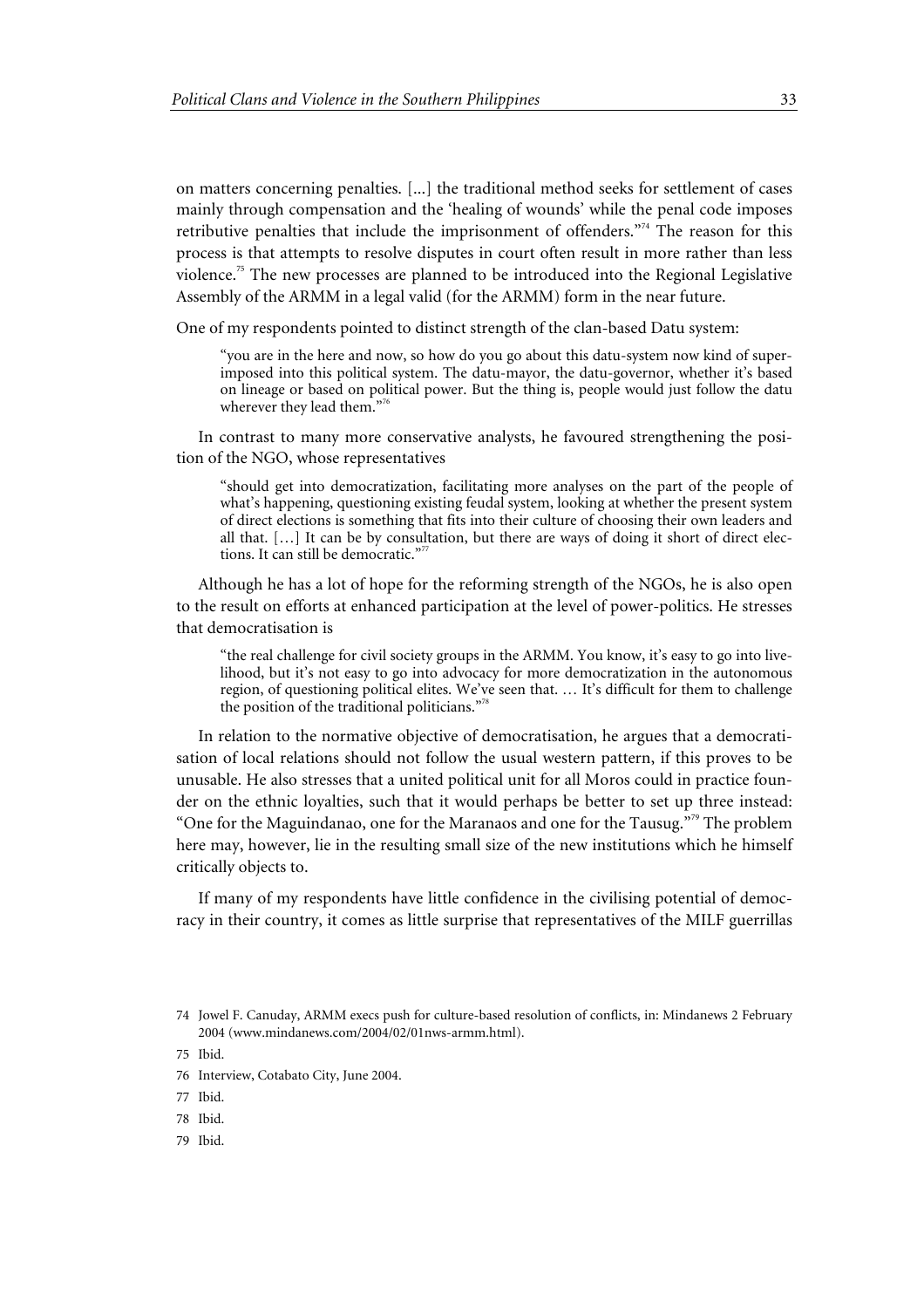also reject the ruling system. The wish is to leave the decision over an appropriate future order to the people (the Moros). Just like in the sense of an avant-garde, they still see an enormous need for education and training to ensure that the people are capable of making an informed decision. According to one respondent, it is necessary

"to change the personality of this people. We believe […] that our people have adopted the system of the present government and sometimes […] corruption is one way of life. We are trying to change this kind of personality. […] This is in accordance with the concept and a verse in the Koran. […] We cannot hope to institute changes within our government before we do that to ourselves."

As can be expected, the MILF does not rely on the established elite in their hope for change, but critically opposes them:

"Everybody knows these people are up there not because they are still respected by the people, they are loved by the people, but because they're able to coerce, they are able to use force in maintaining themselves. Everybody knows that in Maguindanao one day before the election they have finished their election. […] There is no election to speak of. […] They are able to maintain themselves there by force. […] They have to give way or change themselves."<sup>8</sup>

Even if the criticism of the existing circumstances were conformed to, the authoritarian attitude, through which a better order would be forced, is, however, clear in this quotation. And the expressed need for education of the people makes it clear that the respondent assumes that a rejection of the MILF vision is in fact inconceivable.

Whatever your position on the various proposals, everyone appears to agree that the modern Western democratic system, as has been introduced in the Philippines following American colonial rule, is at least not suitable for the region of the ARMM and must be heavily modified. All proposals aim at a stronger acceptance and revival of traditional structures and principles of order.

Whether these proposals have any chance at civilising the conflict, or, reversely, run an increased risk of reinforcing aspects of a coercive identity, will finally be illustrated in the following.<sup>82</sup>

<sup>81</sup> Ibid.

<sup>82</sup> Coercive identities are characterised by a more or less extensive practice of identity-based social closure and subordination with respect to group members. They grow from cultural systems which can develop a high degree of cruelty internally, whereby they enforce compliance with the norms with violenct means. The norms themselves in turn legitimise the use of violence and force for their own enforcement (see: Emanuel de Kadt, Curbing coercive identities, United Nations Development Programme, Human Development Report Office, Occasional Paper, No. 3, 2004; Jacob T. Levy, The Multiculturalism of Fear, Oxford (Oxford University Press) 2000, especially pp. 51-62).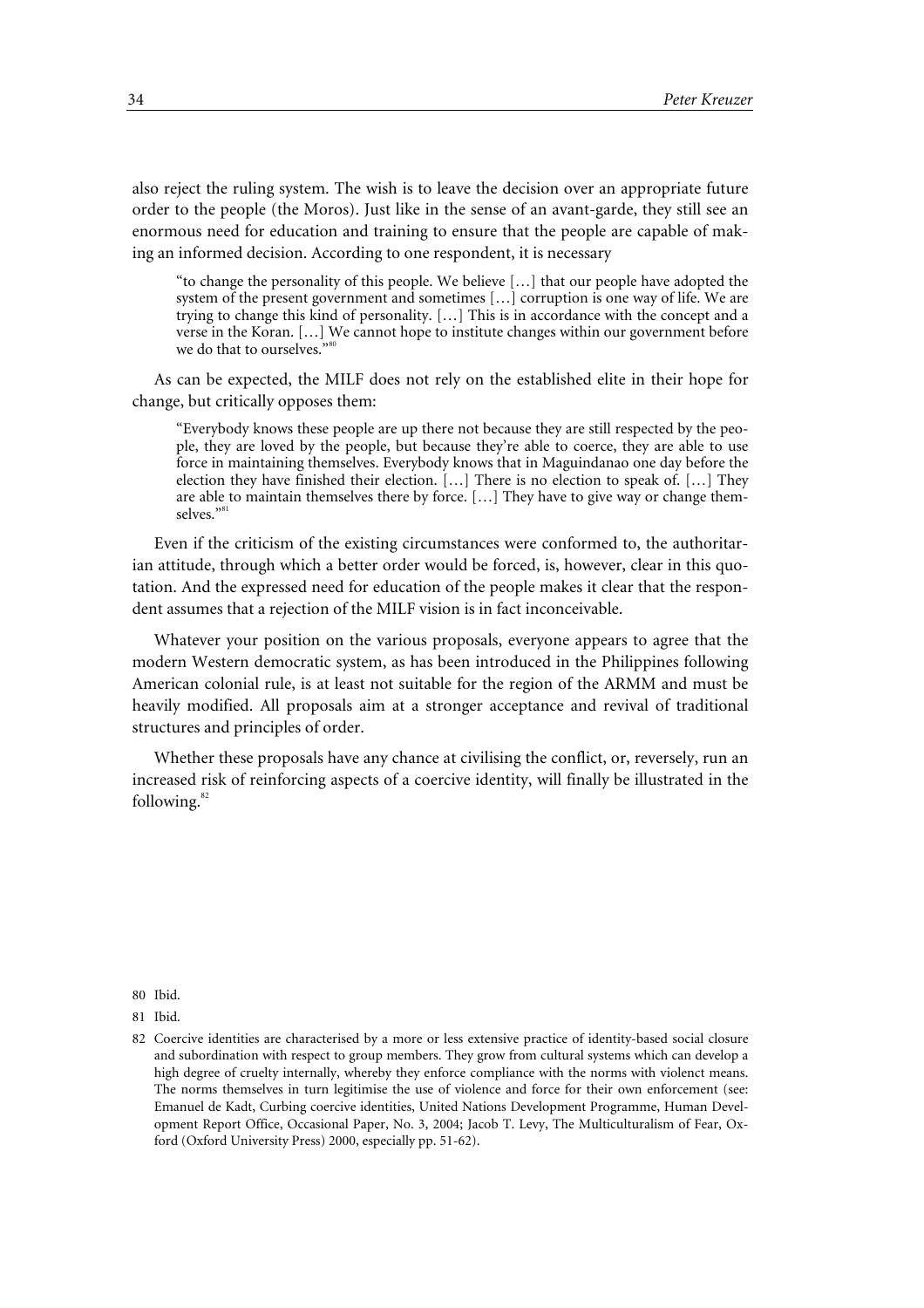#### **4.2 Chances and limits of targeted intervention**

Clan violence and "normal" "everyday" political violence were already characteristic structural elements of the local political order before the Muslim rebellion. The new arena of violence, the civil war, and its players could be used as an additional resource by the clans in the fight for political and economic power, although, at the same time, they appeared to threaten the local dominance of the various clans. Seen in this way, the civil war represents an enabling structure which allowed opportunistic actors to use its frame and potential of legitimate violence to satisfy their own interests. Good contacts with the guerrillas or the military and the authority to use the servicesof the large numbers of CAFGUs or police units serve as an additional resource for the promotion of the interests of the clans. This not only escalates clan violence, but also leads to its masking behind the façade of the violence between the guerrillas and military.

Any strategy which aims at solving the political conflict between the MILF guerrillas and the Philippine state, must be aware of these dynamics and develop an integrated "recipe" for civilising, if not overcoming, the violent political competition of the powerful Muslim (and Christian) political dynasties.

In the search for possible solutions a traditional underpinning of state authorities, as promoted by many local reform-oriented players, should be considered – also because certain democratic structural elements lead to extremely counterproductive results in the interaction with established social practices. However, in advocating selective "retraditionalisation" it should not be underestimated that the traditional order also has a high degree of internal dynamics of violence.

In this sense, it seems imperative to consider a partial "retraditionalisation" bound to certain conditions of the Philippine Muslim south. Overcoming the clan system is not possible in the foreseeable future and, in my opinion, also not desirable per se, so long as it appears to be an adequate social order to the local population. What is possible, however, is a selective reform of this order, aimed at strengthening the culturally intrinsic, conflict-minimising and civilising dimensions. If consensual practices of determining local leadership posts are acceptable locally and have a civilising effect, then their conditioned legalising makes sense. If mediation and blood money are successful as effective mechanisms of resolving feuds, then it is worth legalising these informal mechanisms and supporting them to the best of our ability. The common norms established here can lead, in the medium term, to civilising conflict management and resolution more extensively. A very positive development in recent times is that guerrillas and state players increasingly refer to clan violence as such and have, thereby, repeatedly avoided a sudden change to politically highly loaded frames of reference.

This emphasis on reforming the local social order, however, should not be misunderstood as downplaying the political conflict between the Muslims and the Philippine state – this conflict can not be treated as an appendix. Committed action is equally imperative here. Unfortunately, time and again structured and commited conflict-resolution efforts have either been absent, or cut-short by counter-productive action in the violence arena.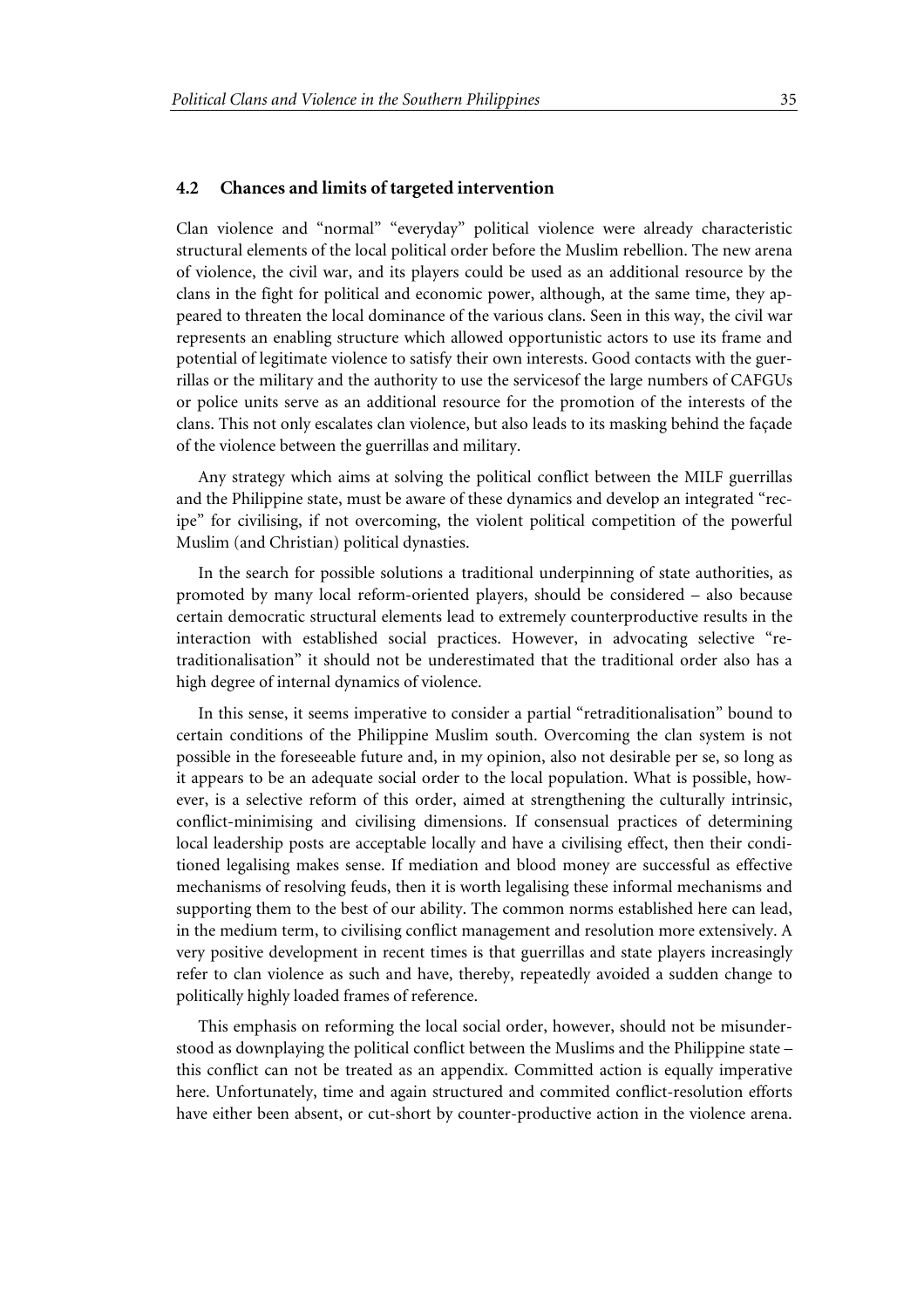If the current talks mediated by Malaysia will find a way out of the quagmire of competing claims and seemingly incompatible political aims remains to be seen.

Last but not least it is worth pointing out that many of the patterns described here in reference to Muslim-Mindanao can also be found in various forms in many other regions of the Philippines. Many fundamental characteristics of the local order – familialism and political penetration of the local bureaucracies – are characteristic right up to the national political level. The democratic practice of the Philippines is characterised by two legacies of the American colonial time, which in interaction with the analysed cultural patterns have an exacerbating effect on violence.

The sequence of events itself with which democratic rule in the Philippines was established promoted the deformation of some of its basic principles of function. Under the aegis of the American colonial power, democratic rule was gradually built upwards from below. This enabled the local elite to bring these modern institutions of political rule under their control step by step, level by level. Representatives of the powerful, local big landowners became mayors at the local level, and then later governors, members of congress and senators. Entrenched feudal relations were gradually hidden behind the cloak of democratic rule, without this ever being questioned – to this day, land reform is one of the hottest political potatoes in the Philippines but, despite adequate legislation often against the resistance of the landowning classes (i.e. families/clans), is making partial headway at best. As a result, an order now exists in which a relatively small number of powerful families determines policy at the national and local level.<sup>83</sup> The dynamics growing out of the familialistic system, which lead to violence, are similar in many of the regions in the Philippines. The Muslim south stands out because additional, violence-shaping, form-giving resources derived from in the civil war and the counter-identity of the Muslims/Moros can be used, which are not available in this form anywhere else in the Philippines.

This development would have been clearly less problematic for Philippine democracy if the Americans had not left behind a further democratic legacy: Extensive politisation of the Philippine state apparatus, which, in this respect, follows the American model to a large extent. A neutral administration, better isolated in its actions from the political will of local and also national politicians would have been able to function as an "antithesis" to the oligarchic politics. The fact is, however, that so far there are scarcely any starting points for this. Local administrations often act as the extended arms of local politicians and not as neutral authorities, which could restrict political demands for power through their regulated action.

<sup>83</sup> See, e.g.: Sheila S. Coronel et.al. (ed.), The Rulemakers: How the Wealthy and Well-Born Dominate Congress, Quezon City (Philippine Center for Investigative Journalism) 2004. The attached diskette contains the most extensive collection of data on the personal relations of all congress members and senators in the last period of office. Most of these and other information can also be had on the Information Site on Philippine Politics and Government (www.i-site.ph/index.html). See also the modern literature classic on the powerful families in the Philippines Alfred W. McCoy (ed.), An Anarchy of Families: State and Family in the Philippines, Manila (Ateneo de Manila University Press) 1994.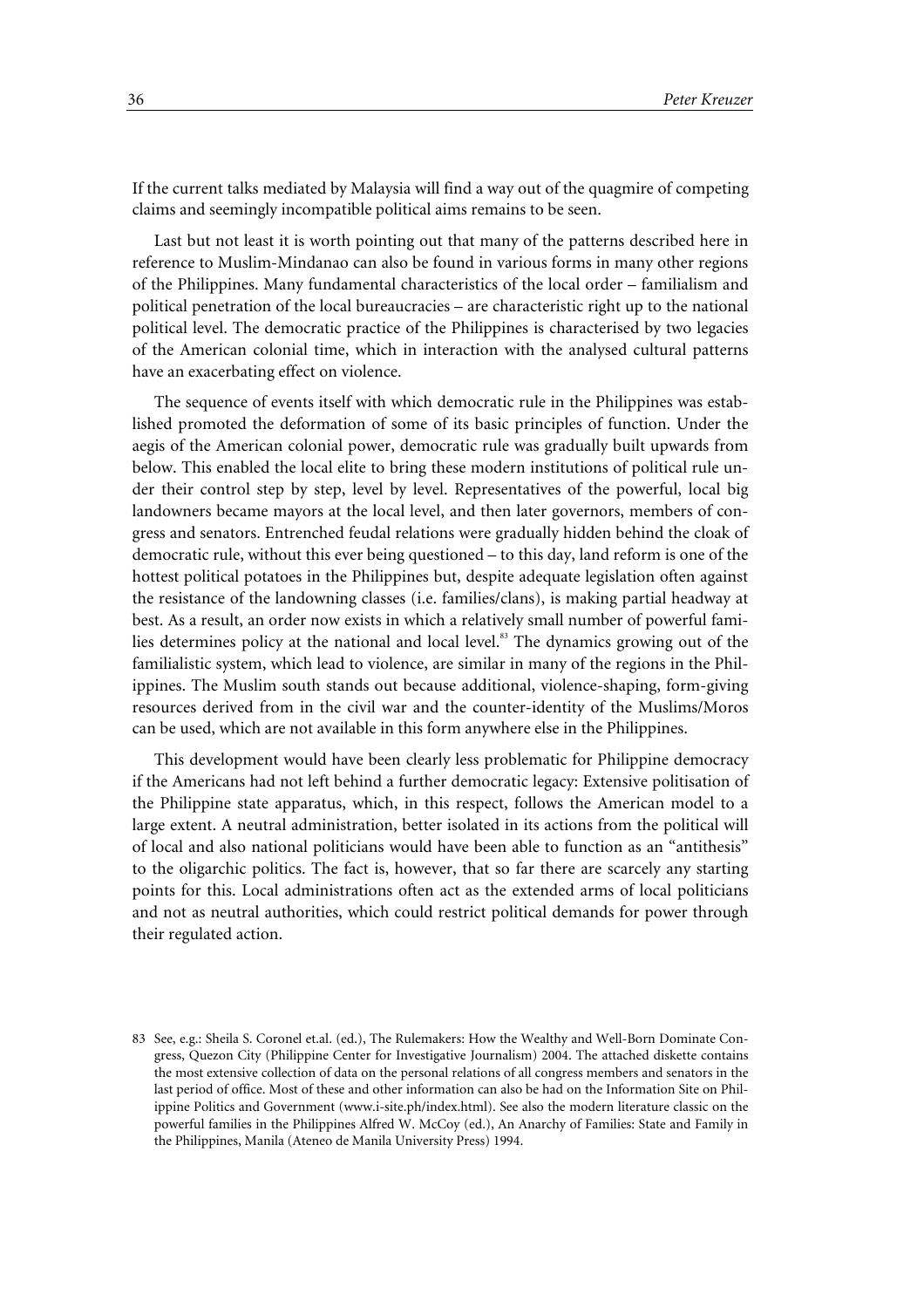The fact that oligarchic rule could be stabilised, is also due to the democratic organisation of the political system. In a country dominated by oligarchic big landowners, the land has been divided into electoral districts, in which the strongest candidate in each one is appointed to the house of representatives as a representative. This led to the fragmentation of power along the borders of the territories controlled by the families. Transforming the electoral system into a proportional system, which would undermine local dominance in favour of a broad, national platform, could build the basis for a fundamental reorganisation of the system as a whole. The same question, which can be raised in connection with the problem of preventing political dynasties, can also be raised here, i.e. why would the elite, who stand to lose the most and whose representatives dominate the legislative and the executive, decide to deprive themselves of power.

With reference to the continued political and economic dominance of a small ruling, familialistically organised class, the Philippines finds itself de facto in a vicious circle, since all starting points for reform appear to be blocked. The omnipresent, extolled, lively, extremely critical and open Philippine civil society offers only very long-term perspectives of social change. The problem is that civil society has been carrying out its progressive work with verve and great success for years with only the smallest of results within the system. The fact that the system is based on politics legitimised democratically through elections could possibly make change more difficult than it would be in the case of an autocracy. Whereas autocracies tend to suppress protest and opposition, which firstly, in many cases, robs the regime of its remaining legitimacy, and secondly, increasingly narrows and also isolates it, an "open society" like that of the Philippines fully promotes critical discourse. Nevertheless, the system has proved itself capable of toning down its system-critical dynamics, by transferring them into the system on the rhetorical level and allowing them to peter out through constant political debate, on the one hand, and discussion of political reform, on the other. This way the established elite gains time and is able to restructure their own organisation such that they also remain dominant in a reformed system. Partially induced through the civil society the ruling elite proves able to "automodernise" constantly and thereby hold fast to the reins of power. So civil society mobilisation and elite automodernisation result in a gradual change of many of the political practices, but not in a further democratisation of the political system. Violence remains an important resource in the fight for political power especially at the local level – and this is no different for Muslim-Mindanao than for many other regions of the Philippines.